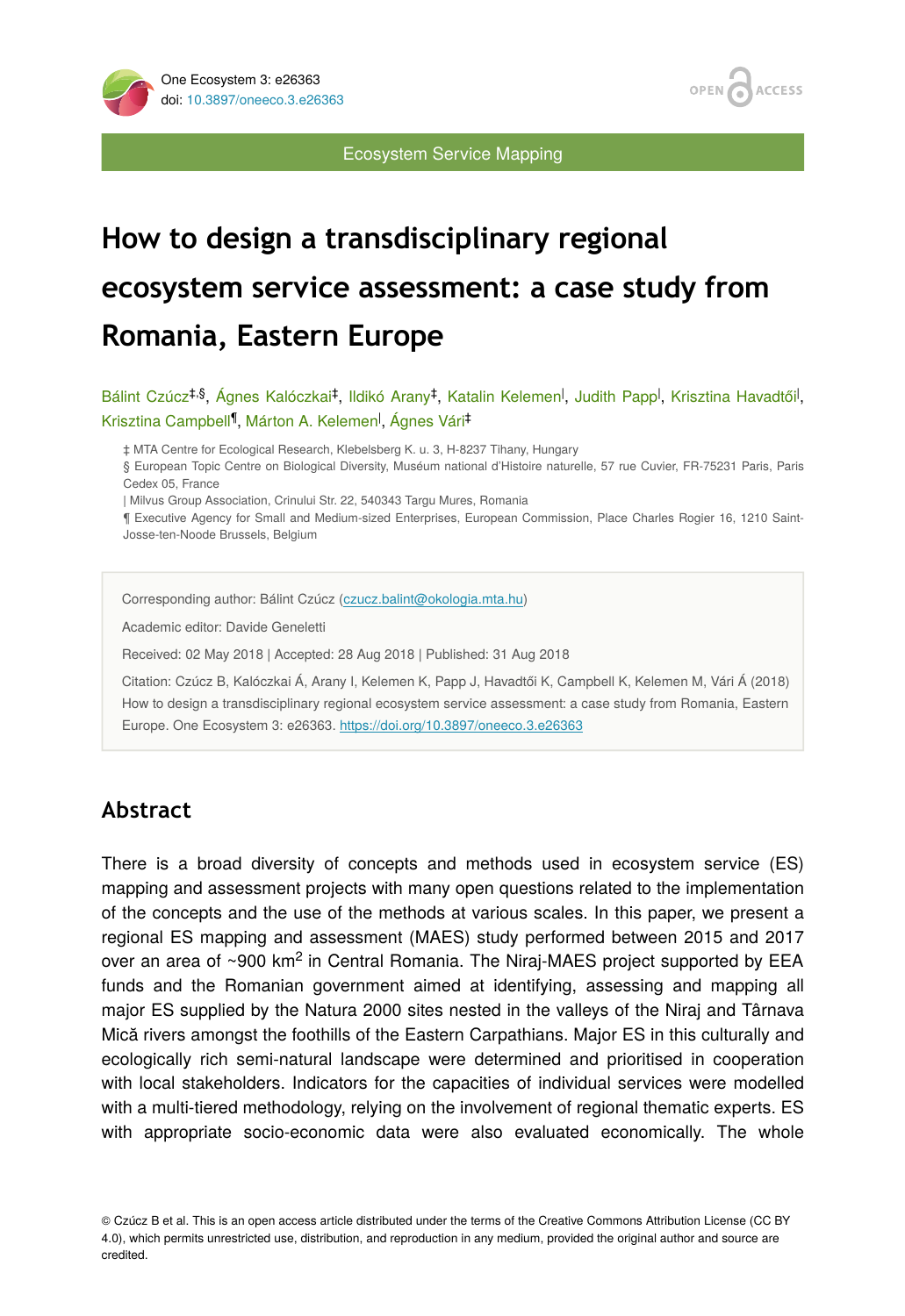process was supervised by a stakeholder advisory board endowed with a remarkable decision-making position, giving feedback and recommendations to the scientists at the critical nodes of the process, thus ensuring salience and legitimacy. In addition to simply presenting the dry facts about the approaches (assessment targets, methods) and outcomes, we also identify several key decisions on the design of the whole assessment process related to (1) the role of conceptual frameworks, (2) stakeholder involvement, (3) the selection of ES to assess (priority setting), (4) the development of models and indicators and (5) the interpretation of outcomes, for which we give a detailed description of the decision process. We found that conceptual frameworks can have a pivotal role in structuring and facilitating communication amongst the participants of a MAES project and that a broad and structured involvement of stakeholders and (local) experts creates a sense of ownership and thus can facilitate local policy uptake. We argue that priority setting and the development of indicators should be an iterative process and we also give an example how such a process can be designed, enabling an efficient participation of a broad range of experts and the collaborative development of simple ES models and indicators. Finally, we discuss several general issues related to the interpretation of results of any kind of MAES and the follow-up of regional MAES projects.

# **Keywords**

MAES, ecosystem assessment, conceptual framework, mapping, transdisciplinarity, ecosystem condition, participatory approach

## **Introduction**

Ecosystem services (ES) improve people's individual and social well-being in many ways (MA 2005) and are indispensable for the healthy functioning of society and economy and their building blocks: local communities. In spite of this, we are losing ES at an alarming rate (Cardinale et al. 2012). *Short-sighted decisions damage 'nature's free goods*', as concluded by a Transylvanian decision-maker in as early as 1786 (Molnár et al. 2015) in Sfântu Gheorghe, Romania - very close to the region where the ecosystem assessment presented in this paper took place. Amid the enormous environmental challenges of the 21 <sup>st</sup> century, this conclusion is more relevant today than it has ever been.

One of the reasons for society not being able to solve today's environmental crisis is the 'traditional' way how society handles natural resources and environmental issues (Loorbach 2007). Each 'sector' is managed separately, by dedicated governance institutions, none of which has either the capacities or the mandates to handle overarching effects (Lyall and Tait 2005). A potential solution to this problem builds on the concept of ES that can serve as a boundary object (Star and Griesemer 1989) connecting the different sectors. Ecosystem service assessments offer a common platform to break down the silos and harmonise the otherwise isolated sectoral policies (Díaz et al. 2015). It is no surprise that the ES concept has been integrated into the most recent environmental / natural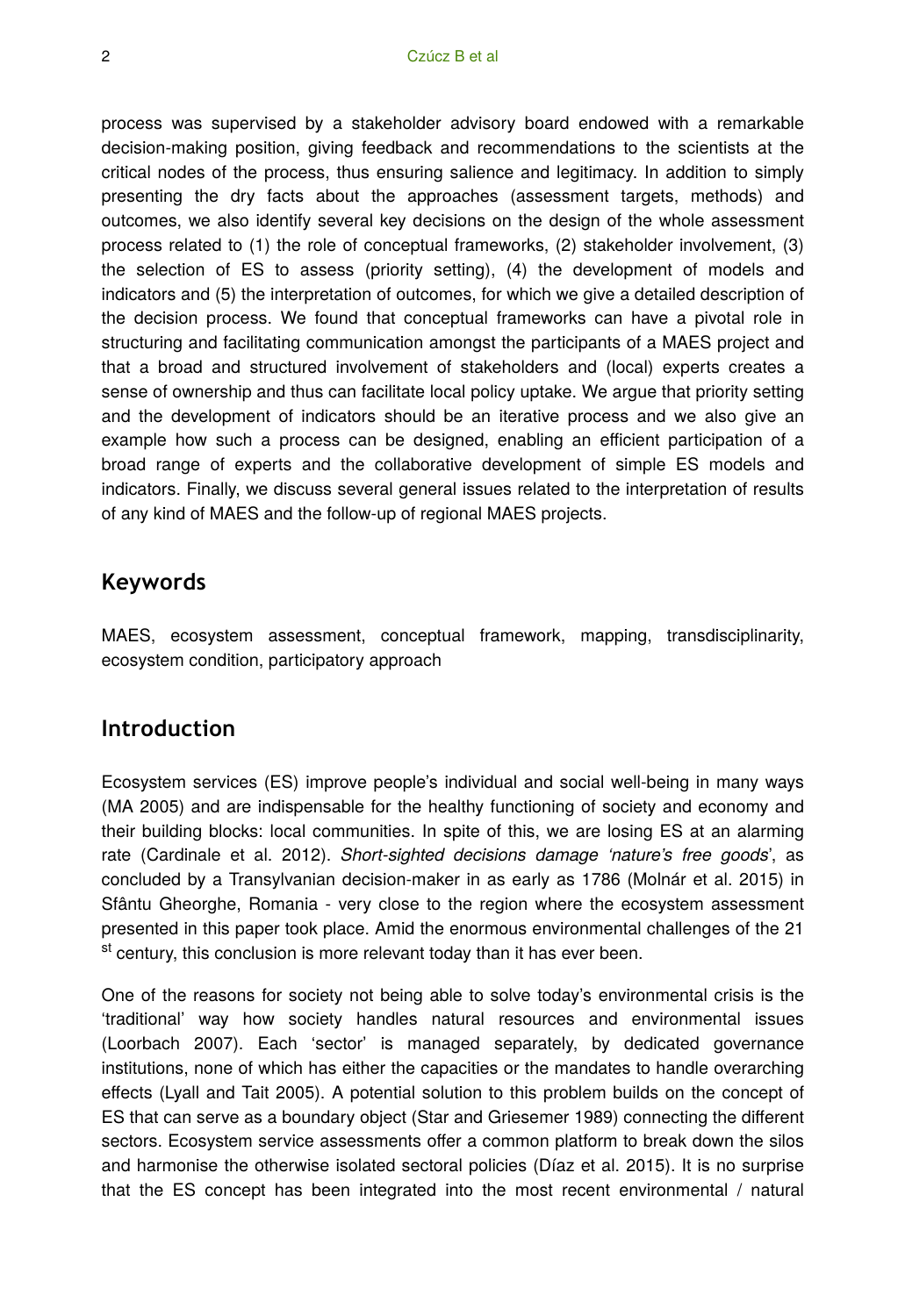resource policies worldwide and there are several key policies addressing ES assessments specifically at an international and EU level (e.g. CBD's Aichi Targets and the EU Biodiversity Strategy). A quantitative integration of ES into economic accounts (like GDP) is a major policy goal (Guerry et al. 2015), which could greatly influence all aspects of political and economic decision-making. Furthermore, mainstreaming the ES concept into general public communication (and enabling people to 'think in ES') can increase coping and problem-solving capacities (resilience) at a societal level (Díaz et al. 2015).

In this paper, we present and discuss several key 'design questions' of regional ecosystem assessment studies using a complex regional ES assessment as a case study. We present the Niraj-MAES assessment performed between 2015 and 2017 over an area of ~900 km<sup>2</sup> in Central Romania focussing primarily on the design decisions determining the assessment structure and the methods used. We lay particular emphasis on a few selected key aspects ("topics") of the assessment process:

- (Topic 1): the various roles of the conceptual framework (ranging from structuring the process to facilitating the communication, as discussed by, for example, Potschin-Young et al. 2018);
- (Topic 2): the involvement of stakeholders and the integration of different knowledge forms (including stakeholder perceptions, unformalised expert knowledge, scientific literature and conceptual frameworks, e.g. Díaz et al. 2018, Dick et al. 2018);
- (Topic 3): the selection of assessment priorities (including the decision on ES to be assessed) and the underlying process criteria (e.g. Ramirez-Gomez et al. 2015, Oudenhoven et al. 2018);
- (Topic 4): the methods (models and indicators) available for quantifying ES and the criteria for choosing amongst them (selection criteria, as well as process criteria, e.g. Harrison et al. 2018, Wainger and Mazzotta 2011); and
- (Topic 5): the integration of the diverse outcomes (ES models, maps, monetary values) into a common framework and the potential issues related to the interpretation of the outcomes (e.g. Dick et al. 2018, Olander et al. 2017).

In all of these key topics, we had to make serious design decisions during our assessment process, for which we could not find any easily accessible guidance in literature. Thus we made our own research, evaluated the options and brought our own decisions, and we learned a lot during this process. We think that our lessons can help others in similar situations and thus are interesting for the broad MAES community. Accordingly, in the following chapters we will

• present the workflow of the Niraj-MAES assessment step-by-step, from the description of the assessment site and targets to the methods and indicators used for mapping to the final results of the assessment; and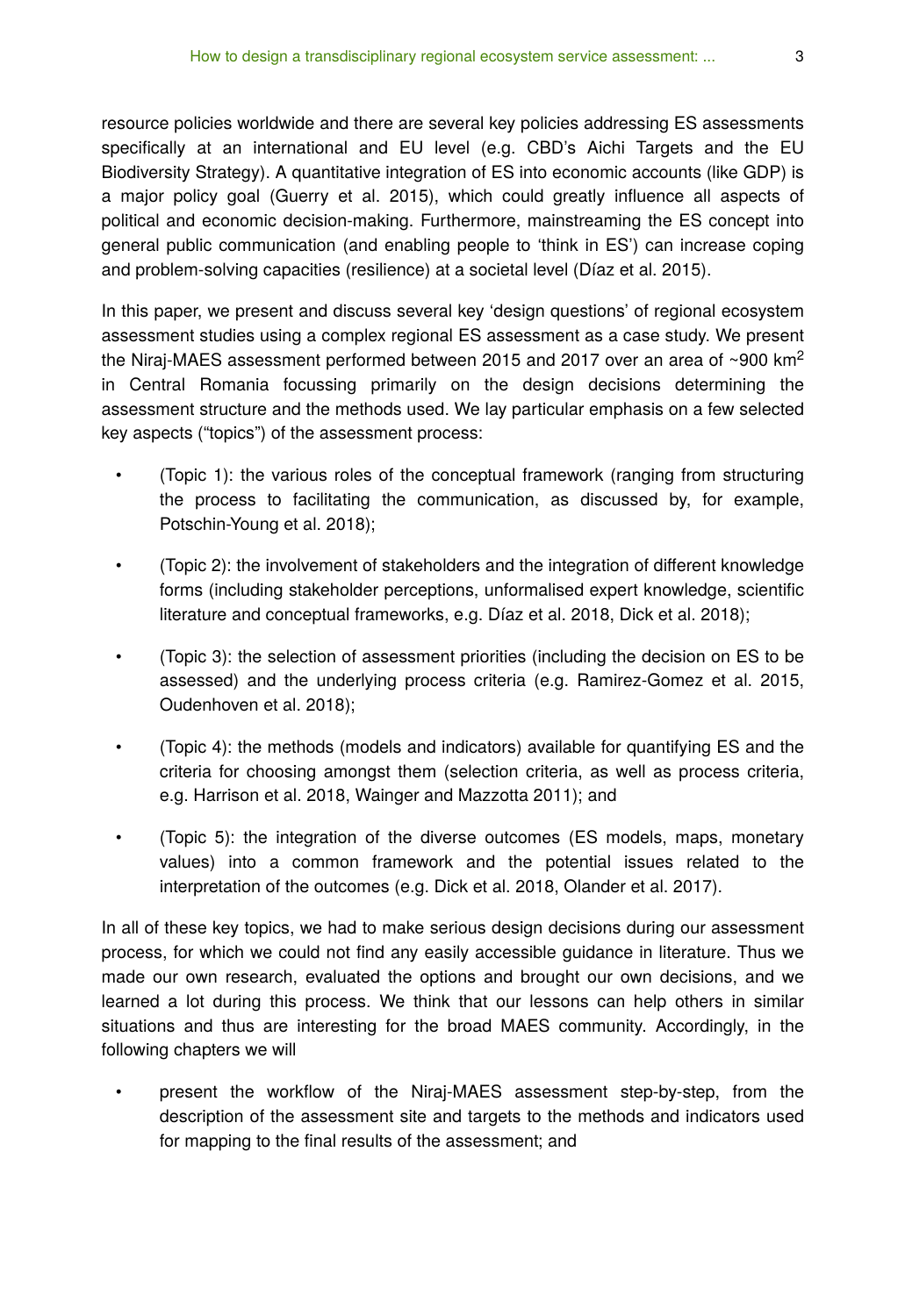• integrate considerations (descriptions of the decision context, approaches considered and our final decision with justification) related to the five key topics highlighted above into the presentation of this workflow.

We do not intend to go into methodological details in any of the assessment steps with complex theoretical backgrounds (e.g. economic valuation), but we intend keeping the focus of the presentation on the structural design of the assessment process. Similarly, the primary outputs of the assessment process (indicators maps, monetary results) are also presented very briefly, only to the degree that is necessary to illustrate the methodological choices. The paper is concluded by ample discussion on the five key topics highlighted above.

# **Materials and Methods**

#### **Study area**

The study area consists of four partly overlapping Natura 2000 areas (ROSCI0384, ROSCI0297, ROSCI0186 and ROSPA0028) comprising ~91,000 ha at the foot of the Eastern Carpathians between 301 m and 1080 m a.s.l. in South-East Transylvania, Romania. There are altogether ~203,000 inhabitants (average population density 68/km<sup>2</sup>) with 13% of the population concentrated in the six cities of the region. Settlements are mostly located along the two main rivers, the Niraj and the Târnava Mică. While agriculture is still a dominant source of income, official data show that few people earn their living from this economic sector. The relatively high share of natural and semi-natural habitats gives the landscape a 'wild' character, a consequence of the traditional land management practices that have been in use until very recently and can still be found in some parts of the study area. However, despite the deep affection the locals might have for the landscape, migration to urban areas is increasing, as better job and education opportunities are available there.

The vegetation has a transitional character between the lowland and the mountain regions of the Eastern Carpathians. The area is dominated by forests and pastures that were grazed traditionally by cattle, but nowadays rather by sheep. There has been an increasing tendency for land abandonment resulting in transient shrublands (encroached grasslands) in the place of former pastures, hay meadows or arable fields. Some of the hay meadows are still used for winter fodder production in cattle and sheep husbandry. Agricultural fields typically consist of a high number of small parcels reflecting historical land use and property systems, but larger plots cultivated by intensive modern agricultural techniques can also be found in the broad river valleys. Of the two main rivers, Târnava Mică is more natural, with broad meanders and gallery forests. The natural bed of the Niraj has mostly been destroyed in a series of recent riverbed corrections. Due to the lost meanders, the slope of the Niraj river has increased significantly, leading to strong erosion of the banks and a series of follow-up correction works.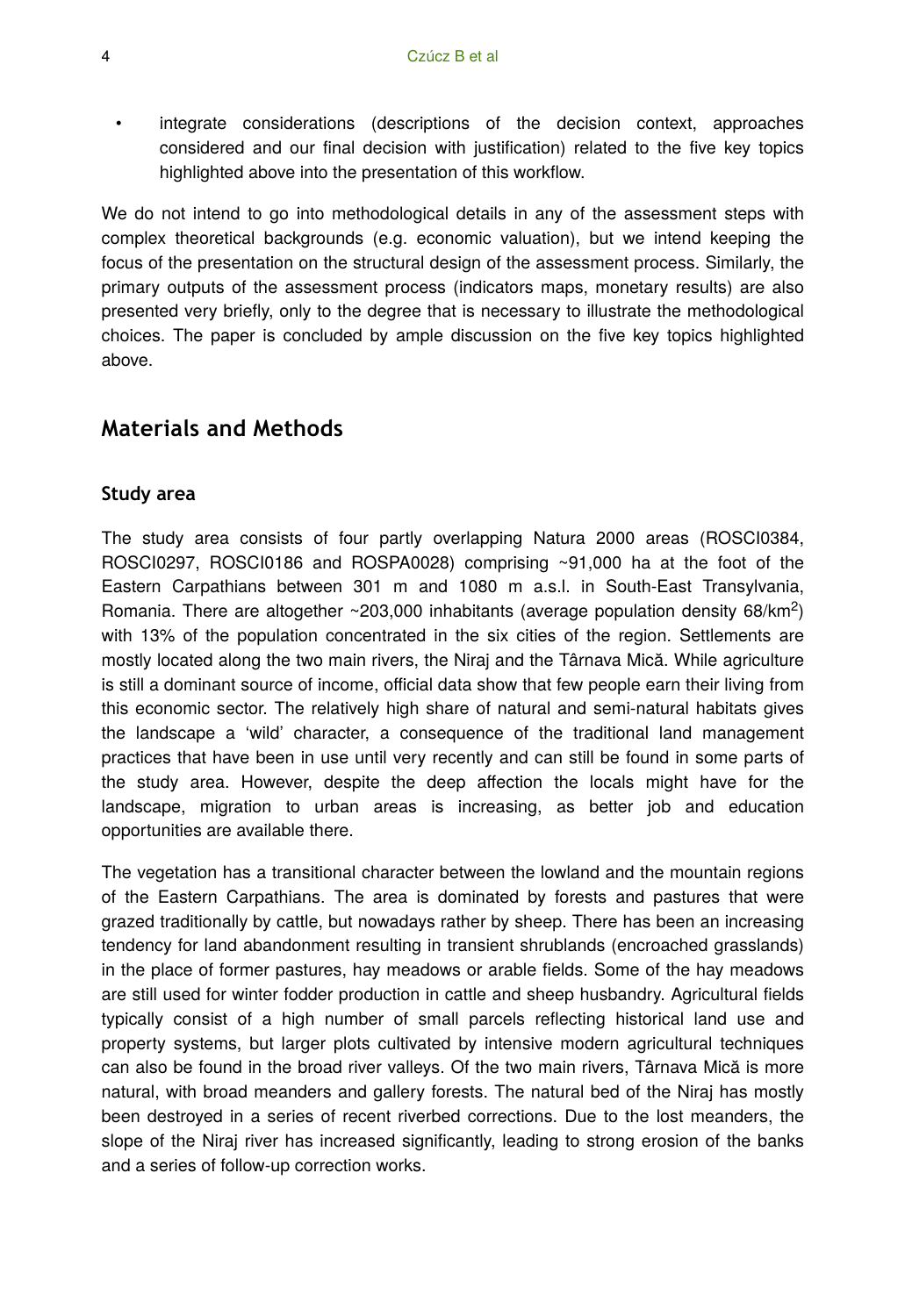#### **Assessment principles**

#### **Conceptual framework (Topic 1)**

Throughout the assessment, we adhered to a conceptual framework (CF, Fig. 1) that can be seen as a customised and further operationalised version of the CF underlying the recommendations of the EU MAES working group (Maes et al. 2013, Maes et al. 2014) and the integrated ecosystem assessment (IEA) framework (Burkhard et al. 2018, Brown et al. 2018, Fig. 2) developed in the framework of the ESMERALDA project (Burkhard 2018). We considered the most important roles of our CF that

- it creates a clear structure for the process of our work and the communication of our results,
- it ensures compatibility with other similar assessments performed elsewhere and
- it ensures conformity with the EU recommendations and thus complies with Romania's national obligations towards the 2020 Biodiversity Strategy.



The conceptual framework (CF) of the Niraj-MAES assessment (based on Czúcz and Arany 2016), indicating consecutive steps of the assessment process.

Following the ES cascade model (Potschin and Haines-Young 2011; La Notte et al. 2015; Czúcz and Arany 2016) underlying the MAES and ESMERALDA recommendations, our CF (Maes et al. 2014; Burkhard et al. 2018; Fig. 1) represents the various stages of the flow of the services from nature towards society. The starting point is rather technical: we need to have a spatially explicit account of what kind of ecosystems there are in the study area, which is represented by an *ecosystem type* map (level 0), classifying each land unit into the categories of an ecosystem typology perceived as meaningful by the locals. These ecosystems can be characterised with respect to a number of ecosystem *condition aspects* (level 1) that fundamentally determine their internal processes and operation. Appropriate condition enables ecosystems to provide services (*capacity*, level 2). However, the capacity of ecosystems to provide certain services is not the same as the services actually used (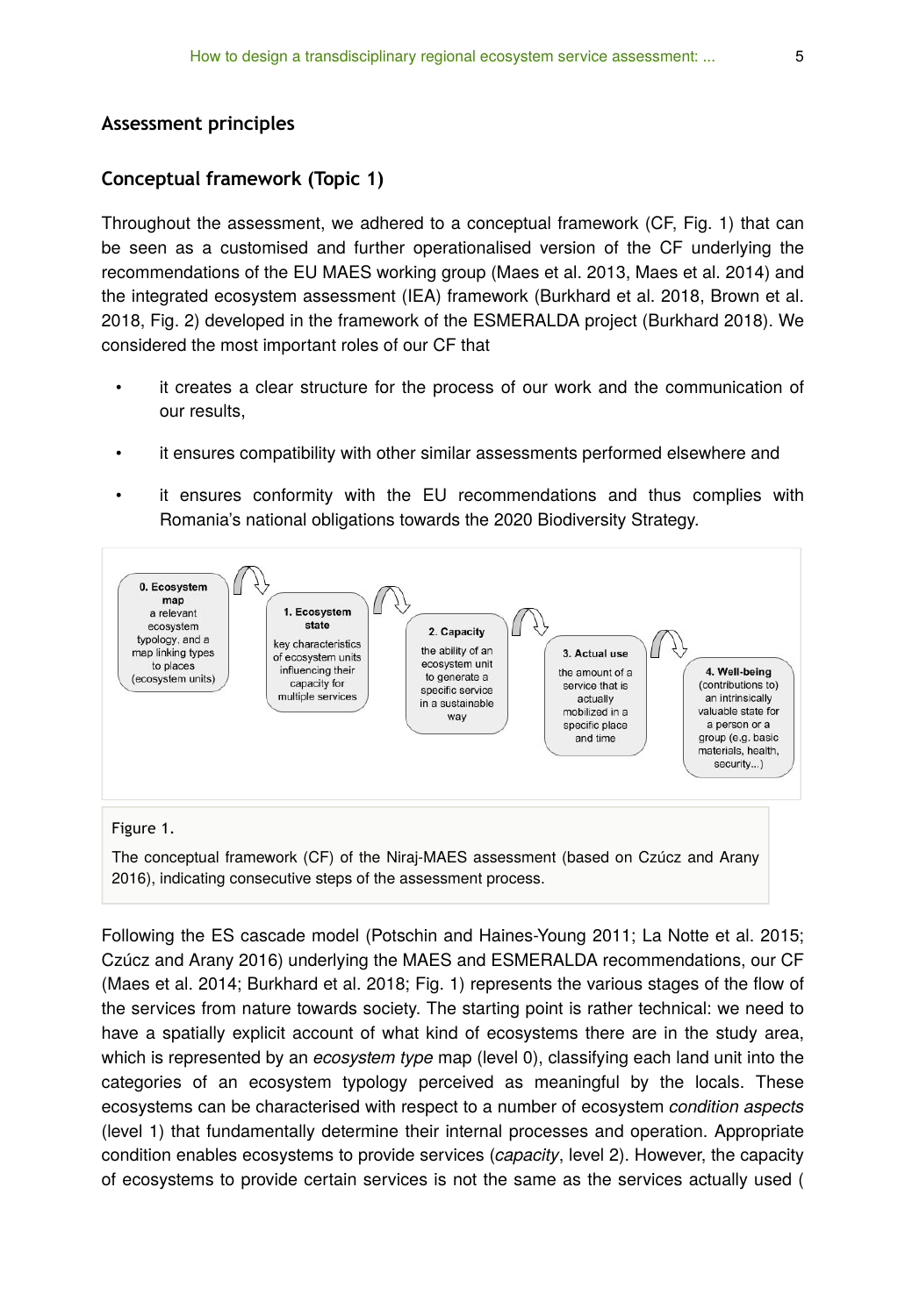*actual use*, level 3) as the latter can be influenced by societal needs, 'demand' at a given place and time, as well as the human inputs expended to obtain services. The benefits of the services used then appear in the form of maintained or increased *well-being* in society (level 4, see all definitions in Suppl. material 1).





#### Figure 2.

Matching the MAES assessment framework (a; Maes et al. 2014) and the ESMERALDA integrated ecosystem assessment framework (b; Burkhard et al. 2018) to our cascade-based conceptual framework (c; Fig. 1) and to our workflow (d; Fig. 3).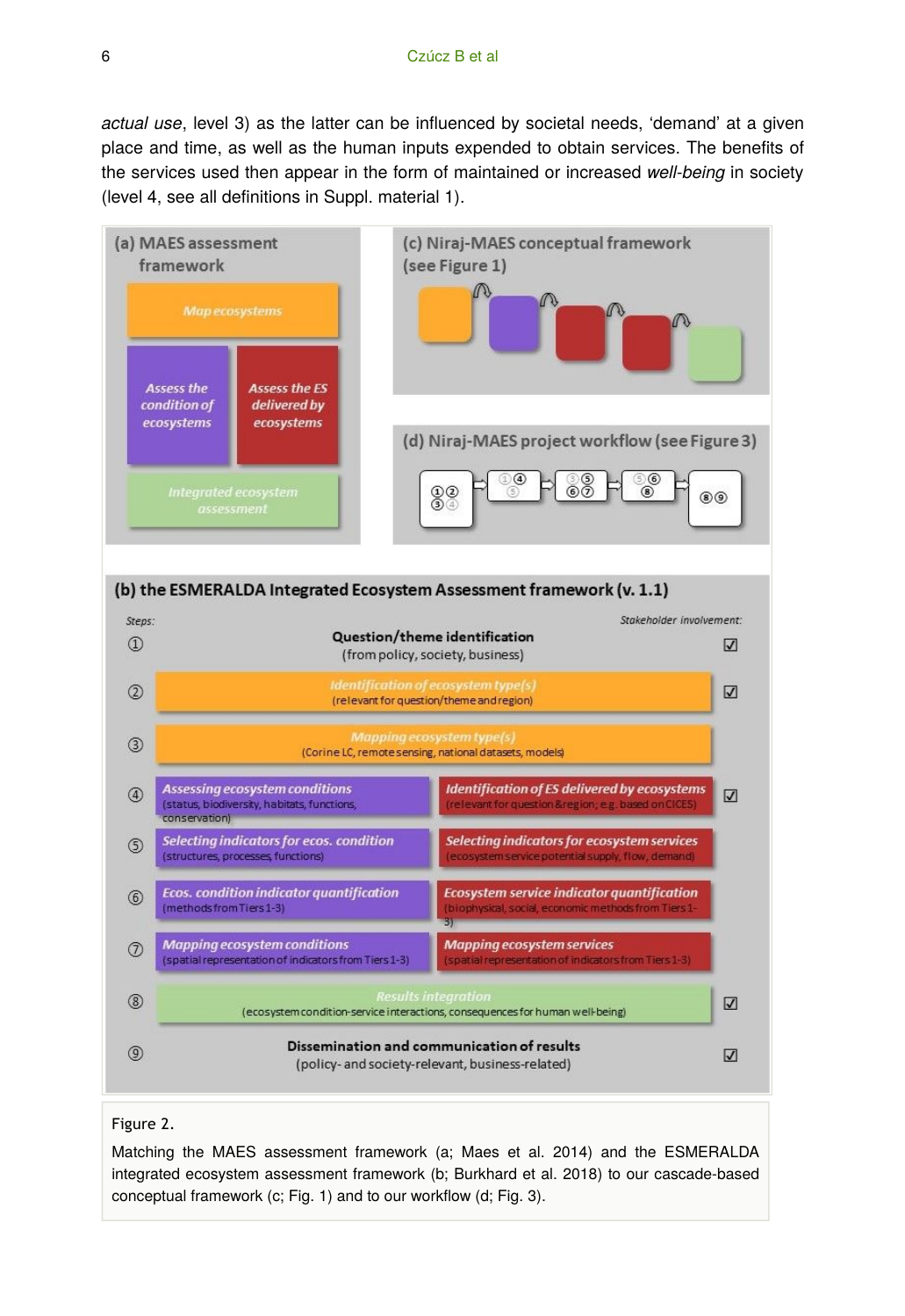The key steps of this pathway define 'entry points' for interpreting and 'measuring' the flow of services from nature towards society. To implement this framework, we substantiated what kind of information we intended to assess at each level of this modified cascade framework (Table 1).

#### Table 1.

Assessment goals as defined by the conceptual framework (CF): the type of information (number and type of indicators and the underlying typologies) sought by Niraj-MAES for each element of the CF.

| Cascade level             | <b>Thematic dimension</b>    | Desired number of indicators                                     | <b>Spatial</b><br>resolution |
|---------------------------|------------------------------|------------------------------------------------------------------|------------------------------|
| 0. ecosystem map          | ecosystem types              | 1 (a single map)                                                 | full (100 x 100 m)           |
| 1. ecosystem<br>condition | condition aspects            | $1(-2)$ per condition aspect                                     | full (100 x 100 m)           |
| 2. capacity               | ecosystem services           | $1(-2)$ per ES                                                   | full (or<br>aggregated)      |
| 3. actual use             | ecosystem services           | $(1-)2$ per ES $(1 \text{ monetary and } 1(-2))$<br>biophysical) | aggregated (or<br>full)      |
| 4. benefits               | ES, well-being<br>dimensions | few (1 per ES and well-being dimension)                          | aggregated                   |

To further implement the CF, we also created working definitions for several key concepts based on literature definitions and conscious harmonisation (Suppl. material 1). In line with these definitions, we also set down our attitude towards several 'hot questions' of ecosystem assessment practice discussed in the CICES manual (Haines-Young and Potschin 2018). For example, abiotic services (i.e. goods and services provided directly by the non-living physical environment without the assistance of biota, like mineral salts or extracted drinking water) were not considered as ecosystem services. We also excluded products derived from strongly transformed and principally human-controlled 'industrial ecosystems' (e.g. crops from intensive agriculture) which we considered to be on the 'human side' of the *production boundary* (Haines-Young and Potschin 2018), for several reasons:

- as the process generating such goods is fundamentally governed by human management (through the above-mentioned inputs), the conceptual framework applied in this study (Fig. 1) would be very poorly applicable for the description and analysis of such services;
- such goods require vast amounts of material and energy inputs from man (e.g. fertilisers, pesticides, agricultural machinery, fuel) which might easily exceed the contributions of natural systems to the production process (see, for example, the calculations in Bengtsson 2015);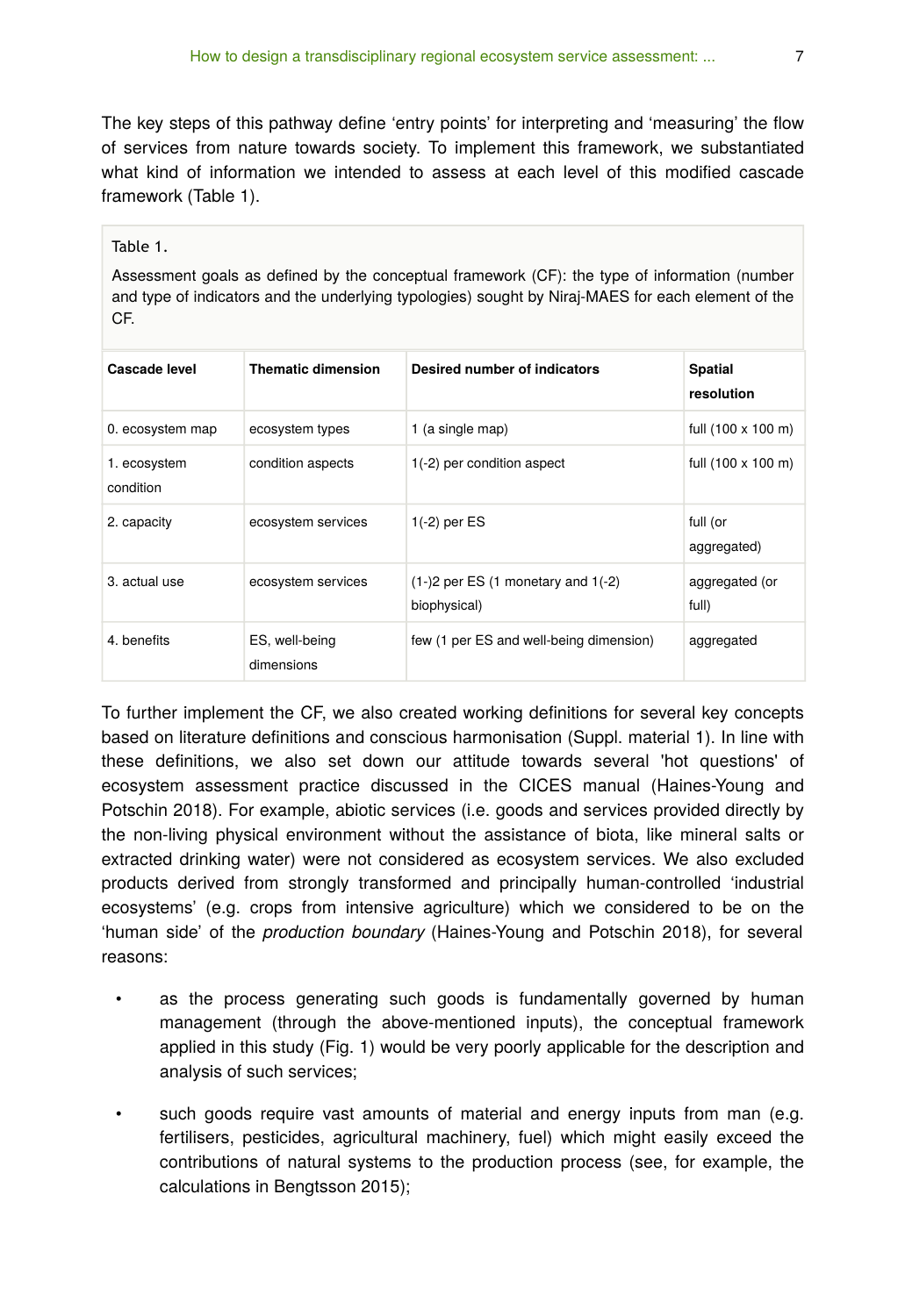- contributions from natural ecosystems to agricultural production (e.g. pollination, pest control, soil fertility) are often considered to be (regulating) ES in their own right and taking into account both the regulating ES and the final crops as ES would qualify as double-counting (Boyd and Banzhaf 2007); and
- agricultural goods constitute economic products that are already well represented in the currently existing economic accounts, so there is relatively little added value in (re)calculating / relabelling these already known values.

Accordingly, we considered such agricultural goods as internal products of the economy to which natural ecosystems contribute only indirectly, through other services (e.g. ensuring pollination, natural plant protection, maintaining soil fertility). Being potentially the most relevant, 'soil fertility' was chosen to be included in our assessment (compare also Albert et al. 2016; Rabe et al. 2016).

## **Participatory approach (Topic 2)**

The use of scientific information for policy and resource management purposes should not be considered as a one-way knowledge transfer. A better model for the relationship of science and society in this process is that of a 'joint knowledge production' (Turnhout et al. 2007). From a policy perspective, the success of a research project resides in the use of its results by policy actors, influence on policy processes and impact on policy outcomes (Bauler 2012). It is actually the perception by key local, regional and national stakeholders (or policy actors) that determines the uptake of research results. There are three key components determining success in this respect: credibility (=scientific and technical suitability), salience (=ability to address user concerns) and legitimacy (=the political acceptability or perceived fairness of the process; Cash et al. 2003). In order to become influential, the research process needs to be perceived simultaneously and consensually as being legitimate, credible and salient by major groups of stakeholders (Bauler 2012). These criteria depend not only on the objective characteristics of the methods applied, but also on the perceptions of the relevant stakeholders. Accordingly, the research process should be considered as important as the results themselves, which is a common characteristic of post-normal science (Funtowicz and Ravetz 1993). Perceptions of credibility, salience and, particularly, legitimacy can be ensured by thorough stakeholder involvement throughout the research process. Intensive stakeholder involvement can also be considered as an example of extended peer review as proposed by Funtowicz and Ravetz (1997).

In this project, we aimed at involving a broad variety of stakeholders throughout the entire research process. The two main roles of the stakeholders (sensu lato) were:

• to help to define priorities (what is perceived as relevant and what is negligible from the perspective of the local population) and thus ensure politically and socially relevant results; and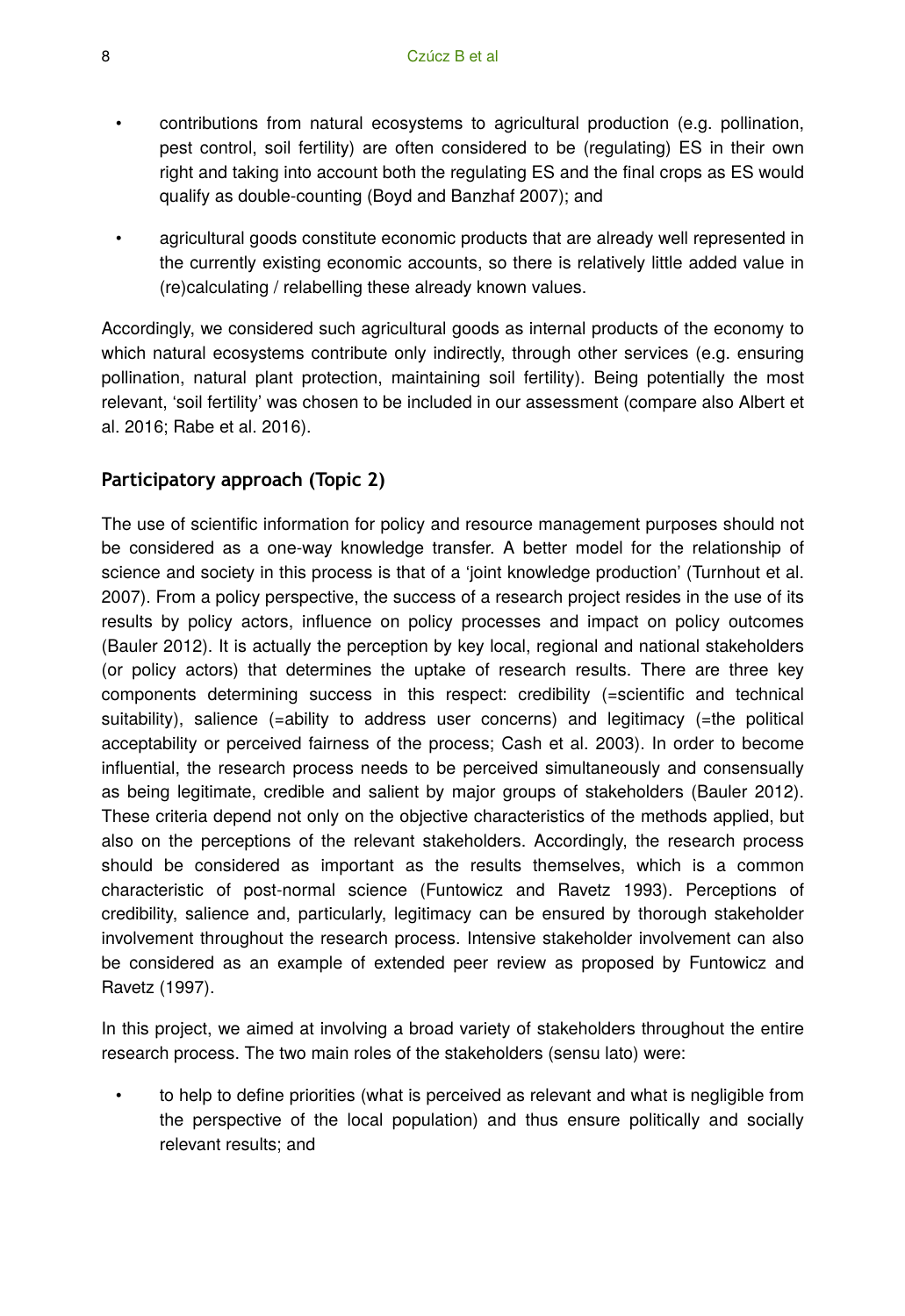• to assist in gaining a good system understanding (knowledge elicitation, how the different components of local society are interlinked with nature and economy).

In the second case (knowledge elicitation), the participating stakeholders were mostly selected according to their knowledge and expertise (local experts), while for the first case (prioritisation) opinions of the whole local population were regarded as relevant. We thus distinguished two 'target groups' for involvement: local experts with a thematic mandate related to their 'expertise' (that does not need to be based on formal training, in this context even an illiterate shepherd with a lot of traditional ecological knowledge can be considered as a local expert in grazing) and stakeholders (sensu stricto) that involves all locals, visitors and everyone else who has a stake in the well-functioning of the regional socio-ecological system. The involvement of local experts enabled us to capture complex nature-society relationships in the form of simple, but (locally) relevant models.

As a key element of making the Niraj-MAES research approach participatory, we relied on the help of an 'Advisory Board', comprising locals representing the most important economic and social sectors of the area (Box 1 in Suppl. material 2). The Advisory Board 'supervised' the entire assessment process, thus ensuring salience and legitimacy: every important step and result of the study was discussed with them and their suggestions were incorporated into the analyses, models and evaluations. The mapping and assessment process included, however, several further 'participatory steps' which had a vital influence on the outcome and success of the Niraj-MAES project, including an initial stakeholder analysis (Box 2 in Suppl. material 2), two ES prioritisation campaigns (Box 3 in Suppl. material 2) and a scenario planning exercise (Box 4 in Suppl. material 2).

To make the stakeholder involvement process equally as important as the results, leaders of the research had to be open-minded and reflect the needs of the stakeholders. The cooperation with the stakeholders started at the beginning of the research and was implemented by a locally embedded non-governmental organisation.

#### **Assessment workflow**

The structure of the research project that we designed, based on the guiding principles discussed above, is presented in Fig. 3. The scenario planning exercise, mentioned above, is not directly related to the implementation of ecosystem service mapping and assessment (MAES assessment) as put forward in the EU MAES working group recommendations (Maes et al. 2013, Maes et al. 2014). This is reflected by the fact that this exercise constitutes a relatively independent secondary strand of the project workflow, parallel to the MAES assessment. This paper primarily focuses on the process and results of the first strand, the MAES assessment process, while the stakeholder planning strand is described in detail in Kalóczkai et al. 2017 and Arany et al. 2016.

The *MAES assessment* process predominantly follows the logic of the conceptual framework (Fig. 1) and the recommendations of the EU MAES working group, thus providing relevant results for high-level (regional, national and EU) policies. The complementary *scenario planning* process, on the other hand, primarily addresses the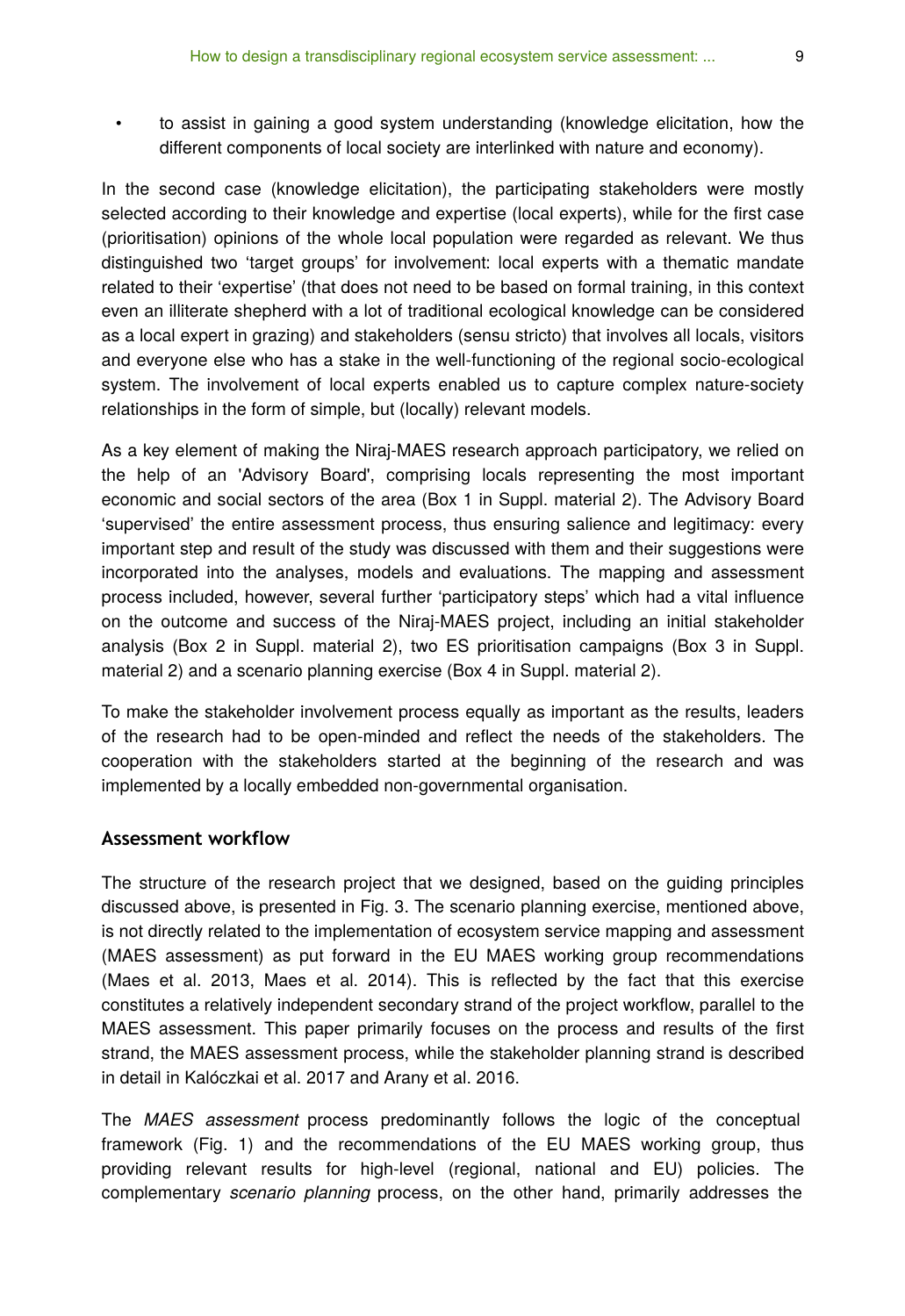local level, involving broad groups of the local community. Accordingly, we considered the scenario planning strand as an equally important key element of the Niraj-MAES process, which can create an interest in the ES concept and the assessment process (Palomo et al. 2011) and enhance the exploration of future options for decision-making (Albert et al. 2017). The two strands are, however, interlinked at a few key nodes to maximise synergies (Fig. 3).



#### Figure 3.

The main workflow of the Niraj-MAES project, with major steps of the assessment process (Strand 1) linked to the boxes of the conceptual framework (numbers in parentheses, with bold numbers indicating primary focus (see Fig. 1).

## **Setting assessment focus (Topic 3)**

The selection of ES and the *methods* and *indicators* to measure them was done in an iterative process, gradually reducing the thematic scope of the assessment to a feasible set of well-defined ecosystem service indicators. This focus-setting process consisted of two main steps:

- I: selecting / specifying the main 'topics' for the ES assessment (=the ES to be assessed);
- II: implementing these topics by linking them to more specific indicators (=data and methods).

## **Selecting the services to be assessed**

In order to make the ES assessment as locally relevant as possible, we started out with methods capturing the ES perception and priorities of a very broad range of local stakeholders (Kelemen et al. 2017), in an ES prioritisation process consisting of 3 main steps:

• from the initial interviews of the stakeholder analysis (Box 2 in Suppl. material 2), we extracted a list of 'ES-candidates' (topics mentioned that can potentially be considered as ES);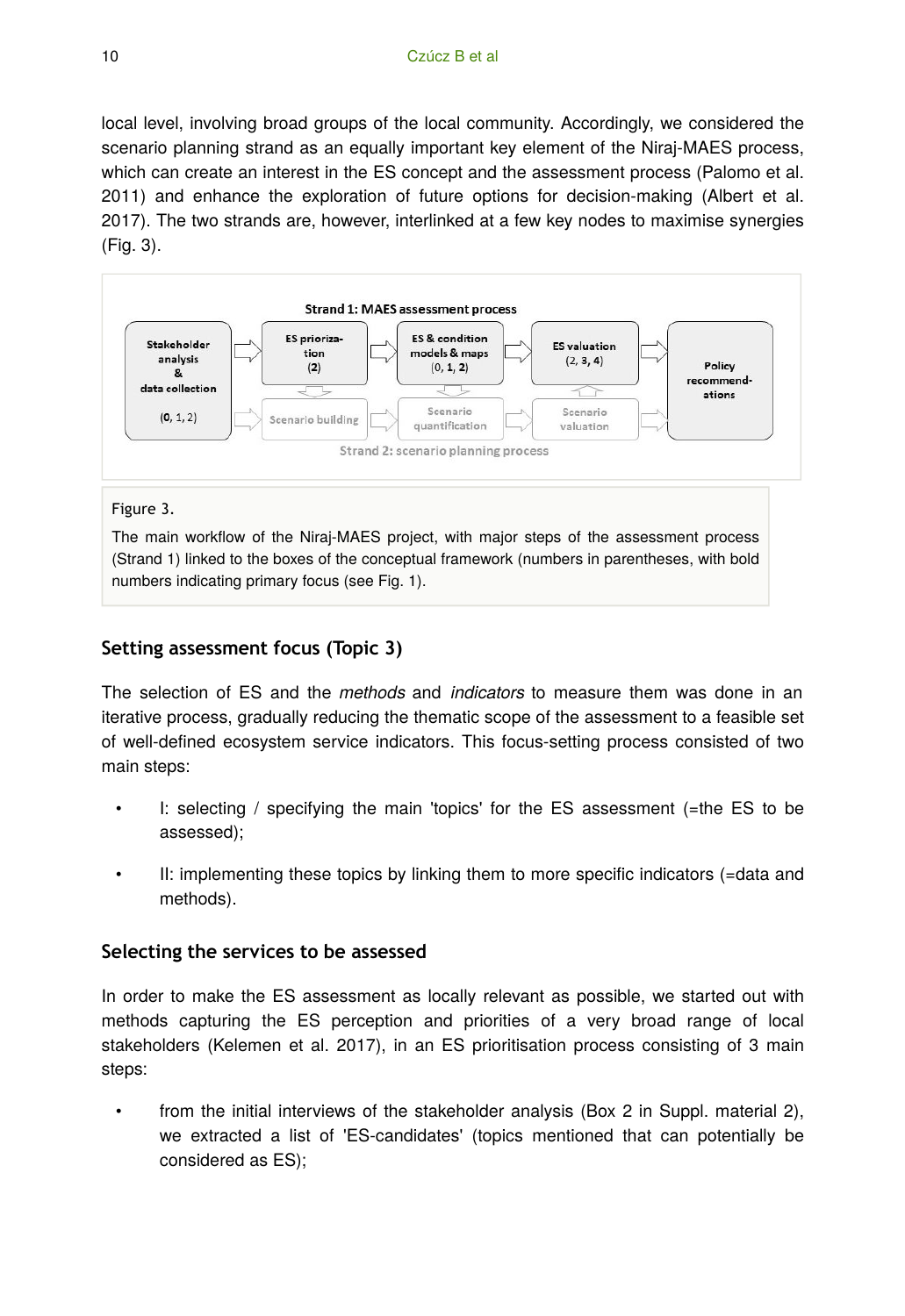- these ES-candidates were then discussed and scored by the Advisory Board (Box 1 in Suppl. material 2) and an 'ES-shortlist' was selected; and
- the shortlisted ES were finally ranked in a general preference assessment exercise (Box 3 in Suppl. material 2).

Based on individual rankings, we drew up an aggregated ranking of the services, describing the relative 'value' that the local population assigns to the different ES. The ranked ES shortlist, established through this process, was then revised, based on conceptual and technical considerations and discussed with the Advisory Board.

## **Selecting methods and indicators**

For each ES valued by the locals as important to be included in the assessment, a matching indicator is needed that actually represents the service as closely as possible. For some services, this is a rather trivial choice, while, for others, some abstractions, combinations or specifications of certain aspects have to be made. To select indicators for ES mapping, we started out from both the results from the preference assessment process and the few 'predefined' ES that were named in our grant proposal (agricultural crop production, hay production, provisioning services from semi-natural ecosystems, carbon sequestration, habitat for biodiversity, recreational potential). Based on a number of methodological and conceptual considerations, several shortlisted ES were merged and some were considered to be most feasibly represented with condition indicators (Suppl. material 3). The indicators (as well as the underlying services / condition aspects) were then defined more precisely and appropriate methods were also identified for modelling them (Table 2). The selection criteria underlying our two-step decision process are summarised in Table 3.

#### Table 2.

The list of ES indicators and ecosystem condition indicators selected for mapping in the Niraj-MAES project. Modelling approaches show the directions planned for model development at the stage of the ES selection, final models & indicators are specified in Table 6. CICES classes notifications follow Haines-Young and Potschin (2018).

| short<br>name | long name              | definition of the ES indicator                                                                                                                                                                                                                                        | cascade<br>level | modelling approaches                                                                                                                                          | <b>CICES</b><br>5.1<br>classes |
|---------------|------------------------|-----------------------------------------------------------------------------------------------------------------------------------------------------------------------------------------------------------------------------------------------------------------------|------------------|---------------------------------------------------------------------------------------------------------------------------------------------------------------|--------------------------------|
| naturalness   | habitat<br>naturalness | The "naturalness" (incl. biodiversity and<br>resilience) of the habitat. This ecosystem<br>state influences the provision of several<br>ecosystem services within and beyond<br>the ones studied in this project, e.g. pest<br>control, disease control, pollination. | -1               | statistical model (a Tier 2<br>index based on the<br>modelled occurrence<br>probabilities of some<br>taxonomical groups of<br>conservational<br>significance) | ٠                              |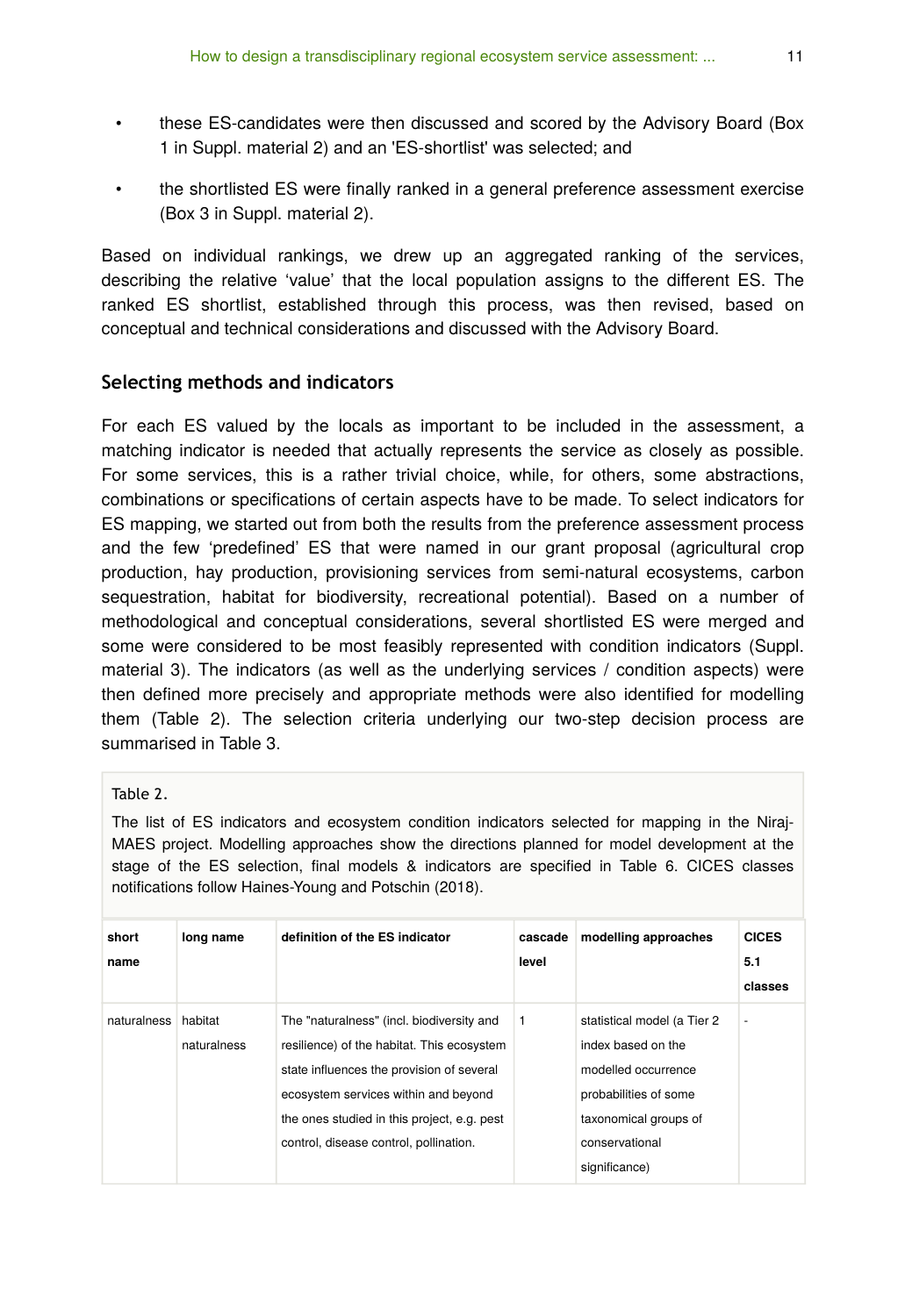# 12 Czúcz B et al.

| short<br>name | long name                                       | definition of the ES indicator                                                                                                                                                                                                                                                                            | cascade<br>level | modelling approaches                                                                                                                                                                                                                                    | <b>CICES</b><br>5.1<br>classes |
|---------------|-------------------------------------------------|-----------------------------------------------------------------------------------------------------------------------------------------------------------------------------------------------------------------------------------------------------------------------------------------------------------|------------------|---------------------------------------------------------------------------------------------------------------------------------------------------------------------------------------------------------------------------------------------------------|--------------------------------|
| landiv        | landscape<br>diversity                          | The habitat diversity of the broader<br>landscape, which contributes to the<br>persistence of several plant and animal<br>species, as well to an aesthetically<br>appealing environment.                                                                                                                  | $\mathbf{1}$     | statistical model (a Tier 2<br>landscape index: the<br>diversity of broad habitat<br>types under a moving<br>window)                                                                                                                                    |                                |
| fertility     | soil fertility                                  | Fertility of the soil is a semi-persistent<br>ecosystem state affecting the supply of<br>several ES. In case of agro-ecosystems,<br>it determines the ecosystem's potential<br>contribution to the agricultural yield.                                                                                    | $\mathbf{1}$     | expert scores based on<br>primary data (Soil Map of<br>Romania (Harta Solurilor<br>1978))                                                                                                                                                               |                                |
| hay           | natural forage<br>and fodder                    | Potential forage supply provided by the<br>ecosystems through mowing or grazing.<br>Cultivated or marketed roughage and<br>grain feed are not included while grazing<br>on fallow land and stubble as well as<br>plants spontaneously occurring on<br>waysides and banks are included in this<br>service. | 2                | (1) matrix model (a Tier 1<br>statistical model based on<br>expert scores and a habitat<br>map)(2) enhanced matrix<br>model (a Tier 2 statistical<br>model with additional<br>expert rules                                                              | 1.1.3.1,<br>1.1.3.2            |
| timber        | wood and<br>timber                              | Long-term timber and firewood<br>provisioning potential of the habitat,<br>assessed as a yearly average<br>considering the whole lifecycle of the<br>habitat, not taking effects of climate<br>change into account.                                                                                       | $\overline{2}$   | (1) matrix model (a Tier 1<br>statistical model based on<br>expert scores and a habitat<br>map)<br>(2) enhanced matrix model<br>(a Tier 2 statistical model<br>based on forestry<br>production tables (Tabele<br>de producție (Giurgiu et al.<br>2004)) | 1.1.5.2,<br>1.1.5.3            |
| berry         | medicinal and<br>edible plants<br>and mushrooms | Gathered mushrooms, fruits, berries and<br>medicinal herbs provided spontaneously<br>by the habitat. Cultivated plants and<br>mushrooms are not included.                                                                                                                                                 | $\overline{c}$   | (1) matrix model (a Tier 1<br>statistical model based on<br>expert scores and a habitat<br>map)<br>(2) enhanced matrix model<br>(a Tier 2 statistical model<br>based on structured<br>exploration of plant habitat<br>preferences)                      | 1.1.5.1                        |
| honey         | honey provision<br>and pollination              | Potential of the habitat to supply nectar<br>and pollen for honeybees and so<br>contribute to honey production.                                                                                                                                                                                           | $\overline{2}$   | (1) matrix model (a Tier 1<br>statistical model based on<br>expert scores and a habitat<br>map)<br>(2) enhanced model (a Tier<br>2 statistical model based<br>on habitat types and slope<br>categories)                                                 | 1.1.3.1                        |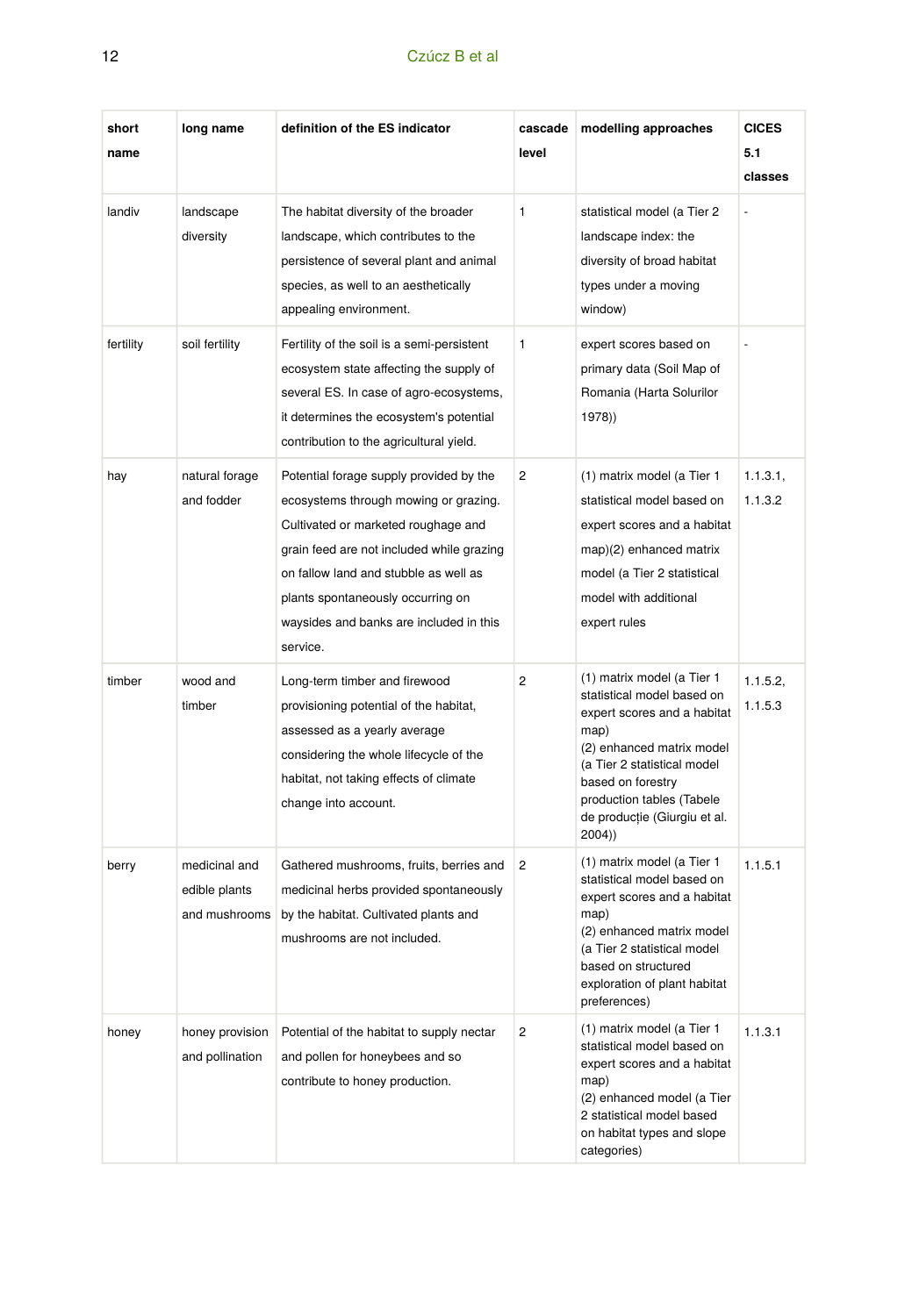| short<br>name | long name                               | definition of the ES indicator                                                                                                                                                         | cascade<br>level | modelling approaches                                                                                                                                                                                                       | <b>CICES</b><br>5.1<br>classes        |
|---------------|-----------------------------------------|----------------------------------------------------------------------------------------------------------------------------------------------------------------------------------------|------------------|----------------------------------------------------------------------------------------------------------------------------------------------------------------------------------------------------------------------------|---------------------------------------|
| erosion       | water retention<br>& erosion<br>control | Contribution of the land cover to slowing<br>down the passage of surface water and<br>thus to the recharge of regional<br>groundwater resources and the<br>mitigation of soil erosion. | $\overline{2}$   | (1) matrix model (a Tier 1<br>statistical model based on<br>expert scores and a habitat<br>map)<br>(2) enhanced model (a Tier<br>2 statistical model based<br>on habitat types and slope<br>categories)                    | 2.2.1.1                               |
| carbon        | carbon<br>sequestration                 | Sequestration and storage of<br>atmospheric carbon by the habitat, as<br>contribution to global climate change<br>mitigation.                                                          | $2 - 3$          | IPCC model (adapting a<br>Tier 1 IPCC national<br>greenhouse gas inventory<br>model to the Niraj-MAES<br>area)                                                                                                             | 2.2.6.1                               |
| tourism       | tourism and<br>local identity           | Contribution of the habitat to the touristic<br>attraction value of the area. Habitats<br>allow recreation and create emotional<br>bond in local people.                               | $\overline{2}$   | (1) matrix model (a Tier 1<br>statistical model based on<br>expert scores and a habitat<br>map)<br>(2) enhanced model (an<br>ESTIMAP-style Tier 2<br>statistical model based on<br>the matrix model &<br>additional rules) | 3.1.1.1<br>3.1.1.2<br>3.1.2.4<br>6111 |

#### Table 3.

Two sets of criteria for identifying indicators for the ES assessments. Phase I: criteria for selecting the 'topics' for which we need indicators; Phase II: criteria for selecting specific indicators (=data and methods) for each topic. CSL means credibility, salience and legitimacy; see Cash et al. (2003).

| criteria                                           | phase CSL | addressed                | examples from Niraj-MAES                                                                                                                            |
|----------------------------------------------------|-----------|--------------------------|-----------------------------------------------------------------------------------------------------------------------------------------------------|
| should meet stakeholder<br>preferences / interests |           | legitimacy,<br>salience  | stakeholder analysis, preference assessment, SAB<br>supervision                                                                                     |
| should meet policy interests                       |           | salience.<br>legitimacy  | sponsor expectations from grant call and promises in our<br>grant proposal; SAB expressing local sectoral<br>expectations/interests                 |
| should match conceptual<br>considerations          |           | salience.<br>credibility | match to CF elements, exclusion of certain topics "based<br>on MAES and CICES recommendations"                                                      |
| should measure what it<br>states to measure        | Ш         | credibility,<br>salience | meticulous ES and indicator definitions with an eye to data<br>and methods, emphasised throughout all consultative<br>steps and refined iteratively |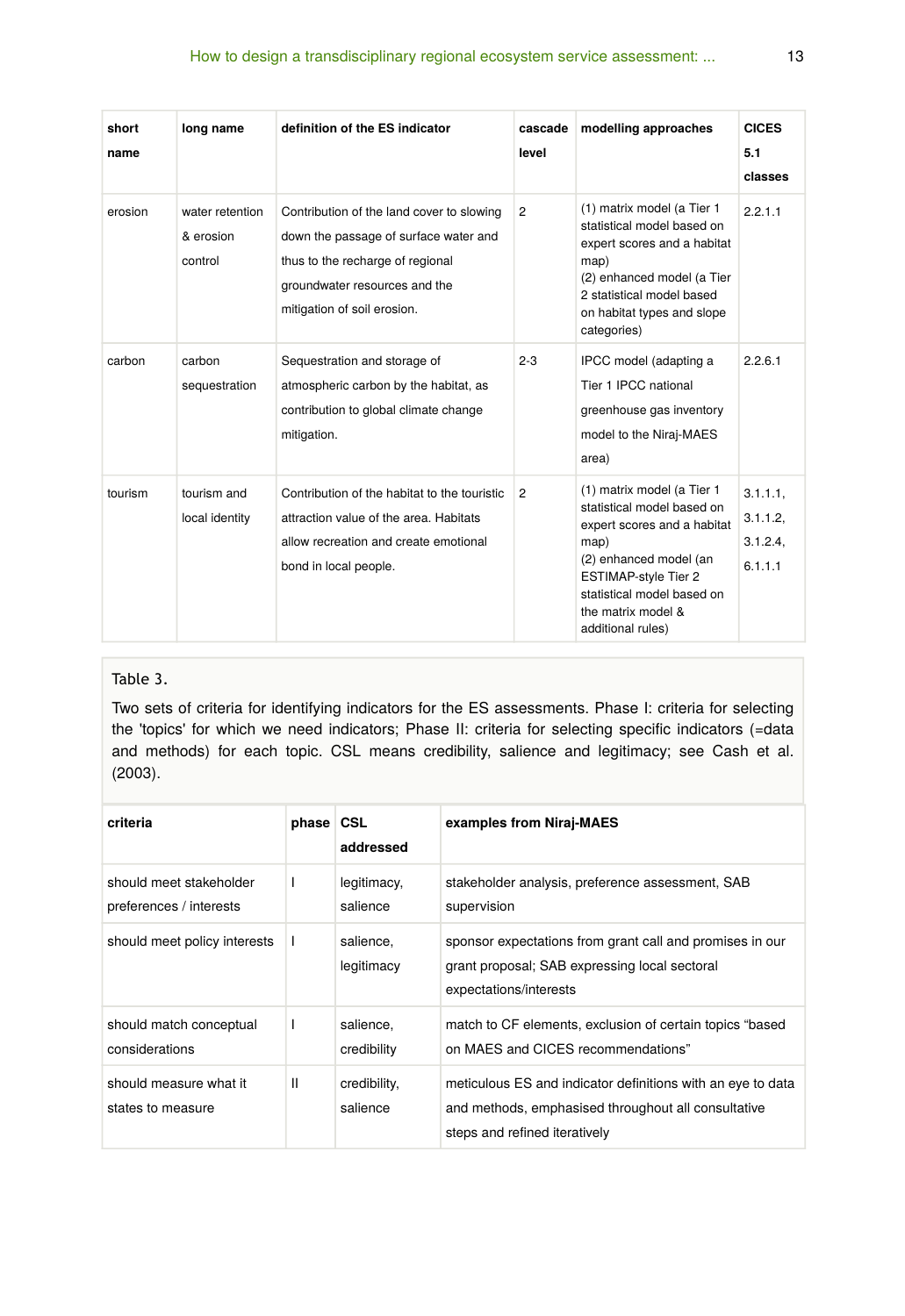| criteria                                                         | phase CSL | addressed                  | examples from Niraj-MAES                                                                                                                                                     |
|------------------------------------------------------------------|-----------|----------------------------|------------------------------------------------------------------------------------------------------------------------------------------------------------------------------|
| should be supported by<br>relevant expert opinion /<br>knowledge | Ш         | credibilty,<br>legitimacy  | expert workshops / consultations, SAB meetings; the<br>involvement of local experts also considered to "assist in<br>gaining a system understanding"                         |
| understandability, ease of<br>communication                      | Ш         | salience                   | transparent modelling techniques were favoured wherever<br>possible, structured and thorough communication of all<br>elements (indicator definitions, map explanations etc.) |
| data and methods<br>availability                                 | I, II     | practical<br>consideration | a very pragmatic criterion strictly applied throughout the ES<br>identification and methods selection process                                                                |
| time and resource<br>constraints                                 | Ш         | practical<br>consideration | this made us exclude several options, e.g. Tier 3 models                                                                                                                     |

## **Mapping and valuation**

In the previous section, we have shown how we determined the questions and approaches in the focus of our assessment. In this section, we give a concise account of the specific data and methods we used, following the structure and logic set out in the Niraj-MAES conceptual framework (Fig. 1, Table 1).

#### **Ecosystem map**

The key input data layer consistent with the initial node of the Niraj-MAES conceptual framework is an *ecosystem type* map, classifying the study area into fundamental functional units (ecosystem / habitat types: *level 0* in Fig. 1, see also Maes et al. 2014, and Suppl. material 1 for more precise definitions used). As there was no good quality ecosystem / habitat map readily available for our study area, we created our own map from scratch, based on the following data sources:

- Google Satellite and Google Streets and Terrain layers (from the 'open layers' plugin of QGIS);
- a land use map (own data from a previous project);
- forest maps and data (official forestry administration data but just for a few sites with Natura 2000 forest types).

To generate the ecosystem map, we first drafted an initial set of ecosystem types based on previous ES assessment experiences and our own understanding of the region's landscape. This initial *ecosystem typology* was then gradually further specified and refined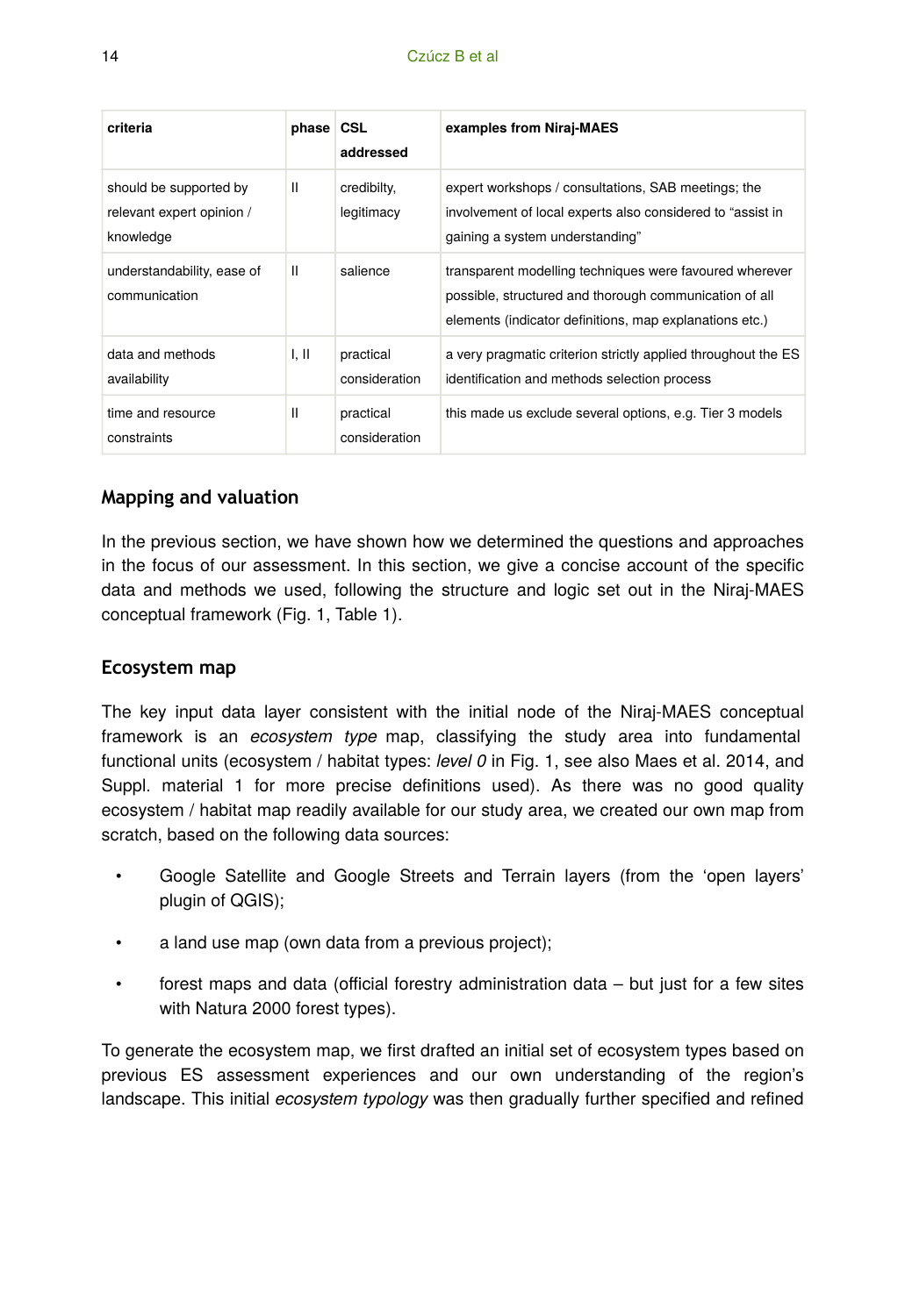based on input from our expert groups, as we progressed with the generation of the ecosystem map. The most important principles of this process were the following:

- the typology should be fine enough to reflect local reality (all major functional units of the Niraj-Târnava Mică landscape should be distinguished); but
- the individual types should be clear and well-defined, forming a coherent and easily understandable (logical) set together;
- the whole process should be feasible (given the available data and human resources); and
- the final typology should be compatible with the MAES ecosystem typology (Maes et al. 2013).

The final ecosystem map assigns the dominant ecosystem types to each *basic spatial unit* of the study area ('pixels' of  $100 \times 100$  m). The map was generated with QGIS (Quantum Gis 2.10.1. Pisa; QGIS 2016) in the *Dealul Piscului 1970/Stereo70* coordinate reference system (the national CRS for Romania) and further refined in ArcGIS version 10.2 (ESRI 2011).

## **Spatial modelling (Topic 4)**

In order to create maps of the ecosystem condition (level 1 in Fig. 1) or services (level 2), spatial data are needed. Such data can be either

- external data from public data sources (whenever spatial data with an appropriate thematic, spatial scope and resolution are available for the project); or
- modelled data (in all other cases relying on loosely related external data and appropriate methodologies).

Models link biophysical data spatially represented by input maps with variables (indicators) describing the ecosystems with respect to a specific aspect of their condition or their capacity to provide a certain ES. In our work, we used models of three major model types: matrix models (tier 1 models), rule-based models and statistical models (latter two: tier 2 models, Grêt-Regamey et al. 2015, Grêt-Regamey et al. 2018).

Due to their simplicity and flexibility, **matrix models** are a particularly popular ES assessment technique (Burkhard et al. 2010, Jacobs et al. 2015). The only spatial input to the model is an "ecosystem map" (which is a simple categorical map relying on a locally relevant ecological (habitat), land use (management) and/or land cover classification) of the study area. The model itself is no more than a simple look-up table ('matrix') which links the ecosystem types to indicator scores. Matrix models are ideal for participatory model building involving local experts, but there are also several other ways to populate the matrix with scores (e.g. Bagstad et al. 2013). While participation gives the benefit of involving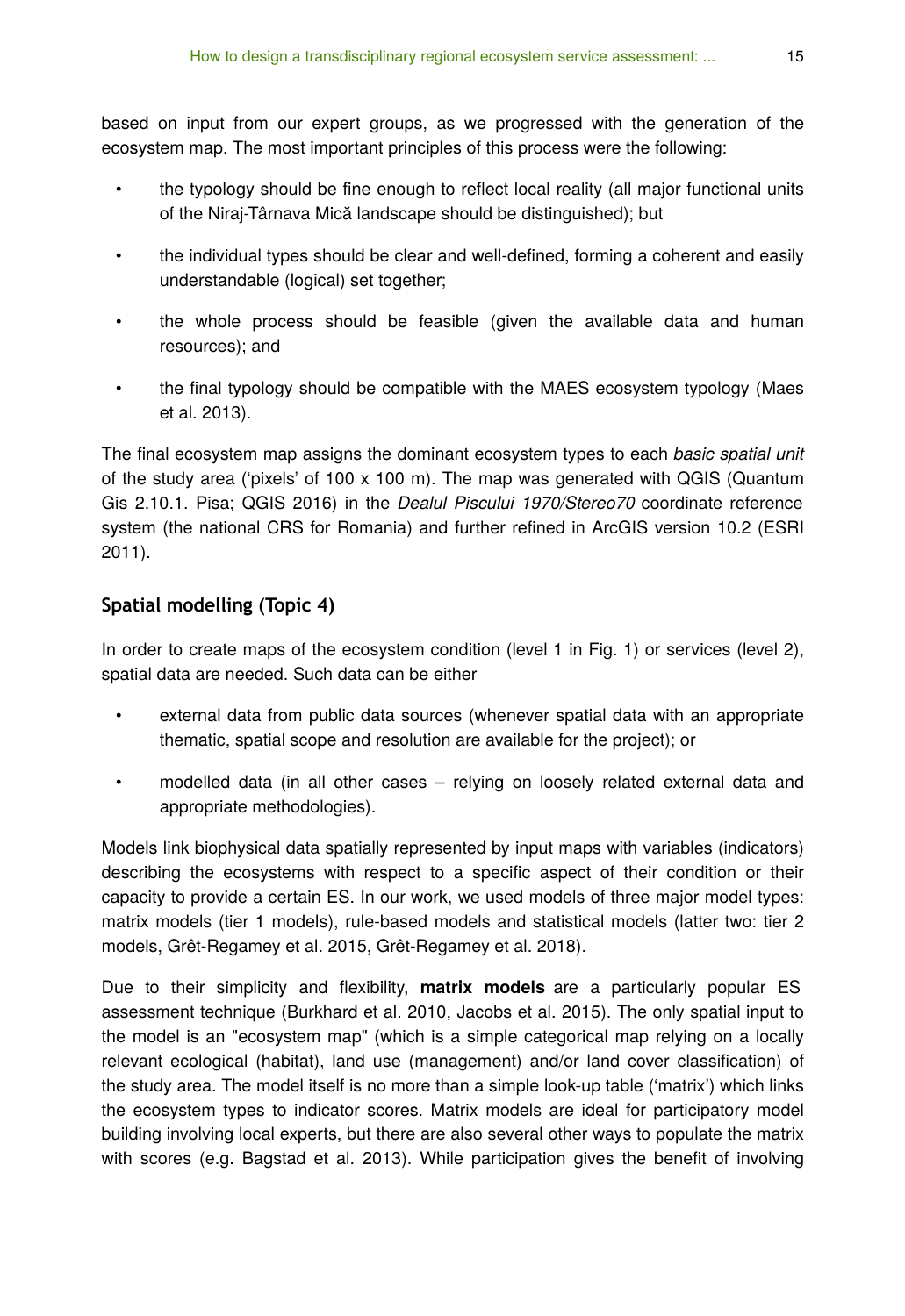locals and enhancing uptake of results, this very simple approach might not reflect the complex processes underlying ES and the generation of ES precisely enough.

**Rule-based models** are an extension to matrix models. By identifying additional relevant spatial input data and including them into map calculation operations, the rough maps resulting from a matrix model can be highly refined. Similarly to matrix models, the transparency and intuitive nature of this model type can facilitate expert involvement. If experts are used for setting the rules and verifying the model outputs, then the resulting models can also be called expert models (Wainger and Mazzotta 2011). Depending on the number (and relevancy) of the rules included, this model is able to give a much better representation of reality. However, it basically does not give any estimate or measure of uncertainty.

**Statistical models** establish a correlative (statistical) relationship between a phenomenon of interest (e.g. the supply of an ES) and some readily available and presumably related predictor variables. In the most common setting, the phenomenon of interest is measured only at a few locations, whereas the predictors are known for the whole study area. In such cases, the statistical relationship captured by the model can also be used to estimate the phenomenon of interest in the unsurveyed parts of the study area. This type of model has the advantage that it is widely recognised within the scientific community and that it can also estimate measures of uncertainty. However, no local knowledge is included here and only statistical relationships can be shown, without any reflectance to causality.

In addition to the ecosystem map, there were several further spatial input data layers that we used in order to implement rule-based and statistical models (Table 4). All input data, including the ecosystem map, were converted to the same raster grid of  $100 \times 100$  m cell size using ArcGIS (ESRI 2011) and QGIS (QGIS 2016).

| IUDIL T.          | Overview of spatial datasets used for implementing rule-based and statistical models |                                                                                                                                                   |                                                                                           |  |  |  |  |
|-------------------|--------------------------------------------------------------------------------------|---------------------------------------------------------------------------------------------------------------------------------------------------|-------------------------------------------------------------------------------------------|--|--|--|--|
| feature/<br>layer | source                                                                               | sublayers / features used                                                                                                                         | data processing (model inputs)                                                            |  |  |  |  |
| roads             | https://<br>market.trimbledata.com                                                   | categories "trunk", "primary",<br>"secondary", "tertiary", all "links",<br>"residential" and "living street"<br>from the layer "highway line.shp" | secondary raster layer calculated<br>with Euclidean distances -><br>"distance from roads" |  |  |  |  |
| rivers            | https://<br>market.trimbledata.com                                                   | the layer "waterway line.shp"<br>was used                                                                                                         | secondary raster layer calculated<br>with Euclidean distances-><br>"distance from water"  |  |  |  |  |
| elevation         | https://<br>earthexplorer.usgs.gov                                                   | SRTM 30 m dataset                                                                                                                                 | resampled to 100 m grid-size -><br>elevation, steepness, northing,<br>easting             |  |  |  |  |

 $Table 4$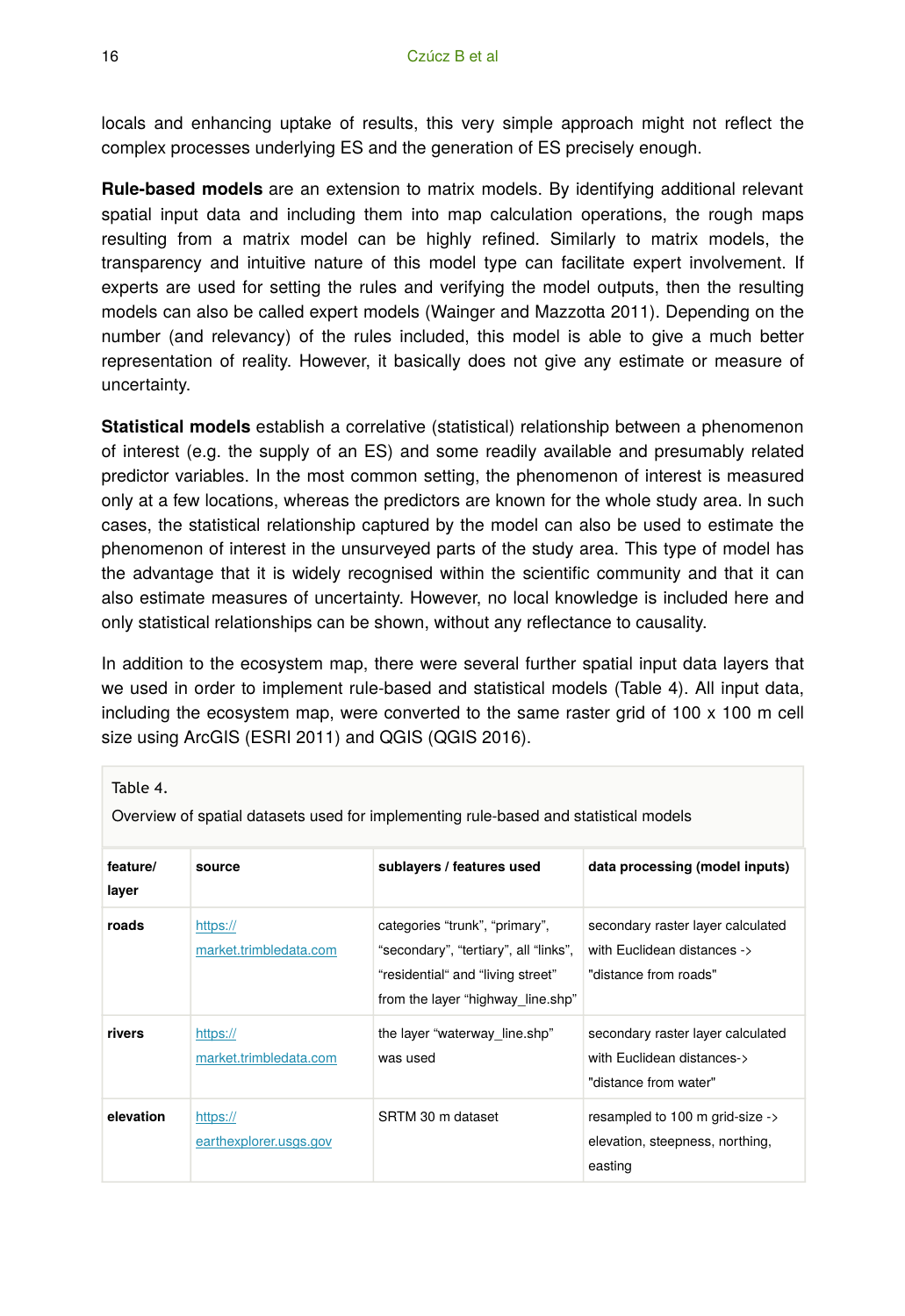| feature/<br>layer      | source                                        | sublayers / features used                                                            | data processing (model inputs)                                                                                                                                                                        |
|------------------------|-----------------------------------------------|--------------------------------------------------------------------------------------|-------------------------------------------------------------------------------------------------------------------------------------------------------------------------------------------------------|
| soil                   | Harta Solurilor 1978 (soil<br>map of Romania) | Soil Map of Romania                                                                  | raster layers describing various soil<br>characteristics (genetic types, pH,<br>texture) were created                                                                                                 |
| grazing<br>intensity   | community / municipality<br>administrations   | number of cattle and sheep                                                           | created a raster layer which<br>contained average grazing<br>livestock density for each pixel of<br>pasture or wood pasture habitat                                                                   |
| surface<br>reflectance | https://<br>search.earthdata.nasa.gov         | shortwave and NIR surface<br>reflectance values from Landsat<br>8 OLI & TIRS imagery | calculated average reflectance<br>values and reflectance variance for<br>the 4x4 Landsat pixels around the<br>centre of each grid cell of the<br>ecosystem map from Landsat 8<br>bands $3, 4$ and $5$ |

To find the best models for each ES, we applied an iterative, adaptive and participatory strategy (Fig. 4). As a starting point, tentative modelling strategies were assigned to each ES / condition aspect (Table 2) as soon as they were identified. In most cases, this involved the development of an expert-based matrix model followed by a subsequent upgrade to a rule-based model and some expert validation. For an efficient implementation of this strategy, we organised two 'matrix workshops' with the participation of selected local experts (see Box 5 in Suppl. material 2). The maps created with the matrix models were instantly shown to the participating local experts for prompt feedbacks and corrections using the QuickScan software (Verweij et al. 2016). We used the opportunity presented by the workshops to elicit expert knowledge on potential 'score influencing factors' which we could later use for upgrading the matrix model into a rule-based model. In some cases, this was complemented with subsequent individual expert consultations (e.g. honey, hay, wood).



#### Figure 4.

Schematic concept of rule-based models chaining a matrix model (Burkhard et al. 2010) and subsequent adjustment rules.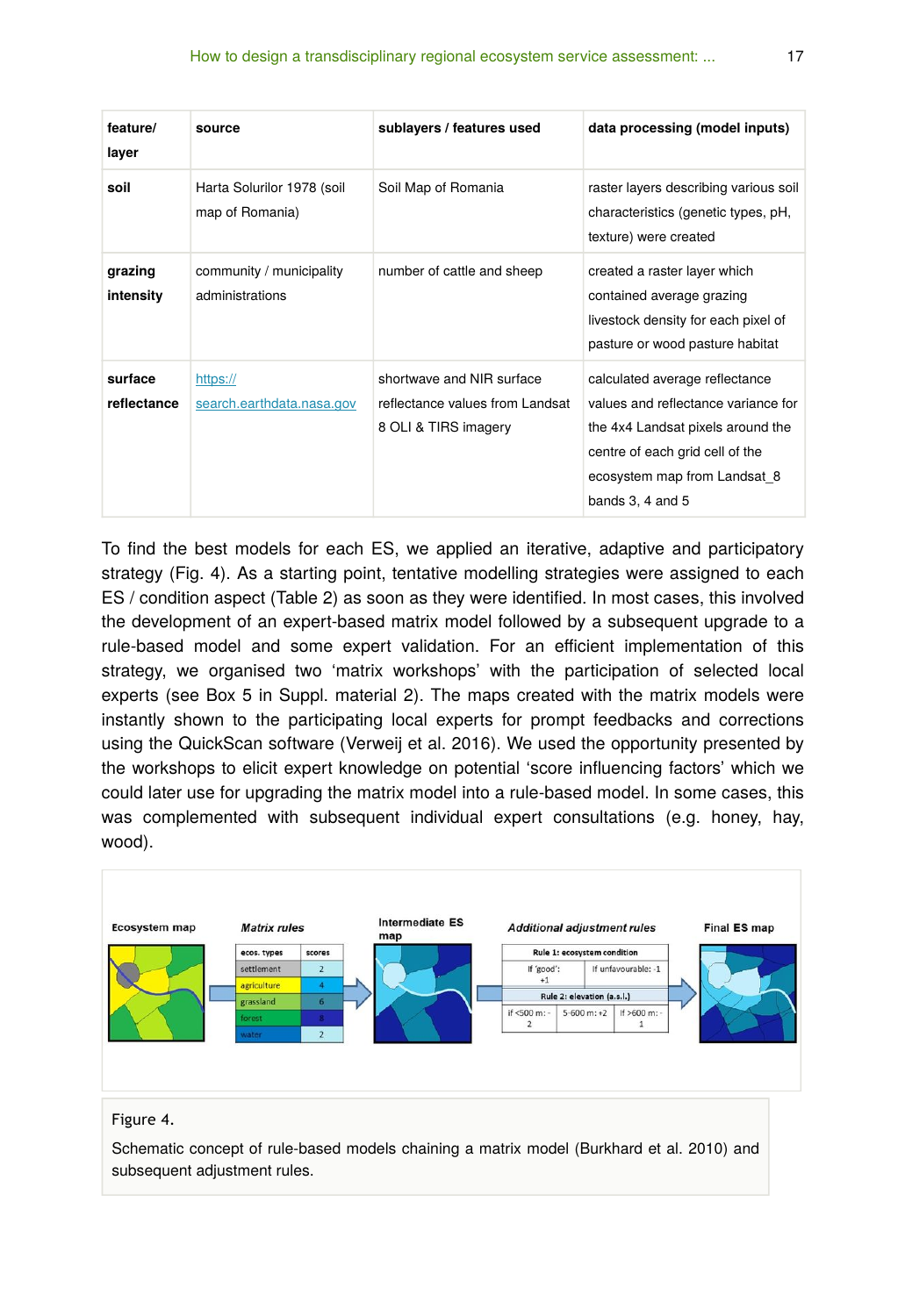After a feasibility check and an update of the spatial data layers, we turned the influencing factors into rules and presented the structure and outputs (maps) of the resulting rulebased models to the SAB for verification. Recommendations received from the SAB members were then built into the model rules. The details of the final models are shown in Table 5 in the Results section. All models were implemented in R with add-on packages *sp* (Pebesma and Bivand 2005), *rgdal* (Bivand et al. 2016) and *raster* (Hijmans 2016).

#### Table 5.

Overview of the ecosystem condition (EC) and ES capacity models used. Cascade levels follow Fig. 1 and tiers follow Grêt-Regamey et al. 2015, Grêt-Regamey et al. 2018.

| ES/EC<br>indicator | Cas-<br>cade<br>level | model type                 | model<br>complexity<br>(tier) | input data                                                                                                                     | external expertise<br>involved                  |
|--------------------|-----------------------|----------------------------|-------------------------------|--------------------------------------------------------------------------------------------------------------------------------|-------------------------------------------------|
| naturalness        | $\mathbf{1}$          | statistical                | 2                             | habitat map, elevation, northing,<br>easting, soil type, distance from<br>roads, distance from water,<br>reflectance (Landsat) | dedicated expert<br>workshop                    |
| landiv             | 1                     | statistical<br>(landscape) | 2                             | habitat map (transformed)                                                                                                      | individual<br>consultations                     |
| fertility          | 1                     | rule-based                 | 2                             | elevation, steepness, soil type                                                                                                | individual<br>consultations                     |
| hay                | $\overline{2}$        | rule-based                 | $\overline{c}$                | habitat map, naturalness, elevation,<br>steepness, soil pH                                                                     | matrix workshop                                 |
| timber             | $\overline{2}$        | rule-based                 | $\overline{c}$                | habitat map, elevation, steepness                                                                                              | matrix workshop,<br>individual<br>consultations |
| berry              | $\overline{2}$        | rule-based                 | 2                             | habitat map, naturalness, soil pH, soil<br>texture, grazing intensity                                                          | matrix workshop,<br>individual<br>consultations |
| honey              | 2                     | rule-based                 | 2                             | habitat map, naturalness, landscape<br>diversity, soil fertility, elevation,<br>grazing intensity                              | matrix workshop,<br>individual<br>consultations |
| erosion            | $\overline{c}$        | rule-based                 | 2                             | habitat map, steepness, grazing<br>intensity                                                                                   | matrix workshop,<br>literature                  |
| carbon             | $2 - 3$               | matrix                     | 1                             | habitat map                                                                                                                    | literature                                      |
| tourism            | $\overline{c}$        | rule-based                 | 2                             | habitat map, naturalness, landscape<br>diversity, elevation, distance from<br>roads, distance from water                       | matrix workshop                                 |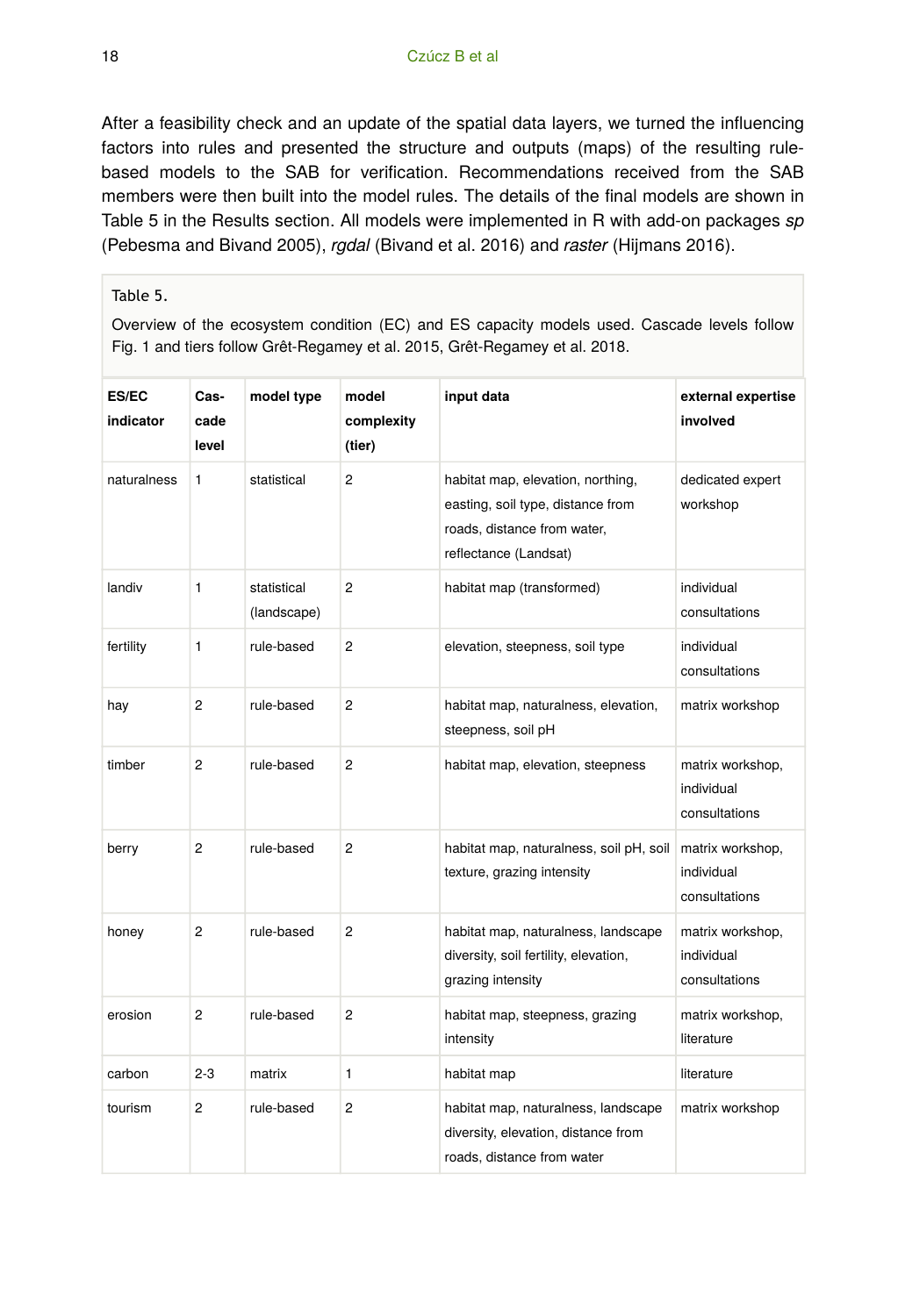## Table 6.

The final list of ecosystem (or habitat) types distinguished in our ecosystem map. MAES types follow Maes et al. (2013).

| habitat<br>category<br>(ecosystem<br>type) | definition                                                                                       | criteria for delineation                                                                                                                                                                                   | <b>MAES type</b>                                             | relative<br>area |
|--------------------------------------------|--------------------------------------------------------------------------------------------------|------------------------------------------------------------------------------------------------------------------------------------------------------------------------------------------------------------|--------------------------------------------------------------|------------------|
| settlement                                 | villages, outer areas<br>with gardens and<br>single farms                                        | easily recognisable (on the basis of the<br>satellite images)                                                                                                                                              | urban                                                        | 1.7%             |
| intensive<br>agricultural                  | intensive, large<br>arable fields (patches<br>$>10$ ha)                                          | homogenous arable land patches larger than<br>10 hectares (on the basis of the satellite<br>images)                                                                                                        | cropland                                                     | 0.5%             |
| extensive<br>agricultural                  | mixed agricultural<br>mosaic of small<br>patches of various<br>uses (patches $\langle 10$<br>ha) | any patchy landscape, with patches smaller<br>than 10 hectares (on the basis of the<br>satellite images)                                                                                                   | cropland                                                     | 12.7%            |
| pasture                                    | pastures, grazed<br>grasslands of<br>different degrees of<br>degradation                         | large patches of homogenous grassland<br>areas (on the basis of the satellite images, at<br>scales of 1:9000 and 1:11 000), sometimes<br>with visible signs of overgrazing (eroded<br>parts in the fields) | grassland                                                    | 26.7%            |
| hay meadow                                 | hay meadows                                                                                      | separated from pastures based on the land<br>use map                                                                                                                                                       | grassland                                                    | 6.9%             |
| encroached<br>grassland                    | shrublands,<br>abandoned<br>grasslands<br>encroached with<br>shrubs                              | grassland patches with more than about<br>30% covered by shrubs (estimated visually<br>on the satellite images at the scales of<br>1:5000 and 1:11 000)                                                    | grassland,<br>woodland and<br>forest, heathland<br>and shrub | 7.6%             |
| wood pasture                               | solitary trees in<br>grassland patches                                                           | easily recognisable by the solitary trees in<br>grassland patches (on the basis of the<br>satellite images)                                                                                                | grassland,<br>woodland and<br>forest                         | 1.6%             |
| orchard                                    | abandoned or<br>extensively used fruit<br>tree plantations/<br>vineyards                         | areas with tree or shrub plantations in rows,<br>visible on the satellite images (at a scale of<br>1:11 000), which were also marked as fruit<br>tree plantations or vineyards on the land use<br>map      | cropland                                                     | 0.4%             |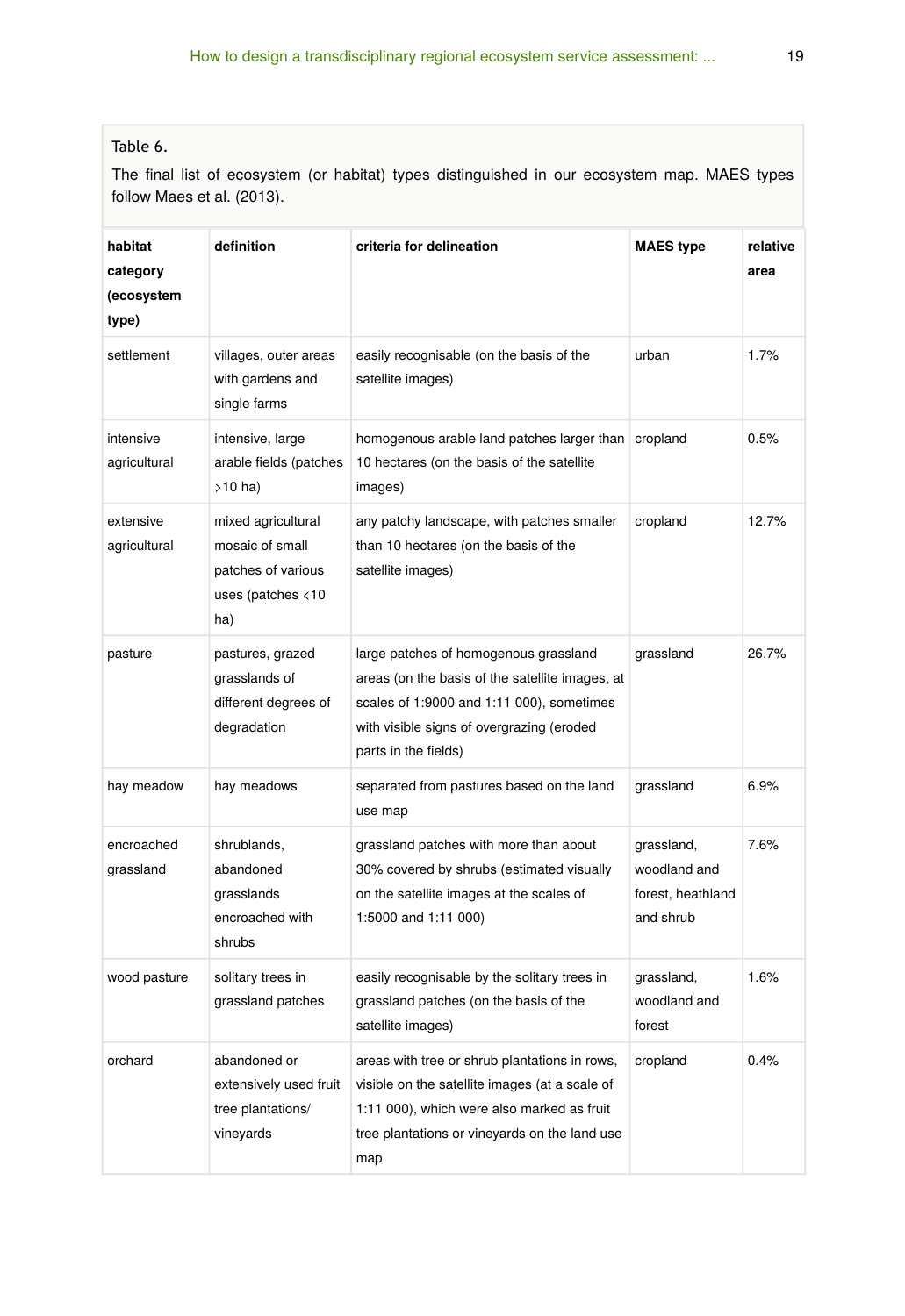| habitat<br>category<br>(ecosystem<br>type) | definition                                                                     | criteria for delineation                                                                                                                                                                                                                     | <b>MAES type</b>              | relative<br>area |
|--------------------------------------------|--------------------------------------------------------------------------------|----------------------------------------------------------------------------------------------------------------------------------------------------------------------------------------------------------------------------------------------|-------------------------------|------------------|
| tree row                                   | group of trees/small<br>forests/tree rows/<br>galleries along small<br>valleys | small groups of trees, thick and continuous<br>shrublands, galleries along valleys and rivers<br>located in larger grasslands, agricultural<br>lands or along the riverbanks (on the basis<br>of the satellite images)                       | woodland and<br>forest        | 3.8%             |
| forest                                     | pine and spruce coniferous plantations                                         | within forests: extreme dark colours on<br>LANDSAT 8 false-colour maps (Bands 5, 4,<br>3); checked with forestry data where<br>available                                                                                                     | woodland and<br>forest        | 1.3%             |
| robinia forest                             | robinia plantations                                                            | within forests: light colours on LANDSAT 8<br>false-colour maps (Bands 5, 4, 3); checked<br>with forestry data where available                                                                                                               | woodland and<br>forest        | 0.1%             |
| broad-leaved<br>forest                     | deciduous forests of<br>native tree species                                    | all large forest areas (on the basis of the<br>satellite images), apart from coniferous<br>forests and robinia plantations                                                                                                                   | woodland and<br>forest        | 35.6%            |
| wetland and<br>water                       | major rivers, lakes<br>and fisheries.<br>including the reed<br>banks           | major rivers within the project area (Niraj<br>and Târnava Mică) and the lakes and<br>fisheries, including the reed banks (as these<br>surfaces were relatively small) (on the basis<br>of the satellite images and Google Terrain<br>layer) | rivers and lakes,<br>wetlands | 1.1%             |

The resulting ecosystem service maps express the extent to which certain habitats are able to contribute to securing a specific service. By juxtaposing these maps (by spatial overlay of individual ES maps), the parts of the landscape become comparable and locations and regions that are particularly important for the provision of specific services can become visible (e.g. Eigenbrod et al. 2010, Nikolaidou et al. 2017, Rabe et al. 2016). To facilitate this kind of comparison, we also prepared two overview maps that show, for every single point (pixel) of the study area, the number of services being provided at above average (the upper 50%) or outstanding (the top 10%) performance, thus highlighting regional 'hotspots' for ES provision.

## **Aggregated valuation (Topic 5)**

Following the spatial modelling steps in which we compiled maps of ecosystem condition and resulting capacities to deliver ES (cascade levels 1 and 2), we evaluated the actual use and the value dimensions of ES (cascade levels 3 and 4) in an aggregated (nonspatial) way. Here, single quantitative values for each ES were calculated, which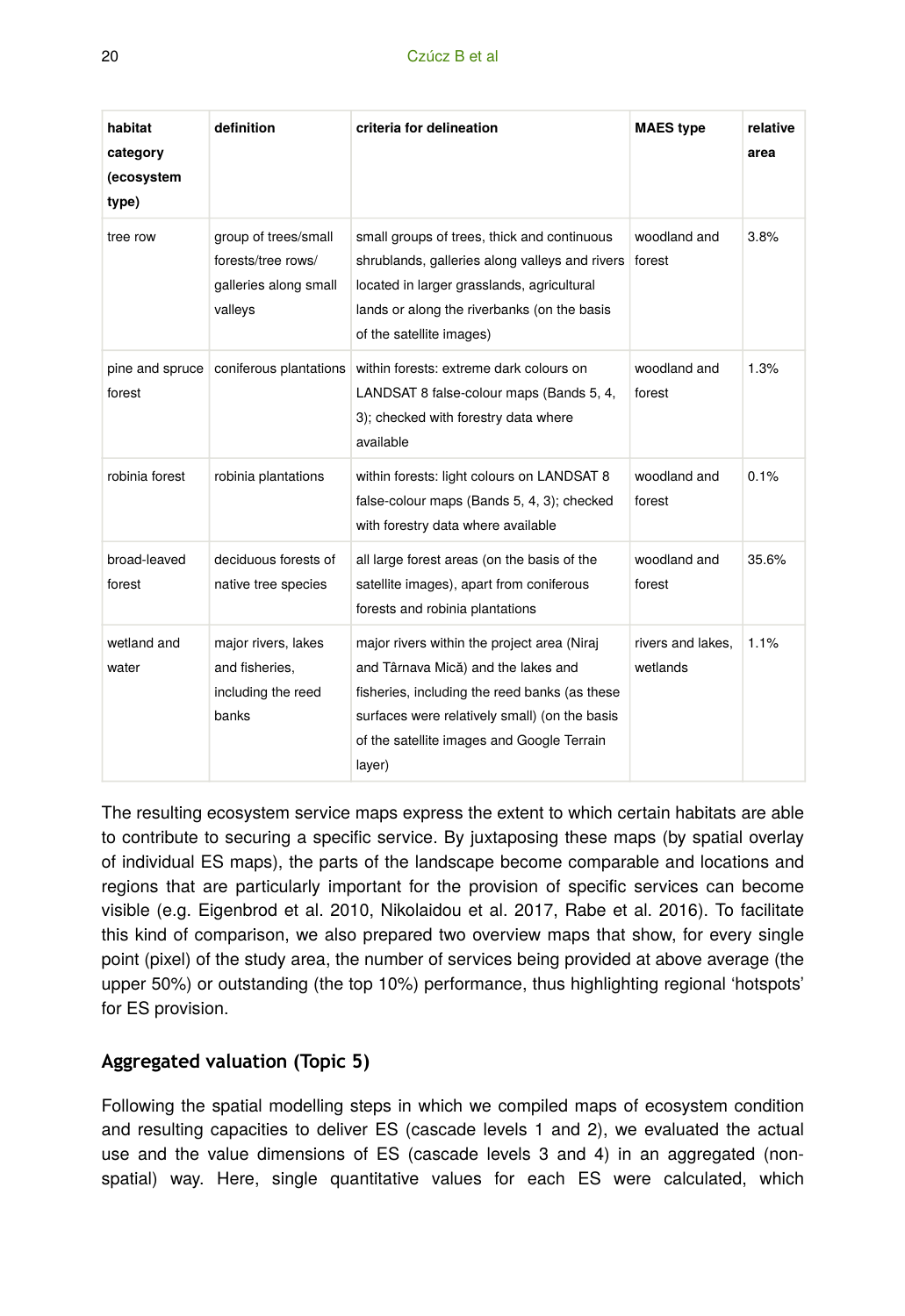In order to give a complete account of the benefits generated by ES, all major aspects in which they are useful to society (e.g. health, security and material well-being) need to be considered (Olander et al. 2018). In our work, we considered several biophysical, social and economic aspects of well-being, thus implementing an integrated valuation approach. As this has already been mentioned, several steps of the research process constitute a form of ecosystem service valuation by themselves: the ES prioritisation exercises (Box 3 in Suppl. material 2), as well as the scenario planning process (Box 4 in Suppl. material 2) can be considered as extensive social valuation exercises yielding comparable 'importance scores' for the studied services along a common ordinal scale. To make the assessment more comprehensive (and partly also to meet the donor expectations), we complemented these social value dimensions with economic values using simple valuation techniques.

The primary reason to 'aggregate' over the whole project area was that both publicly available statistical data and social valuation results were available at a coarse spatial resolution.

Considering money as a special indicator dimension, we tried to assign monetary values both to the capacity and the actual use levels (Fig. 1) of the studied ES. To monetise the capacities, we first had to convert the scores obtained from the matrix and/or rule-based models to biophysical units (ideally to the same units which were used to characterise the actual use of the ES), based on expert consultations and literature resources. (In this step, the knowledge of the local experts that ensured local validity was of particular importance.) The converted biophysical capacity metrics were then aggregated over the whole study area to make them comparable to the actual use units. We used various methods for the monetary valuation of capacities and actual use:

- For most of the **provisioning services** (wood and timber, natural forage and fodder, wild plants and mushrooms and honey), we used *market prices* as the basis of our calculations. In this case, the concerned ecosystem service needs to have a market, where it can be sold. In the valuation process, we strived to consider least processed products and average prices measured on local markets in the past few years, i.e. prices realistically available to local farmers. We aggregated the monetary benefits of specific habitats for the entire area, thus arriving at a total amount that is provided to the local and national economy by the area as a whole.
- We also used market prices for the valuation of carbon sequestration, based on international emission trading systems. In the case of the other **regulating services** which were directly or indirectly mapped through our ES indicators (water regulation and erosion control through our indicator for water retention and pollination partly mapped through our indicator for honey), we did not attempt to perform an economic valuation. The data needs and methodological challenges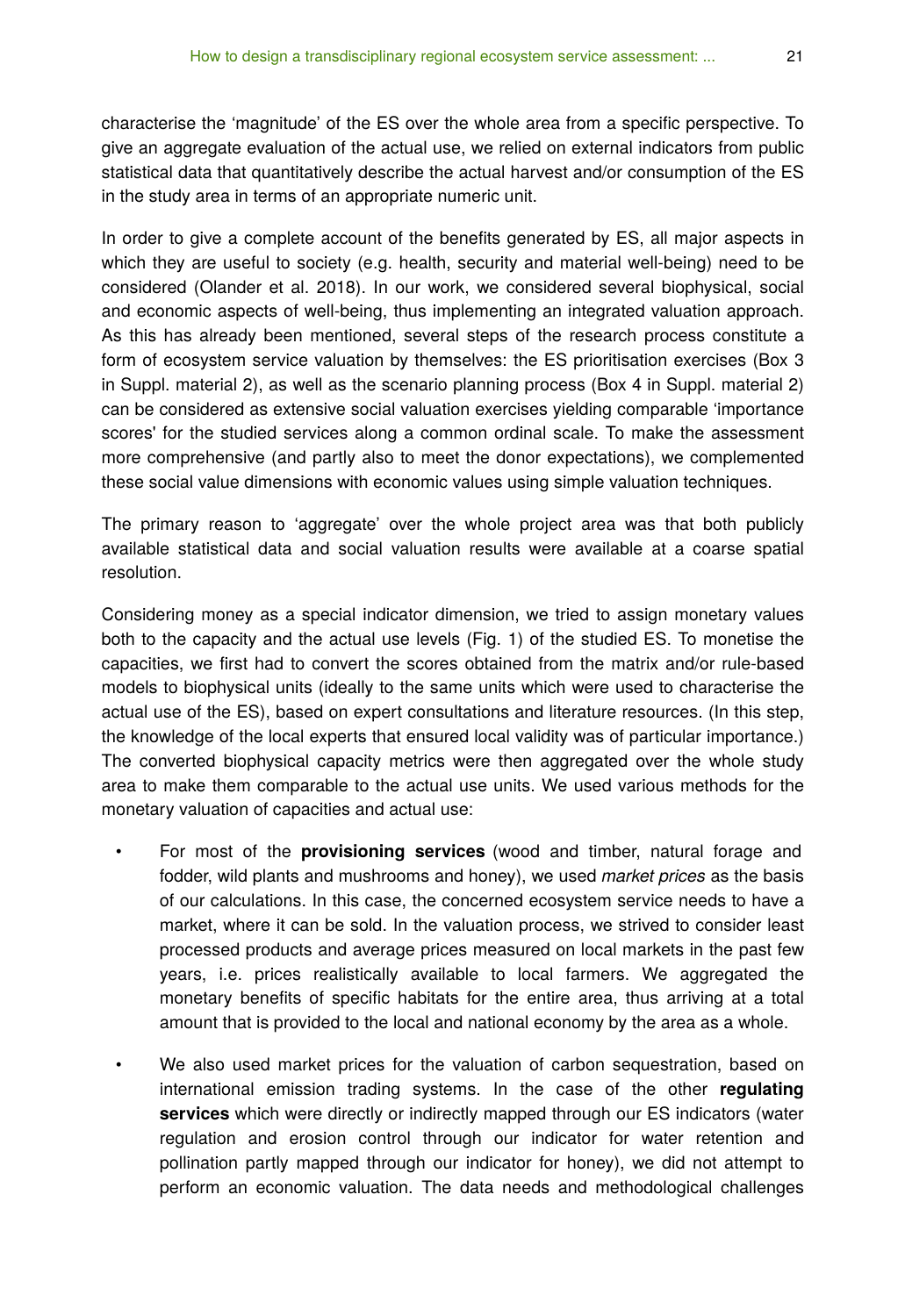necessary for the valuation of these services were clearly beyond the reach of this project.

• For the valuation of the only **cultural ecosystem service** assessed (touristic attraction) we used the *travel cost* method. This method is based on actual consumer behaviour ('revealed preferences') and valuates the services based on them. Travel costs address 'products' related to getting access to the cultural benefits of natural resources, as a substitute for market price. To value the recreational services of a given area, information is needed from a large and representative sample of visitors/tourists, for which we made a dedicated survey (Czúcz et al. 2017b). Based on the individual preferences, a demand curve can be drawn, which can reveal the consumer surplus reflecting the value of the underlying service.

Monetary valuation of ES is a very broad and deep topic and we do not want to argue about its general usefulness or go into any methodological details here. In this paper, we only present our monetary valuation process to the degree which allows us to discuss its role in our case study and other regional ecosystem assessments:

- how do monetary values fit into the overall assessment context (what is their relationship to other indicators, to local expert knowledge, how to communicate them to stakeholders etc.); and
- for which ES did we apply monetary valuation (and why) and which broad "families" of monetary valuation techniques we chose (and why).

All further details on the methods and data used for the monetary valuation can be found in Czúcz et al. 2017b.

# **Results**

In the following paragraphs, we briefly show the most important direct outcomes (primary results) of the Niraj-MAES project. However, given the methodological focus of this case study description, the methodological lessons (Topics 1-5) are no less important for this paper. These methodological results will be described in the next section (Discussion), whereas this section focuses primarily on those aspects of the primary results, which are also necessary for the methodological discussions. A more detailed record of the primary results can be found in Arany et al. (2017) and Kelemen et al. (2017).

# **Priority setting**

Based on the initial interviews of the stakeholder analysis (Box 2 in Suppl. material 2), we could identify 47 'ES-candidates', which were screened and condensed down to a shortlist of 12 regionally important ES by the SAB (Box 1 in Suppl. material 2): water regulation, tourism, local identity, wood and timber, wild edible plants, soil fertility, extensive orchards, pollination and honey, climate regulation, hay and fodder, erosion control and game/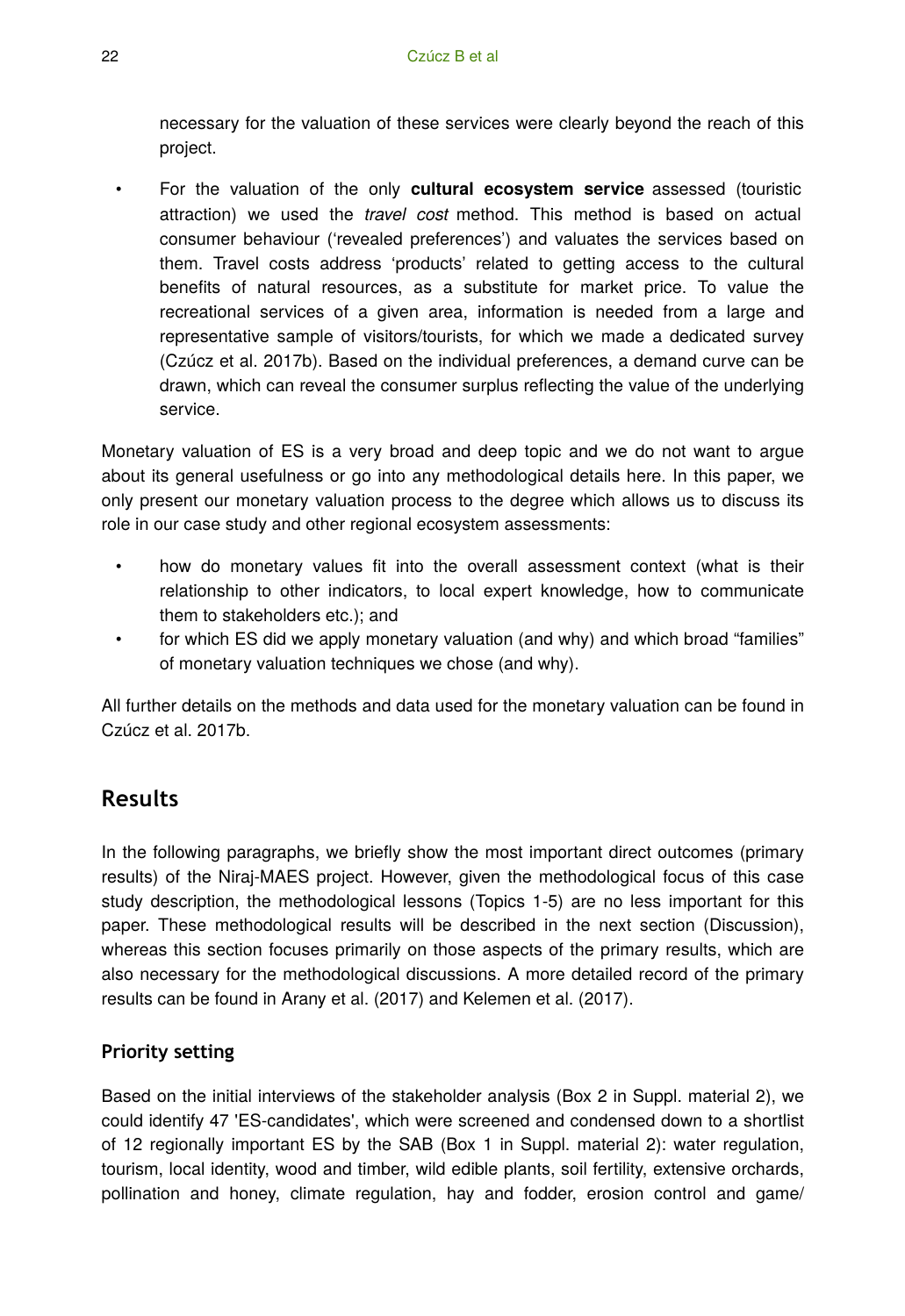hunting. These shortlisted ES were ranked in two parallel ES prioritisation exercises (Box 3 in Suppl. material 2), which addressed the preferences of the local population in general and the local economic actors, respectively. Priority ranking of ES were similar in both groups with the importance of '*water*' being perceived as outstanding (a popularity of 72% in both surveys). *Water* was followed by *touristic attraction* (49%) and *local identity* (48%) in the general population, while entrepreneurs regarded *local identity* to be more important (62%), followed by *timber* provision (52%), which slightly preceded *tourism* (48%). Besides, more than 40% of respondents considered *wood and timber*, *wild plants and mushrooms*, *honey* and *pollination*, as well as *carbon sequestration* important in the general population, while only *pollination* and *carbon sequestration* reached this threshold within entrepreneurs (see the detailed outcomes below in Table 7).

#### Table 7.

Key results of the social and economic valuation of ecosystem services.

|                                 | Socio-cultural valuation                                             |                                                                                               |                                                                                        | Biophysical and economic valuation                                           |                                                                                                                                                                           |                                   | <b>Expected future</b>     |                                     |                                         |             |
|---------------------------------|----------------------------------------------------------------------|-----------------------------------------------------------------------------------------------|----------------------------------------------------------------------------------------|------------------------------------------------------------------------------|---------------------------------------------------------------------------------------------------------------------------------------------------------------------------|-----------------------------------|----------------------------|-------------------------------------|-----------------------------------------|-------------|
|                                 |                                                                      | Importance<br>perceived by the                                                                |                                                                                        | Importance<br>perceived by                                                   |                                                                                                                                                                           | Economic value (million EUR/year) |                            |                                     | changes in the<br>services <sup>4</sup> |             |
|                                 | population <sup>1</sup> (%) and<br>the most common<br>justifications |                                                                                               | economic<br>stakeholders <sup>2</sup> (%)<br>and sectors most<br>affected <sup>3</sup> |                                                                              | methodology                                                                                                                                                               | capacity <sup>5</sup>             | actual<br>use <sup>6</sup> | actual<br>use/<br>capacity<br>ratio | trend                                   | uncertainty |
| Wood and<br>timber              | 45%                                                                  | raw materials,<br>livelihood,<br>building<br>materials,<br>oxygen<br>production,<br>clean air | 52%                                                                                    | logging, wood<br>processing,<br>plant<br>production,<br>livestock<br>farming | capacity: based<br>on average<br>annual increase<br>during the<br>economic life<br>cycle of forests,<br>without<br>discounting<br>actual use:<br>based on<br>logging data | 4.4                               | 3.3                        | 75%                                 | slight<br>increase                      | small       |
| Natural<br>forage and<br>fodder | 28%                                                                  | livestock<br>production,<br>livelihood                                                        | 28%                                                                                    | livestock<br>farming, plant<br>production                                    | based on<br>market off-take<br>of grazing<br>sheep and<br>cattle<br>populations                                                                                           | $\equiv$                          | 3.1                        |                                     | slight<br>increase                      | small       |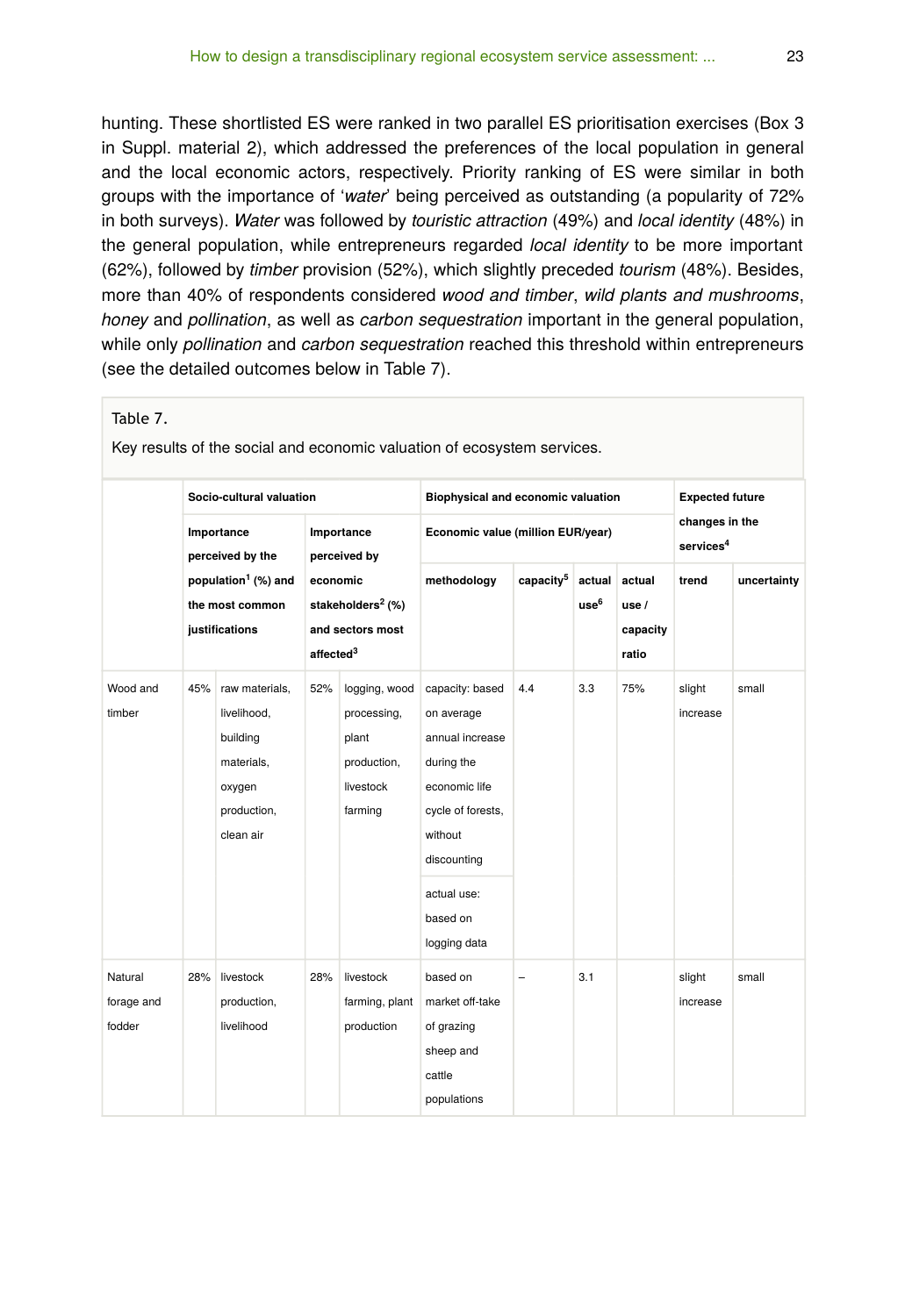#### 24 Czúcz B et al

|                                 | Socio-cultural valuation                                                                               |                                                                                      |                                                                                        |                                                        | Biophysical and economic valuation                                                                                                                                                                                                             |                       |                            |                                         | <b>Expected future</b> |             |
|---------------------------------|--------------------------------------------------------------------------------------------------------|--------------------------------------------------------------------------------------|----------------------------------------------------------------------------------------|--------------------------------------------------------|------------------------------------------------------------------------------------------------------------------------------------------------------------------------------------------------------------------------------------------------|-----------------------|----------------------------|-----------------------------------------|------------------------|-------------|
|                                 | Importance<br>perceived by the<br>population <sup>1</sup> (%) and<br>the most common<br>justifications |                                                                                      |                                                                                        | Importance<br>perceived by                             | Economic value (million EUR/year)                                                                                                                                                                                                              |                       |                            | changes in the<br>services <sup>4</sup> |                        |             |
|                                 |                                                                                                        |                                                                                      | economic<br>stakeholders <sup>2</sup> (%)<br>and sectors most<br>affected <sup>3</sup> |                                                        | methodology                                                                                                                                                                                                                                    | capacity <sup>5</sup> | actual<br>use <sup>6</sup> | actual<br>use /<br>capacity<br>ratio    | trend                  | uncertainty |
| Wild plants<br>and<br>mushrooms | 44%                                                                                                    | health,<br>medicine, food,<br>livelihood,<br>recreation                              | 32%                                                                                    | (there was<br>none<br>amongst<br>sectors<br>consulted) | average<br>quantities<br>calculated<br>based on the<br>number of<br>collection<br>permits issued,<br>multiplied by<br>average buying-<br>in prices per<br>species                                                                              | -                     | 1.4                        |                                         | strong<br>decline      | large       |
| Honey and pollination           |                                                                                                        |                                                                                      |                                                                                        |                                                        |                                                                                                                                                                                                                                                |                       |                            |                                         |                        |             |
| Honey and<br>nectar             | 41%                                                                                                    | pollination,<br>health, food,<br>healing<br>properties,<br>livelihood,<br>experience | 26%                                                                                    | livestock<br>farming<br>(beekeeping)                   | capacity: based<br>on the<br>estimated<br>annual quantity<br>of honey that<br>can be collected<br>on average in<br>different<br>habitats of the<br>area<br>actual use:<br>number and<br>average<br>production of<br>registered bee<br>colonies | 1                     | 0.8                        | 80%                                     | constant               | medium      |
| Pollination                     |                                                                                                        |                                                                                      | 40%                                                                                    | livestock<br>farming, plant<br>production              |                                                                                                                                                                                                                                                | -                     |                            |                                         |                        |             |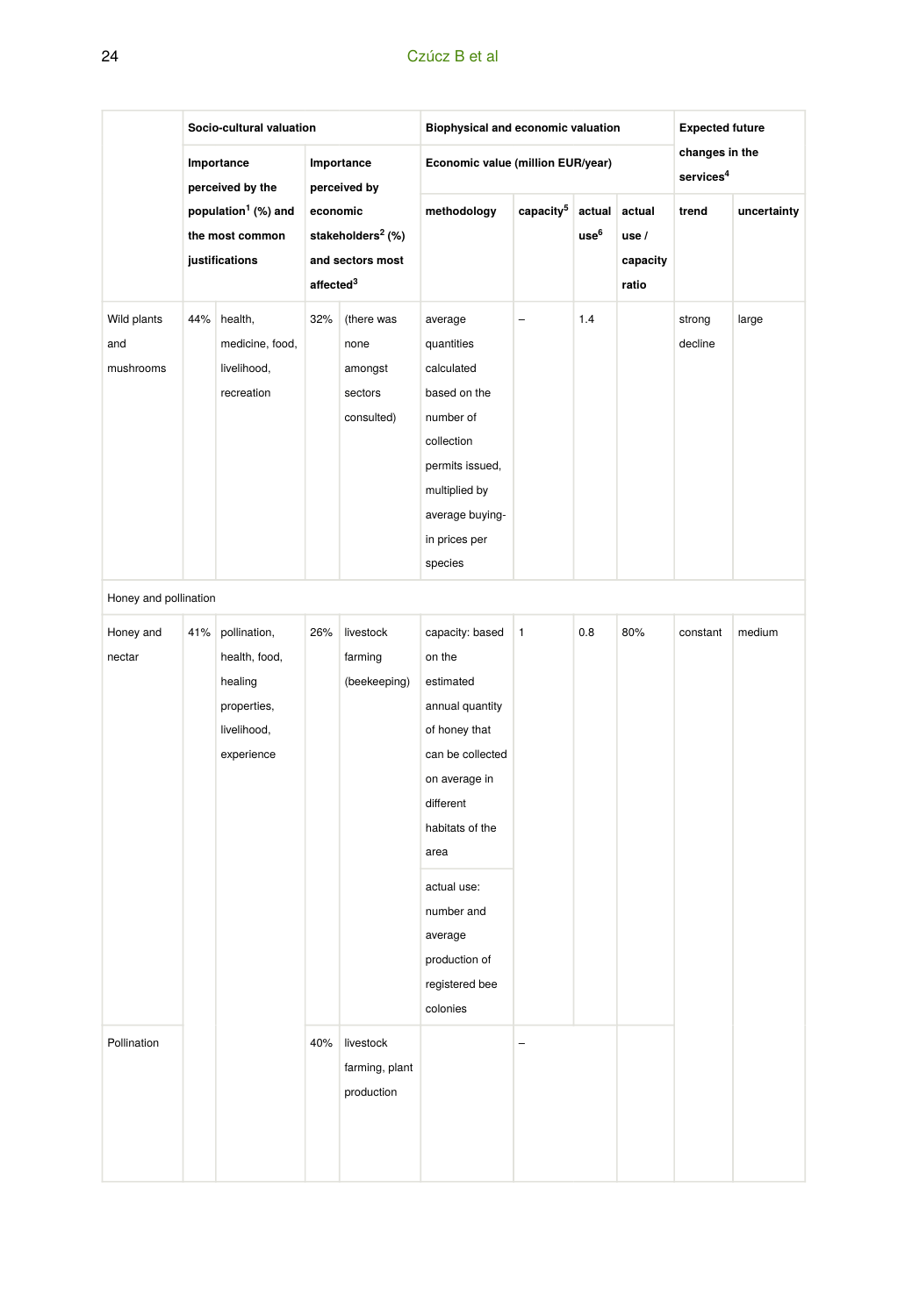# How to design a transdisciplinary regional ecosystem service assessment: ... 25

|                                                    | Socio-cultural valuation                                                                               |                                                                                                                                                               |                                                                                                             |                                                                                    | Biophysical and economic valuation                                                                                                                          | <b>Expected future</b> |                            |                                      |                                         |                    |
|----------------------------------------------------|--------------------------------------------------------------------------------------------------------|---------------------------------------------------------------------------------------------------------------------------------------------------------------|-------------------------------------------------------------------------------------------------------------|------------------------------------------------------------------------------------|-------------------------------------------------------------------------------------------------------------------------------------------------------------|------------------------|----------------------------|--------------------------------------|-----------------------------------------|--------------------|
|                                                    | Importance<br>perceived by the<br>population <sup>1</sup> (%) and<br>the most common<br>justifications |                                                                                                                                                               | Importance<br>perceived by<br>economic<br>stakeholders <sup>2</sup> (%)<br>and sectors most<br>affected $3$ |                                                                                    | Economic value (million EUR/year)                                                                                                                           |                        |                            |                                      | changes in the<br>services <sup>4</sup> |                    |
|                                                    |                                                                                                        |                                                                                                                                                               |                                                                                                             |                                                                                    | methodology                                                                                                                                                 | capacity <sup>5</sup>  | actual<br>use <sup>6</sup> | actual<br>use /<br>capacity<br>ratio | trend                                   | uncertainty        |
| Water retention                                    |                                                                                                        |                                                                                                                                                               |                                                                                                             |                                                                                    |                                                                                                                                                             |                        |                            |                                      |                                         |                    |
| Water<br>regulation                                | 72%                                                                                                    | basic needs,<br>water quality,<br>health, wildlife,<br>food, livelihood<br>(fishing),<br>recreation                                                           | 72%                                                                                                         | all sectors                                                                        |                                                                                                                                                             |                        |                            |                                      | slight<br>decline                       | large              |
| Erosion<br>control                                 | 25%                                                                                                    | landslides, soil<br>erosion control.<br>basis for food<br>production                                                                                          | 38%                                                                                                         | livestock<br>farming                                                               |                                                                                                                                                             |                        |                            |                                      |                                         |                    |
| Carbon<br>sequestration<br>(climate<br>protection) | 40%                                                                                                    | climate change<br>as a global<br>problem                                                                                                                      | 46%                                                                                                         | livestock<br>farming, plant<br>production                                          | drawing on the<br>methodology of<br>the Romanian<br>national<br>greenhouse gas<br>inventory, based<br>on emission-<br>trading market<br>prices <sup>7</sup> | 1.3                    | 1.3                        |                                      | slight<br>increase <sup>8</sup>         | small <sup>8</sup> |
| Touristic attraction and local identity            |                                                                                                        |                                                                                                                                                               |                                                                                                             |                                                                                    |                                                                                                                                                             |                        |                            |                                      |                                         |                    |
| Tourism                                            | 49%                                                                                                    | livelihood,<br>potential for<br>development,<br>acquiring<br>knowledge,<br>experience,<br>beauty, clean<br>environment,<br>valuable<br>natural<br>environment | 48%                                                                                                         | food retail,<br>catering,<br>tourism,<br>livestock<br>farming, plant<br>production | based on the<br>number of<br>visitors in the<br>area and the<br>amount of<br>money spent by<br>them for<br>touristic or<br>recreational<br>purposes         |                        | 3.6                        |                                      | constant                                | small              |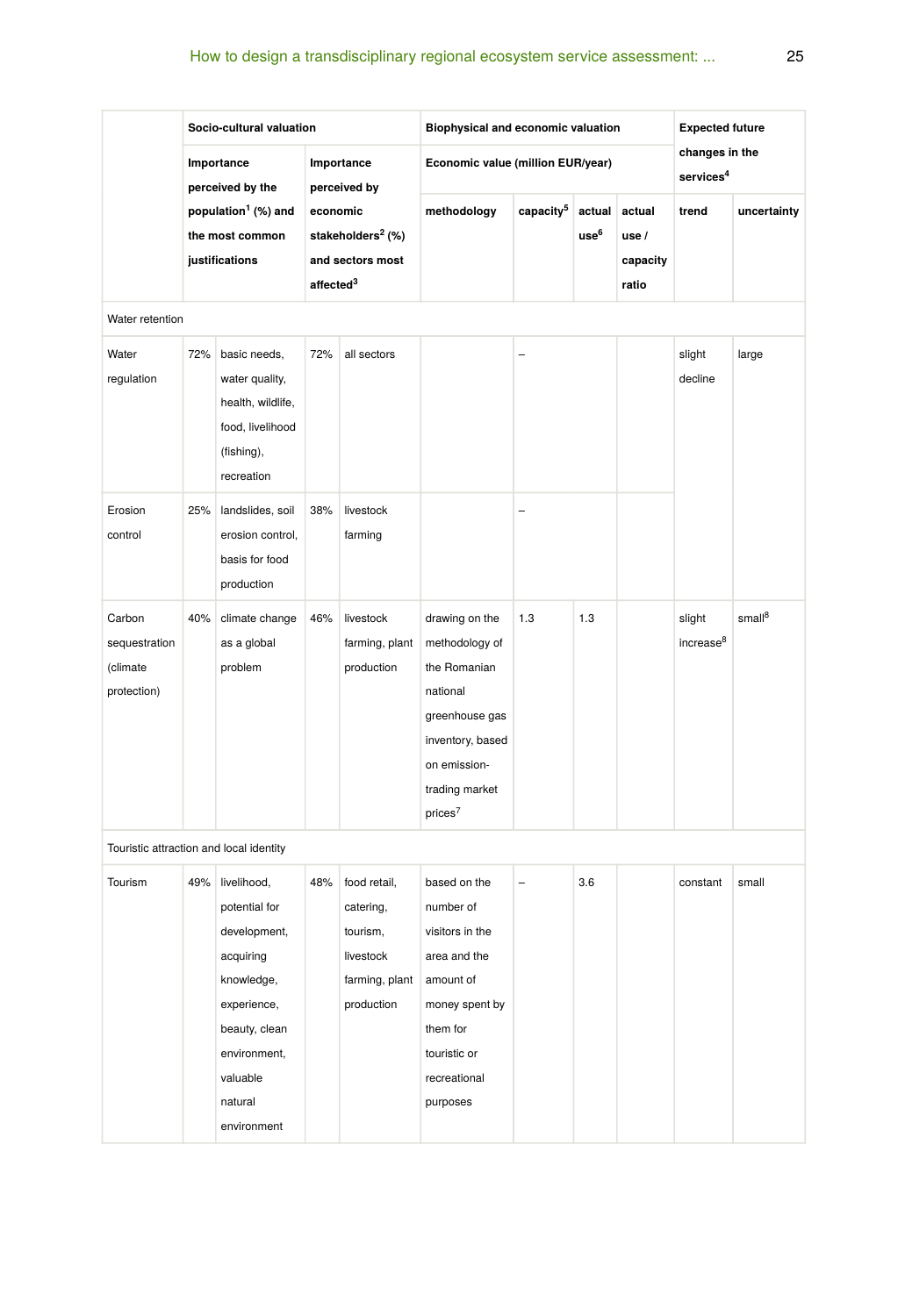#### 26 Czúcz B et al

|                                                                                                                                                                                                                                                                                 | Socio-cultural valuation       |                                                                                                                                                                |     |                                                           | Biophysical and economic valuation | <b>Expected future</b>                              |  |                                     |                                         |             |
|---------------------------------------------------------------------------------------------------------------------------------------------------------------------------------------------------------------------------------------------------------------------------------|--------------------------------|----------------------------------------------------------------------------------------------------------------------------------------------------------------|-----|-----------------------------------------------------------|------------------------------------|-----------------------------------------------------|--|-------------------------------------|-----------------------------------------|-------------|
|                                                                                                                                                                                                                                                                                 | Importance<br>perceived by the |                                                                                                                                                                |     | Importance<br>perceived by                                | Economic value (million EUR/year)  |                                                     |  |                                     | changes in the<br>services <sup>4</sup> |             |
|                                                                                                                                                                                                                                                                                 |                                | population <sup>1</sup> (%) and<br>economic<br>stakeholders <sup>2</sup> (%)<br>the most common<br>justifications<br>and sectors most<br>affected <sup>3</sup> |     |                                                           | methodology                        | capacity <sup>5</sup><br>actual<br>use <sup>6</sup> |  | actual<br>use/<br>capacity<br>ratio | trend                                   | uncertainty |
| Local identity                                                                                                                                                                                                                                                                  | 48%                            | respect for<br>traditions,<br>emotional<br>bond, national<br>self-awareness                                                                                    | 62% | food retail,<br>catering,<br>tourism, plant<br>production |                                    | -                                                   |  |                                     |                                         |             |
| 1: % of respondents who ranked the specific service amongst the 5 most important                                                                                                                                                                                                |                                |                                                                                                                                                                |     |                                                           |                                    |                                                     |  |                                     |                                         |             |
| 2: mean dependence score assigned by business actors (% of the maximum score)                                                                                                                                                                                                   |                                |                                                                                                                                                                |     |                                                           |                                    |                                                     |  |                                     |                                         |             |
| 3: sectors that assigned a score of above 50%                                                                                                                                                                                                                                   |                                |                                                                                                                                                                |     |                                                           |                                    |                                                     |  |                                     |                                         |             |
| 4: the average trends of expected changes in the four possible scenarios (for a detailed description of the scenario planning process see<br>Arany et al. 2016, and Kalóczkai et al. 2017)                                                                                      |                                |                                                                                                                                                                |     |                                                           |                                    |                                                     |  |                                     |                                         |             |
| 5: estimated economic value of ecosystem service capacities per year                                                                                                                                                                                                            |                                |                                                                                                                                                                |     |                                                           |                                    |                                                     |  |                                     |                                         |             |
| 6: estimated economic value of current actual use in the year 2015                                                                                                                                                                                                              |                                |                                                                                                                                                                |     |                                                           |                                    |                                                     |  |                                     |                                         |             |
| 7: carbon sequestration, similarly to other regulating services, is "used" without conscious human involvement, which is why actual use can<br>be considered equivalent to capacity                                                                                             |                                |                                                                                                                                                                |     |                                                           |                                    |                                                     |  |                                     |                                         |             |
| 8: carbon sequestration, a service difficult to interpret at the local level, was not included in the scenario planning process, but the results<br>obtained for the "wood and timber" service in terms of trends and uncertainty can be considered valid for this service, too |                                |                                                                                                                                                                |     |                                                           |                                    |                                                     |  |                                     |                                         |             |

## **Ecosystem map**

The final ecosystem types and their definitions are described in Table 6 and the ecosystem map is shown in Fig. 5. More than one-third of the region is covered bydeciduous forests and over 40% is some kind of grassland (pasture, meadow, encroached grasslands or wooded pasture). Only 13% of the studied four Natura 2000 areas is cultivated agricultural land. Just 3.5% of the agricultural land is under intensive cultivation, while the overwhelming majority (96.5%) is extensive small-scale agriculture. A great proportion of the studied 91,000 ha is covered with some kind of natural vegetation, which provides a solid basis for high biodiversity.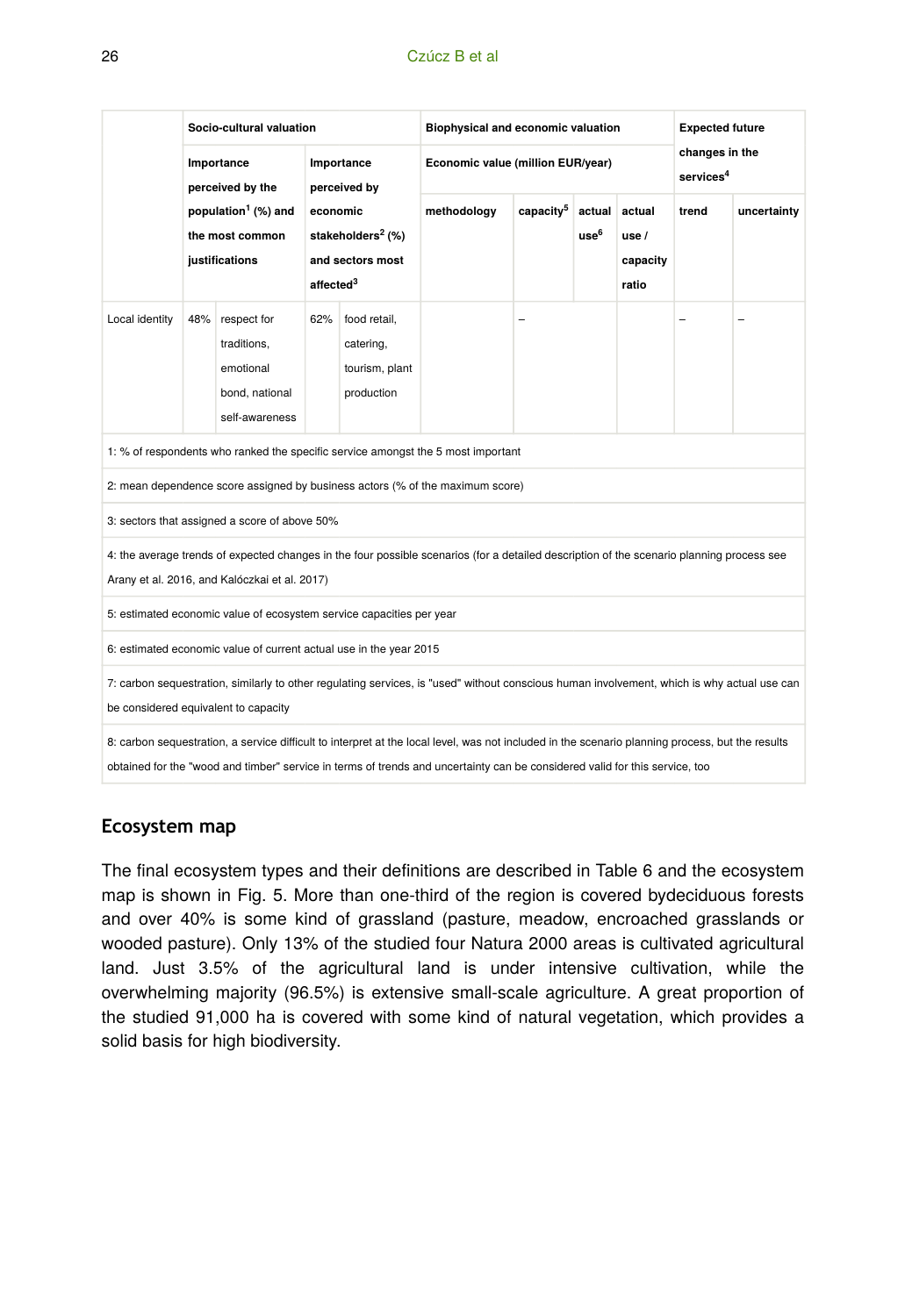

## **Condition and capacity**

An overview of the final models for ecosystem condition and ES capacity is presented in Table 5, with particular focus on model type, the data used and the level of expert involvement. In order to reflect the dependence of ES capacity on proper ecosystem conditions, ecosystem condition indicators (e.g. naturalness or soil fertility) were included in the modelling rules wherever it was considered appropriate. In addition, feed-back with actual data on usage intensity was added (in order to connect condition with cascade level 3) where this was feasible/logical. For example, on grasslands, the provisioning capacity of hay or honey can be severely limited by degradation due to recent overgrazing, which is thus reflected in the ES capacity models. Vári et al. 2017 give a more detailed overview of the fitted models, the underlying assumptions and the techniques applied, as well as the resulting maps.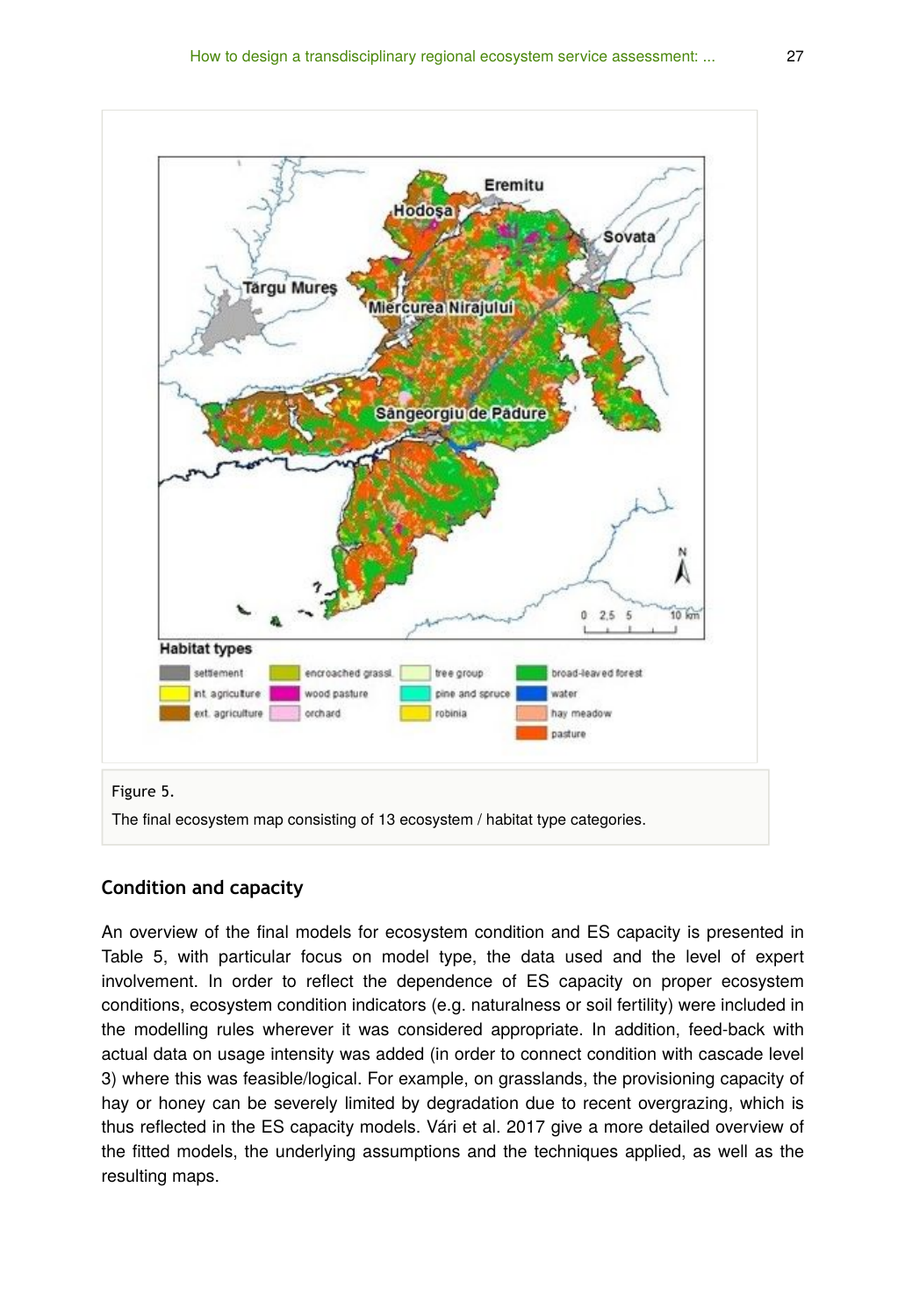Fig. 6 provides an overview of the ES 'hotspots' of the Niraj-Târnava Mică region. Most of these areas are located on higher, varied terrains and consist in a mosaic of different natural and near-natural habitats. It seems that all habitats are inherently 'multifunctional', i.e. capable of providing several different services, with the only exception being the intensive agricultural areas, the main crops for which we did not consider ecosystem services.



#### Figure 6.

Overview of ecosystem services in the Niraj-Târnava Mică region: the number of services provided (a) at an above average (>50%) level or (b) at an outstanding (>90%) level for each basic spatial unit (pixel).

## **Actual use and benefits**

In Table 7, we summarise the key aggregated results of the Niraj-MAES assessment process. In this table we present

- the perceived importance of the services amongst the general population and local businesses;
- a short summary of the data sources and methods identified as most appropriate for generating aggregated ES capacity and actual use indicators in natural (biophysical) units;
- the estimated monetary values of these capacities and actual uses and the ratio of actual use to capacity wherever this was feasible; and
- the expected future trends of each ES, as an outcome of the scenario planning strand of the project.

Czúcz et al. (2017b) describe all assumptions and techniques underlying the estimation of aggregated capacities, actual use and monetary values presented for each ES. The detailed process and results of the scenario planning strand are described by Arany et al. (2016) and Kalóczkai et al. (2017).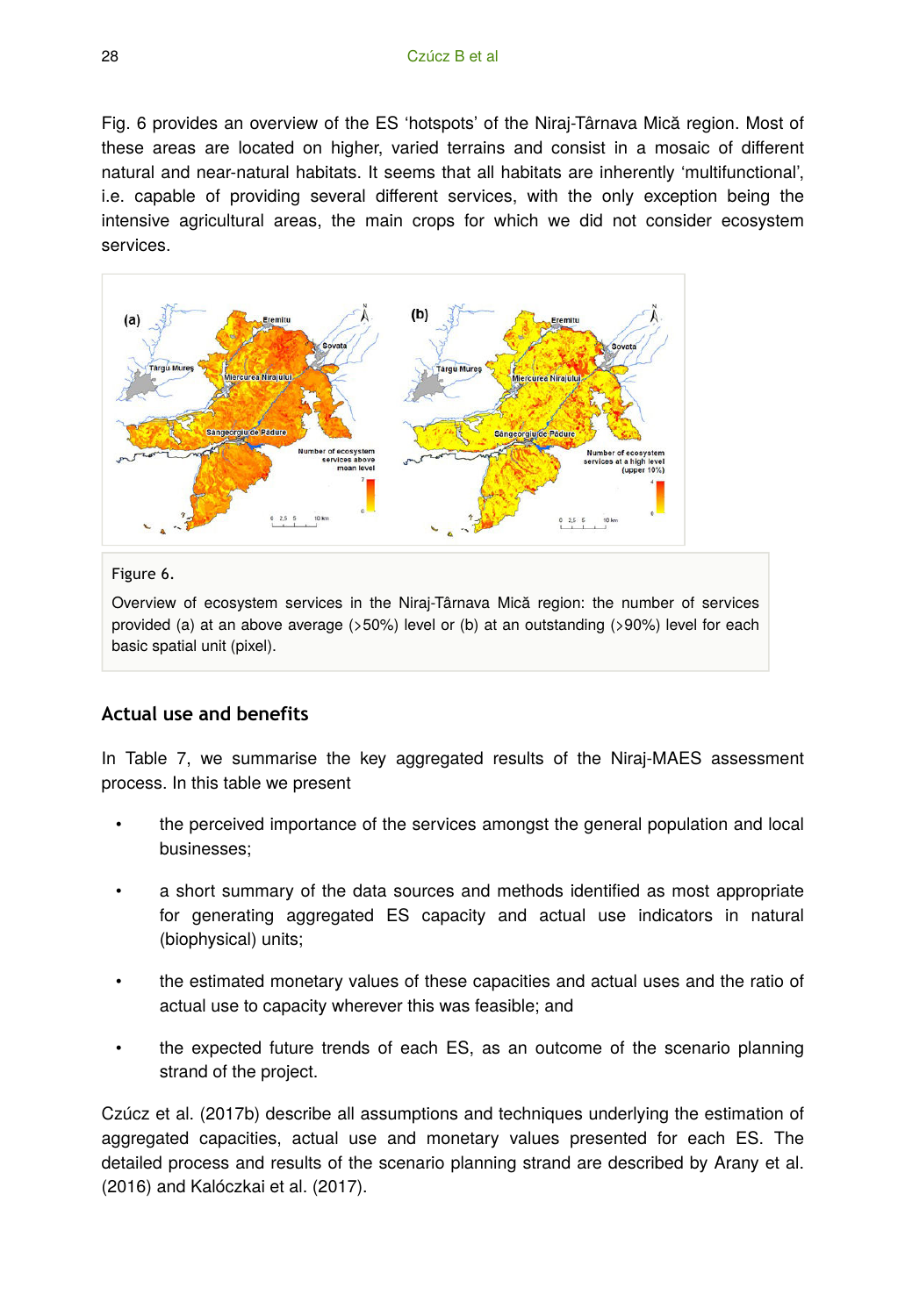# **Discussion**

In the previous chapters, we presented an operative and participatory process for a regional ecosystem assessment. In addition to concisely presenting the main steps, we gave a relatively detailed discussion and justification for all major design decisions already in the materials and methods section. Here we would like to discuss some further lessons we learned from the whole process regarding three major aspects: designing the assessment, practical methodological choices and caveats in interpreting the results.

#### **Top-down vs. bottom-up (Topics 1-3)**

Our key lesson regarding assessment design is that bottom-up and top-down elements throughout the assessment need to be in a delicate balance in order to meet the triple criteria of salience, credibility and legitimacy (Cash et al. 2003, Oudenhoven et al. 2018) in the end. Regional relevance (credibility and salience in a local context) and legitimacy are ensured through an influential stakeholder integration (Topics 2 & 3, bottom-up decisions), whereas salience in a high-level context (e.g. from the project funder's perspective) is ensured by a close adherence to the CF: every element of the assessment process needs to be matched to an element of the CF in the clearest and most logical way possible (Topic 1). This sets a more substantial and more precisely defined role for the CF than the one proposed by Potschin-Young et al. (2018), who argue that the CF should be used as a tool for for structuring and prioritising work, 're-framing' perspectives, an 'analytical template' and a common reference point for discussions. Ideally, by determining the overall structure and the types of information sought, an appropriate and broadly accepted CF could ensure compatibility for all ecosystem assessments worldwide. This could facilitate a broader picture emerging from many small assessments, which would make regional assessments more valuable for high-level (EU, global) policies. This would necessitate, however, a revision of the simple cascade model (Costanza et al. 2017) and more research on optimal CF structure(s) (Potschin-Young et al. 2018).

To ensure this adherence and establish the right balance between bottom-up and top-down is the responsibility of those scientists performing the actual assessment. Being a 'model' itself (see definition in Suppl. material 1), the 'CF' is necessarily a simplification of the complex world and it is not always obvious how real life objects and phenomena should be rendered in the simplified categories of the CF. Even determining whatan ES really is and what should rather be considered as a condition aspect or a benefit can be non-trivial and context dependent (Potschin-Young et al. 2017). Furthermore, many 'ES-as-perceived-bythe-locals' are related in delicate ways (served in bundles or generated by related processes, depend on the same ecosystem characteristics, are consumed together or are just different benefits/aspects of the same bundle), which can compromise further modelling and discussion efforts. All of these make it really challenging to start out from 'locals-defined' ES in an ES assessment (and that is why many studies simply start out from a predefined ES list – e.g. Rabe et al. 2016, Norton et al. 2012, Boerema et al. 2014). On the other hand, balancing top-down with bottom-up, i.e. integrating the local context is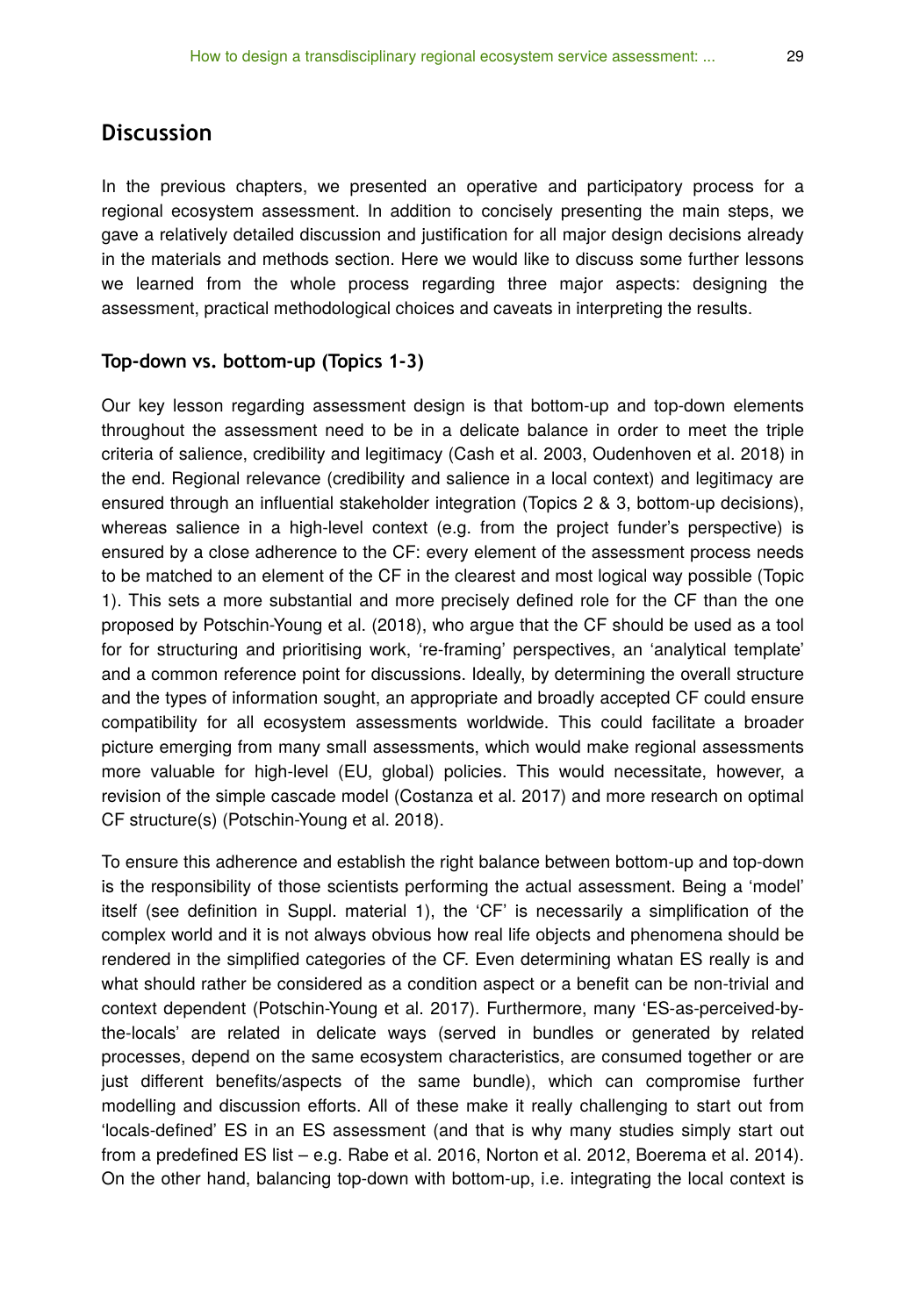the only way of making the whole assessment really locally/regionally relevant (credible and legitimate; e.g. Kati and Jari 2016, Ramirez-Gomez et al. 2015). To balance these two approaches, high-level flexibility was required from the scientists and willingness of cooperation and openness from the locals. To bring together the interests of these two groups, there was a need for a locally embedded facilitator who supported the whole process by intensive activity and communication. Once clearly communicated and justified with CF considerations, however, top-down perspectives were understood and accepted by local stakeholders (e.g. merging two services under a single indicator or placing a 'service' into the condition box). Thereby, these discussions turned into a learning process, thus improving 'ES-thinking' amongst key actors of the region and promoting the development of a shared understanding related to relevant regional environmental issues and their potential solutions. The combination of bottom-up and top-down aspects in scope-setting and process design thus became mutually instrumental for both the researchers and the stakeholders participating.

Another major lesson learned from matching locally raised issues to CF boxes was related to the role and importance of the integration of ecosystem condition into the assessment. Being at the starting point of the cascade, condition, if defined and handled correctly, can indeed play a central role in making the assessment meaningful. If interactions between ecosystem condition and ES capacity are not included in the models, we lose the opportunity to show the effects of a changed condition on the potential of the ecosystem to provide ES. To be in a position to include conditions, we need a functional definition which reflects (and thus implements) the CF context: as *ecosystem condition*, we considered those ecosystem characteristics (state descriptors), which are not services themselves (i.e. have no clear 'benefit aspects'), but rather influence the provision of multiple ES at the same time (see the exact definition(s) in Suppl. material 1. The importance of condition can also be formulated from a systems theory perspective: a system model connecting nature and society with two layers of internal nodes (condition, capacity) can provide a much better (more realistic) representation of system functioning than a model with a single 'internal node' layer (just ES capacities) would be able to do (Wainger and Mazzotta 2011, Olander et al. 2017). Accordingly, if condition dimensions are adequately identified, including appropriate indicators and integration into ES capacity models, then the whole assessment becomes more 'realistic' and meaningful for policy applications. Perhaps the most important aspect of this improved policy-relevance, is that sensible ecosystem condition indicators make it possible to quantify potential conservation/restoration targets and achievements, which is a central element of many key policy targets (e.g. to measure achievements, as in EU Biodiversity Strategy: Target 2 or Aichi Target 15; or to create flexibility through compensations, as in EU Biodiversity Strategy: Action 7 or SDG 15: Target 3). Furthermore, a meaningful interpretation of condition and the documentation of how it influences ES can also provide easily understandable key messages of the ecosystem assessment for the general public. It does matter in what state nature is around us – this determines the services we receive from nature and, ultimately, our own wellbeing.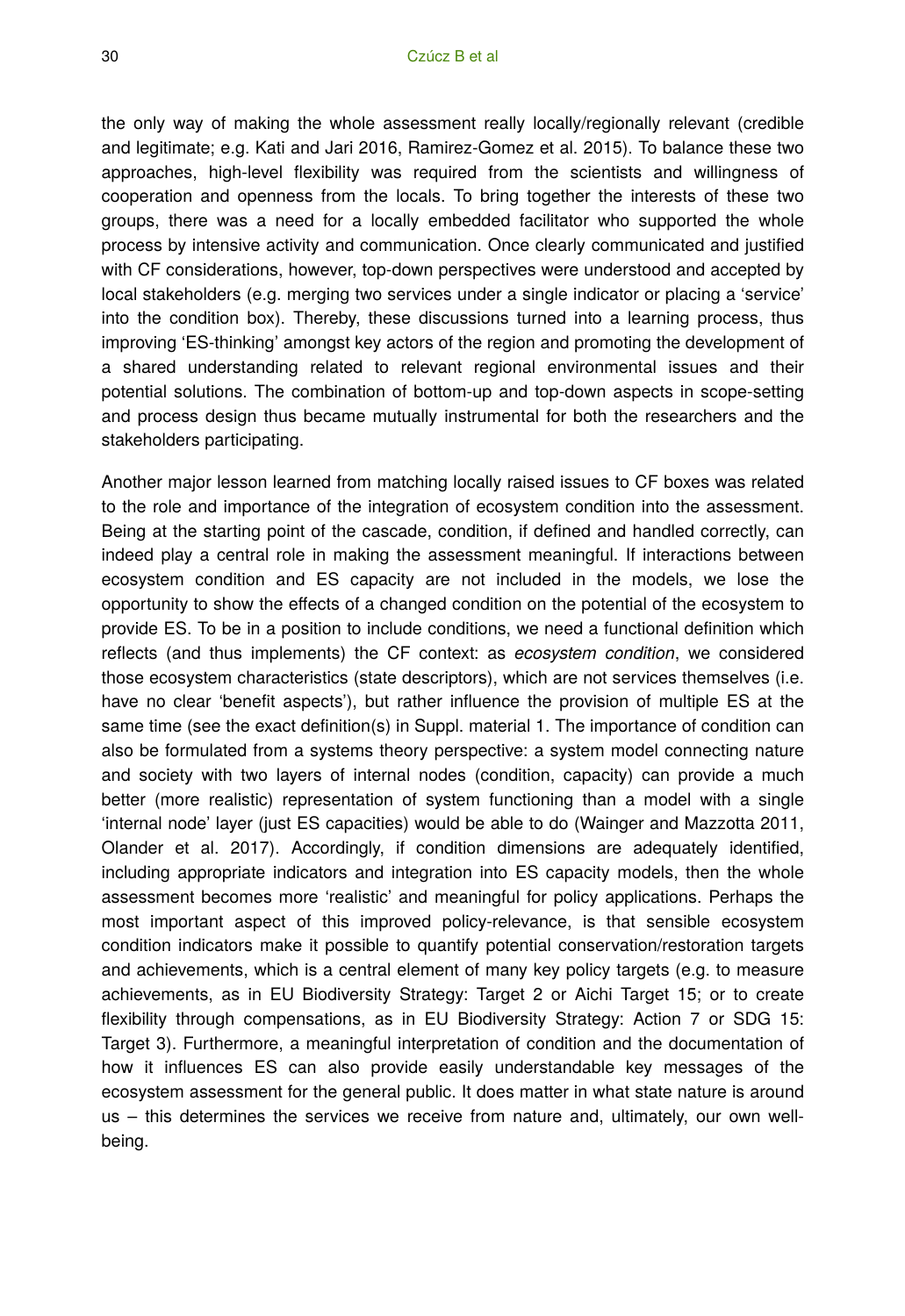## **Practical methodological choices (Topic 4)**

A further major lesson that we can derive refers to the power of simple approaches, algorithms and proxies - in case of very limited data, when there is no possibility to apply more demanding complex methods, they are often of key importance. Simple but locally customised models can offer an optimal balance between 'quality' and 'feasibility' (Wainger and Mazzotta 2011, Olander et al. 2017) and they also allow for more interaction with local experts. The involvement of local thematic experts can create a sense of ownership and legitimacy to the process, thereby potentially also promoting a change of attitude (Dick et al. 2018). As the matrix approach is rather simplistic, the whole assessment procedure remains more transparent and easier to communicate (Dunford et al. 2018). In our assessment, any time when there was a choice between a more precise, more technical approach with less participation and a more participatory solution, we chose the latter.

A matrix workshop (as described in Box 5 in Suppl. material 2) can be an efficient way of 'mass producing' tier 1 matrix models involving key local expertise. In our experience, ordinal scale -matrix models are useful for valuation of the targeted ES in the first round, in order to approach dependencies and relationships. By converting the ordinal scales into biophysical units (where this was possible), the models became more concrete, less subjective and better manageable in terms of realistic assessment. We suggest that after the first round of matrix-scoring, the ordinal scale 'values' of the models should be converted as soon as possible into biophysical units (e.g. based on literature or expert judgements) for further validation, as well as the generation of adjustment rules that allow the matrix model to be developed into a tier 2 rule-based model. Adding more iterations (with possibly new local experts and/or stakeholders) refines the outcomes. Apart from being more concrete, models in real biophysical units also have the advantage that they can help to circumvent issues related to the non-additivity and non-linearity of ordinal scales, which are, unfortunately, commonplace in contemporary ES assessments and even suggested in high-profile publications (Burkhard et al. 2014). This is a prerequisite for performing valid and meaningful arithmetics (e.g. subtracting capacity from actual use (as in Hein et al. 2016) or setting up adjustment rules in a mathematically correct way). Ignoring this is not just incorrect, but it might easily lead to wrong conclusions regarding the sustainable use and capacities of ecosystems.

This approach – matrix models developed in expert workshops – relies mainly on the availability of a rather large number of locals showing expertise in some of the ES to be assessed. Successful involvement requires access to local social networks (which was provided by the local NGO in our case) and a lot of personal effort communicating the importance of their participation to local experts / stakeholders. In cases where data, biophysical models and modelling expertise are more accessible, local adaptation (including customisation, fine-tuning, verification, see e.g. Zulian et al. 2018) of a detailed biophysical model can also be an option, which is superior to simple (local) expert-based models. However, most of the tools in the widely used ES toolkits (e.g. InVEST – Posner et al. 2016, ESTIMAP – Zulian et al. 2013) are also tier 1 or tier 2 rule-based models, very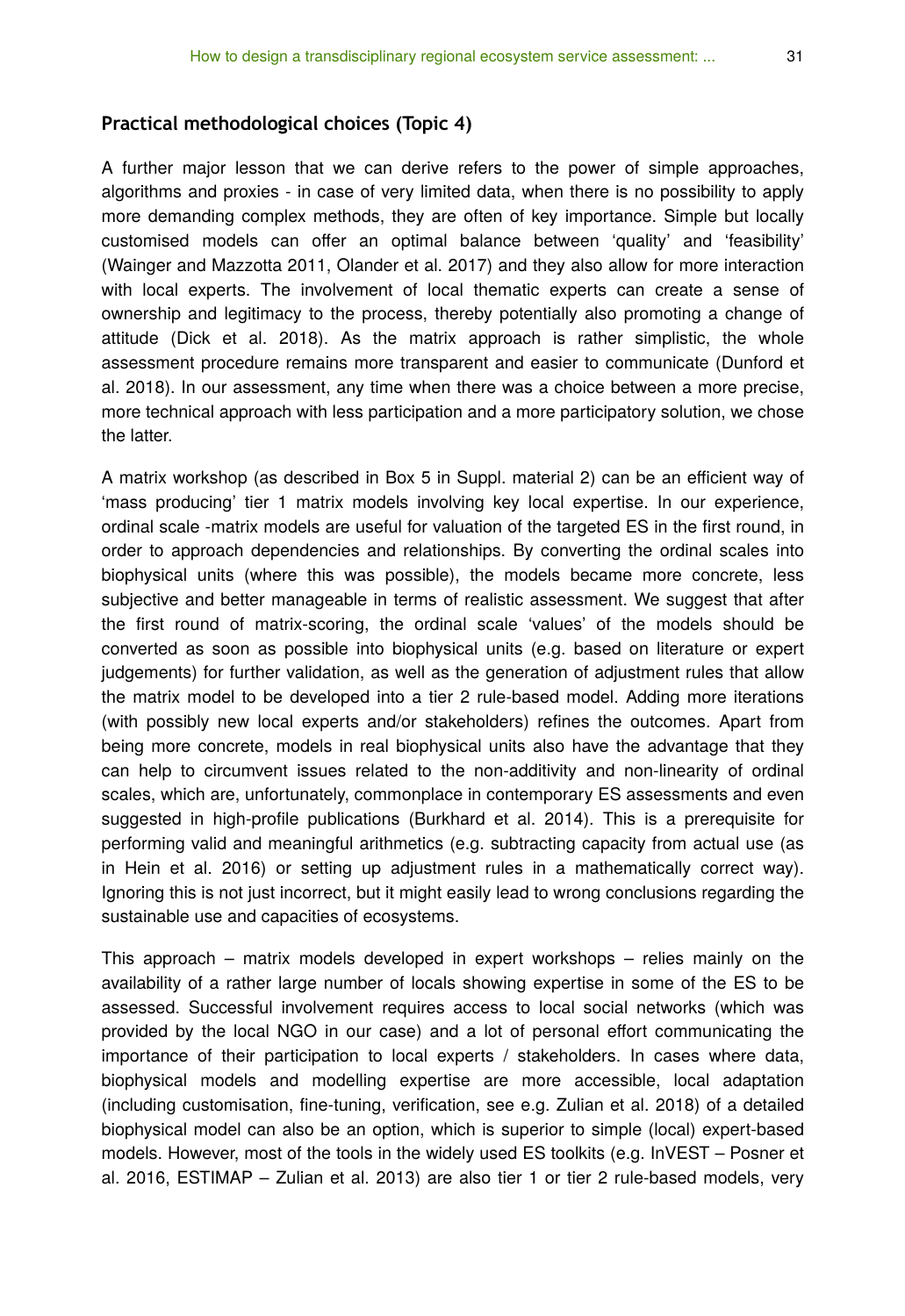similar in structure to the models used here. For example, the model we developed for calculating carbon, is very similar in structure to the InVEST Carbon Storage and Sequestration model, both of which rely on the same IPCC approach (Posner et al. 2016, Vári et al. 2017) and the Niraj-MAES model for estimating honey provisioning capacities is structurally very similar to the 'floral abundance component of the ESTIMAP pollination module (Zulian et al. 2013, Vári et al. 2017). Co-developing models with local experts creates additional flexibility: it makes those locally relevant ES also accessible, for which there are no available modules in any major modelling toolkit (e.g. "natural forage and fodder" and "wild plants and mushrooms" in our case). Data and resources which would be needed for more detailed biophysical modelling were also an issue in our Eastern-European context and the additional benefits of a broad participatory process were also highly rewarding for the local NGO partner. Accordingly, whenever a choice has to be made between the greater biophysical realism of complex biophysical models and the potentially less precise but more inclusive and democratic 'matrix + rules' approach, we chose the latter (see also Dunford et al. 2018).

#### **Caveats in presenting and interpreting the results (Topic 5)**

The structure of MAES assessments partly reflects the complexities of socio-ecological systems. It is little wonder that the outputs of such complex processes are also of considerable complexity and thus need careful and knowledgeable interpretation. Especially for stakeholders or decision-makers with little previous experience with ecosystem assessments, there is a high risk of inadvertent misinterpretations. This again creates additional responsibility for the scientists coordinating the research: to take a proactive approach in annotating and discussing the outputs in a form that minimises risks for misinterpretation. This also involves creating summaries at various levels of detail for various audiences – including, for example, a general high level '*summary for policy makers*', various sectoral '*policy briefs*' and a detailed '*project report*' thoroughly explaining all materials and methods and justifying all design decisions (a practice also followed by us in the Niraj-MAES project). The higher-level summaries also need to be carefully referenced back to the facts and discussions documented in the more detailed ones. These are, rightfully, standard practices of all major international institutions (e.g. IPCC, IPBES – Compagnon and Cramer 2016) which could also greatly facilitate policy uptake in local / regional assessment contexts. However, such protocols alone cannot guarantee that policy-makers will be able to correctly interpret all assessment outputs. There are several further potential '(mis)interpretation pitfalls' related to the particularities (characteristics, diversity) of ecosystem services and their quantification. The way how these issues are handled can greatly influence the usefulness of the outputs. In the next couple of paragraphs, we will discuss such issues related to the synthesis / presentation of assessment results for which we have learnt relevant lessons during our work on Niraj-MAES.

Defining hotspots by spatial overlay of individual ES maps is a popular option for spatial synthesis in ES mapping and assessment projects (e.g. Eigenbrod et al. 2010, Nikolaidou et al. 2017, Rabe et al. 2016). However, this implies bringing all ES maps to a 'common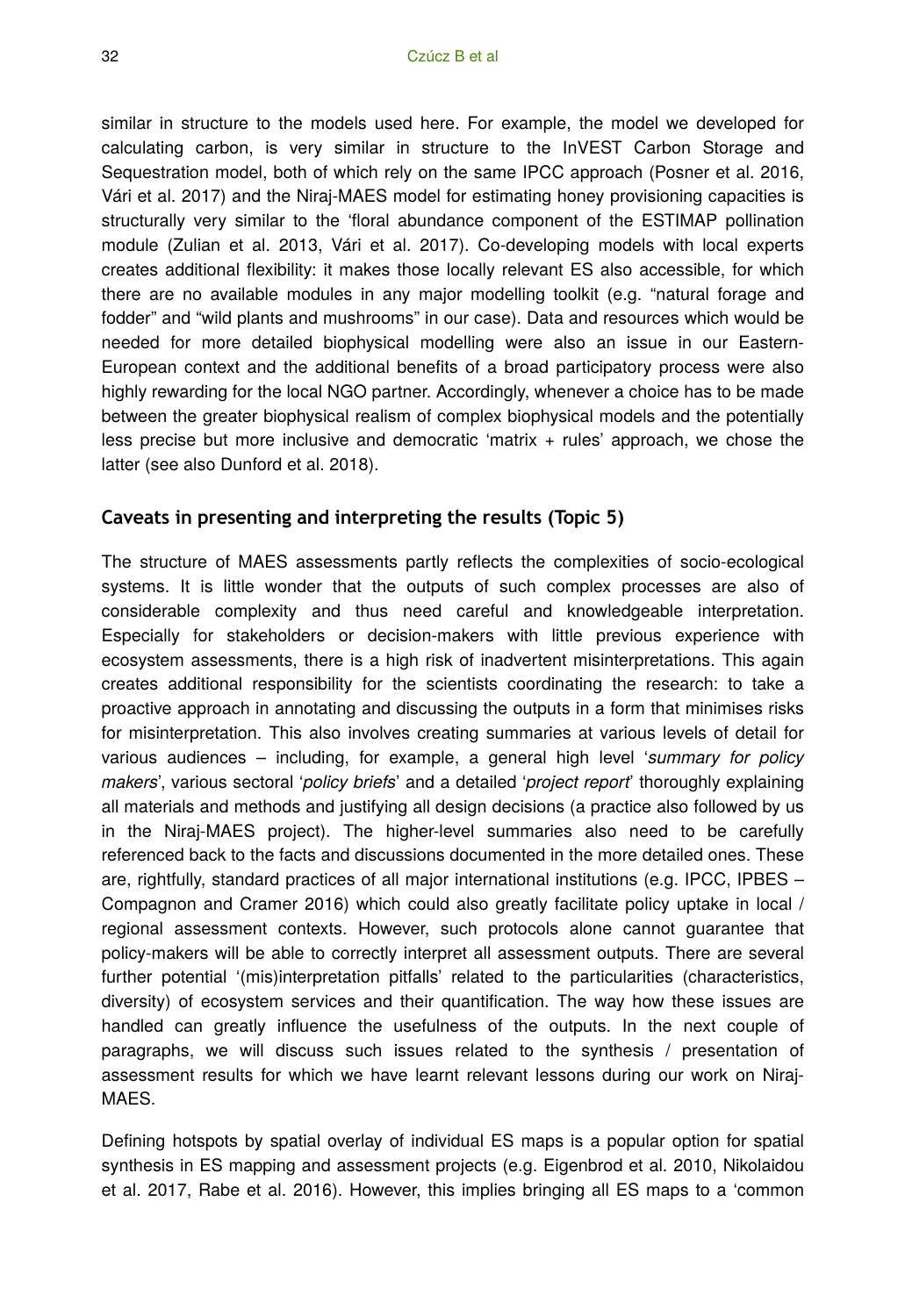denominator' first. This is only straightforward if all ES are monetised, which is a very rare situation – but in most other cases no good/default way exists for this. Our approach (cutting the maps at specific percentiles – see also e.g. Qiu and Turner 2013) can be a "quick and dirty" solution which comes at the price of considerable information loss. Nevertheless, such hotspot maps assume equivalence amongst all studied ES and flatten out their scales via binarisation, which renders the interpretation of such hotspot maps dubious. (e.g. are 5 services at 51% of their regional range better than a single ES at regional maximum (100%) and some others at 40%?) Hotspots should be supported by verification ('ground-truthing' – e.g. by local experts, ground data or remote sensing), especially if there is an intention to propose practical suggestions related to ES hotspot regions. A practice of 'hotspot verification' could even be integrated amongst the recommended practices in the final phases of ES assessment studies.

Interactions (synergies/trade-offs) between ES are other hot topics discussed in many ES studies. However, in many cases such trade-off analyses are based on a post-hoc examination of the spatial patterns of the overlaid ES maps (e.g. Becerra-Jurado et al. 2015, Albert et al. 2017, Lee and Lautenbach 2016 – called as 'spatially explicit ES bundle approach' by Raudsepp-Hearne et al. 2010), which is essentially an extension of the hotspot maps discussed above. Spatial patterns might, nevertheless, be caused in many different ways, including correlated (or identical) background factors (like soil, land use or altitude) or model input variables (like accessibility) which might lead to trivial, uninformative or even misleading correlation patterns (Tomscha and Gergel 2016, Marsboom et al. 2018). ES belonging to an ES bundle (MA 2005, Bennett et al. 2009), as, for example, freshwater fishing and recreation (Smith et al. 2017), carbon sequestration and timber provision (Smith et al. 2017, Vári et al. 2017) or pollination and honey production (Vári et al. 2017), can be seen as real interactions, but are still not as interesting for local governance and policy as the 'real' synergies or trade-offs, where harvesting one service compromises the capacity of the source ecosystem to supply some other ES (Spake et al. 2017, Turkelboom et al. 2018). To identify such 'real' trade-offs and synergies, something more is needed: e.g. stakeholder interviews to explore and confirm trade-off / synergy mechanisms (Martín-López et al. 2012, Lee and Lautenbach 2016, Turkelboom et al. 2018) or at least a detailed analysis of the spatial models and their input data to exclude other sources for spatial correlation patterns (Spake et al. 2017). A thorough stakeholder involvement (e.g. in a matrix workshop), with careful documentation of the discussions, seems to offer an efficient solution here, as the documented discussions are able to highlight key regional ES trade-offs. For example, we identified a strong 'real' trade-off between honey production and grazing: on fully grazed pastures the honeybees do not find anything to gather, which is actually a real source of conflict between stakeholders of these two agricultural sectors (Kelemen et al. 2017). Furthermore, a well-designed condition layer can also help in representing ES trade-offs in a more realistic way in the models (and thus maps, scenario exercises etc.). The inclusion of land use intensity metrics amongst condition indicators can introduce an opportunity to integrate the interaction between some ES even at the level of models (Rey et al. 2015, Czúcz et al. 2017a).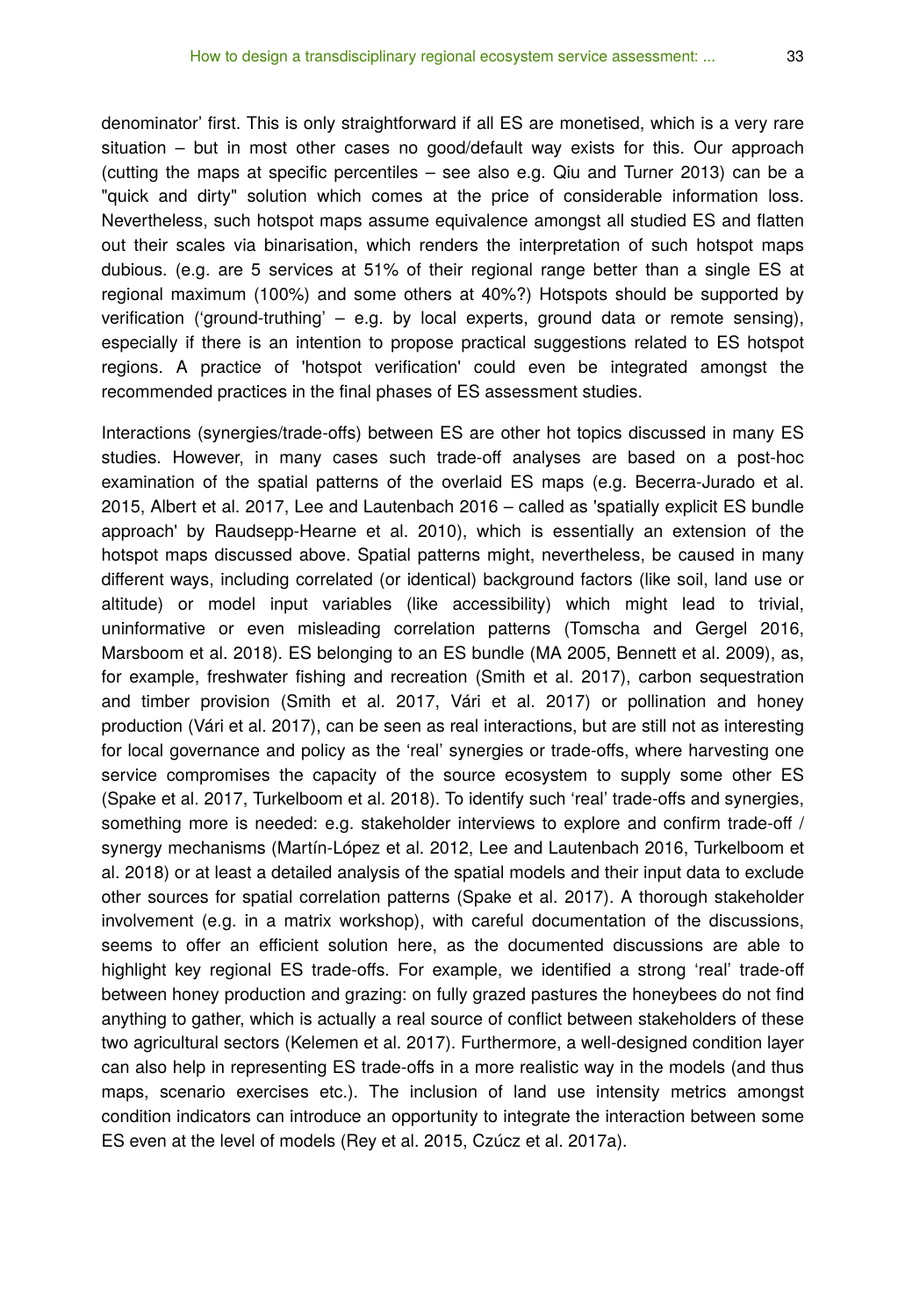The ratio between capacity and actual use can also be a simple tool for condensing simple numeric messages from the results of a complex assessment. Such figures apparently describe the sustainability of current use - especially if capacity is really measured with a 'sustainability eye', following the definition in Suppl. material 1. However, even in this way, there might be a lot of conceptual issues, since, as we have just discussed concerning trade-offs, capacity for a service can also be affected by the harvesting / use intensity of other ES (Hein et al. 2016). Furthermore, this simple number we also used in Table 7, also has a great potential for misinterpretation: e.g. values below 100% could suggest 'missed opportunities' for decision-makers, even in trade-off situations when increasing the 'production' would lead to significant negative influences on other ES. For example, after having documented a similar situation for forests, it was excessively discussed with the SAB, for many of whom this contradicted their daily experience of that resource being overharvested. In such cases, particularly careful documentation of the possible causes of actual use to capacity ratios is needed both in stakeholder communication and in the project documents (Arany et al. 2017, Kelemen et al. 2017). Misinterpretations can be avoided by careful definition and use of the concept of sustainable ES capacity. In our understanding, sustainable ES capacity means, on one hand, the highest yield or use level that does not negatively affect the future supply of the ES (Hein et al. 2016); on the other hand, a yield or management that does not negatively affect the ecosystem condition underlying the service supply. To ensure that, ecosystem condition aspects (and their indicators) should be directly incorporated in the ES models as model inputs.

The fact that neither biophysical quantities nor monetary values can express the real utility (plurality of values) of services to humans creates a further issue for the interpretation of the results (Bunse et al. 2015, La Notte et al. 2015, Olander et al. 2017). An extensive spectrum of human well-being needs to be explored - health, security and community cohesion, for instance, are values that are critical for the future of the local community in an ever-changing world full of challenges. We also explored some of the human well-being dimensions during the scenario evaluation process, which is presented by Kalóczkai et al. (2017). Another option to obtain a more balanced picture is to consider the ES preference assessment as an aggregated non-monetary valuation exercise (Harrison et al. 2018) and put the qualitative justifications that the stakeholders gave to the services chosen next to the monetary values in the final presentation of the results (as, for example, in Table 7). Comparing monetary importance ranks with the perceived importance of ES (by both locals and business actors) can also be very informative. A discrepancy between these different aspects for certain ES (e.g. as we can see in 'honey' and 'berry', whose rank in the preference assessment is higher than their respective monetary 'rank') can point towards underlying cultural-spiritual motivations, that would be completely missed by relying on monetary and biophysical valuation alone (see e.g. Reyes-García et al. 2015, Stryamets et al. 2015, Schulp et al. 2014 for the values of wild food). Non-monetary valuations can also reflect the awareness of people to different topics, which can be valuable, e.g. conservation purposes to see where more effort has to be made to raise awareness to certain issues.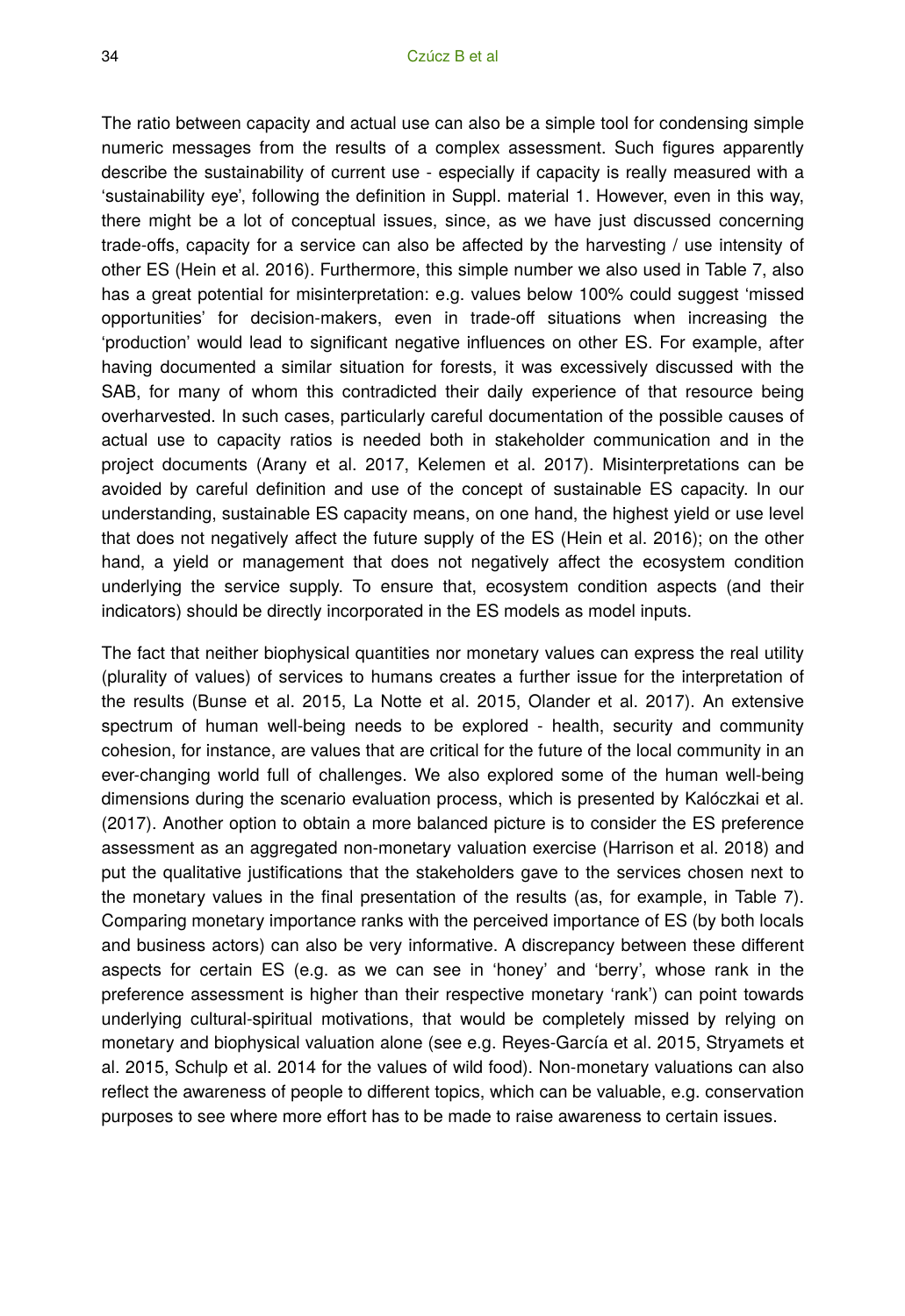# **Conclusions**

In this paper, we presented a comprehensive regional ES assessment study which we think can serve as a useful exemplar for regional ES assessments in data scarce regions. We provided detailed information about the structure of the assessment and the design decisions underlying this structure, which can potentially serve as useful guidance for anyone being in a similar situation. There are three key lessons that we, ES assessment researchers, have learned during this research process.

Our first key lesson is that:

- 1. stakeholder involvement is not just a good option or a beneficial feature of regional assessments – a *high level of involvement is absolutely necessary in order to generate impact*, in the form of outputs that are considered useful and are in fact being used. The second key lesson is that:
- 2. the most important outputs from the whole assessment process are not the maps or the monetary estimations being produced. Real achievements are of a much more subtle nature: if we managed to *introduce the concept ES into regional discussions and decision processes*, then we contributed more to the future of this region than any map could ever do. The third key lesson is closely related to the previous two:
- 3. there needs to be a delicate balance between the top-down and the bottom-up components of the assessment.

The most important top-down element is the conceptual framework, the boxes of which are best customised and 'filled' with data in a bottom-up process. We found this simple metaphor of *filling the predefined 'boxes' of the framework with locally relevant 'content*' very useful in communicating with stakeholders and local experts throughout the whole assessment process.

# **Blueprint**

#### **Name of the mapping study**

Niraj-MAES: "Mapping and assessing ecosystem services in Natura 2000 sites of the Niraj - Târnava Mică region"

#### **Purpose of the study**

Regional ES assessment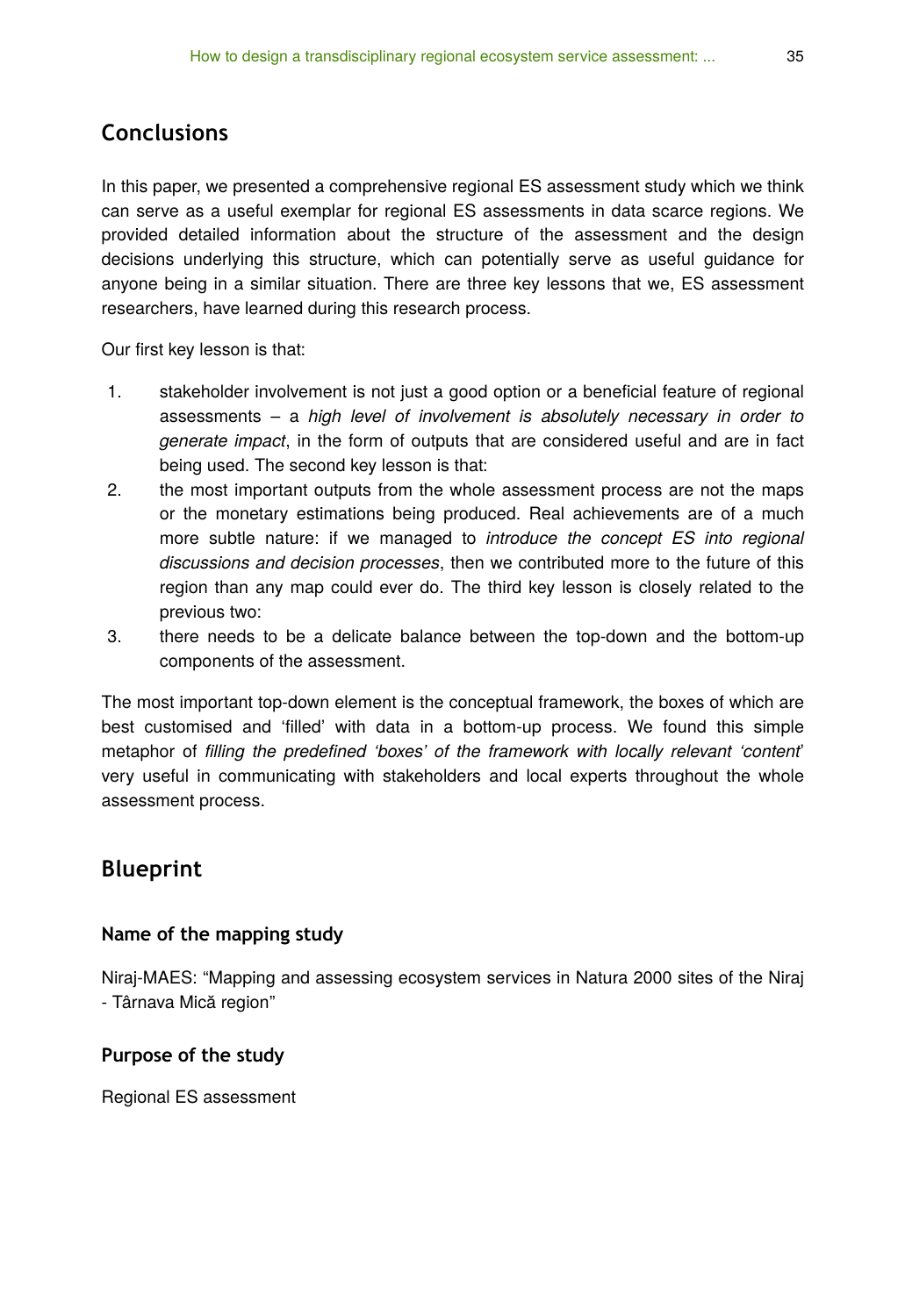# **Location of the study site(s) and biophysical type**

Natura 2000 sites of the Niraj and Târnava Mică river valleys (~900 km2)

## **Study duration**

2015-2017

## **Administrative unit**

Mureș, Harghita, and Sibiu counties, Romania

## **Main investigators**

Milvus Group Association, str. Crinului, nr.22, Târgu Mureș, Romania –<http://www.milvus.ro>

Centre for Ecological Research of the Hungarian Academy of Sciences, Klebelsberg u 3, 8237 Tihany, Hungary –<http://okologia.mta.hu>

CEEweb for Biodiversity, Széher u 40, 1021 Budapest, Hungary –<http://www.ceeweb.org>

## **References**

Vári Á, Czúcz B, Kelemen K (2017): Mapping and assessing ecosystem services in Natura 2000 sites of the Niraj-Târnava Mică region. Milvus Group,Târgu Mureș, Romania. 226 pp. <http://www.milvus.ro/ecoservices/images/maesprojectreport.pdf>

Arany I., Czúcz B., Kalóczkai Á., Kelemen A. M., Kelemen K., Papp J., Papp T., Szabó L., Vári Á., Zólyomi Á. (2017). How much are nature's gifts worth? - Summary study of the mapping and assessment of ecosystem services in Natura 2000 sites of the Niraj-Târnava Mică region. Târgu Mureș, Romania. 70 pp. [http://www.milvus.ro/ecoservices/images/](http://www.milvus.ro/ecoservices/images/MAES_ST_ENG.pdf) [MAES\\_ST\\_ENG.pdf](http://www.milvus.ro/ecoservices/images/MAES_ST_ENG.pdf)

# **Type of project**

regional ES assessment

## **Contact details**

Katalin Kelemen, Milvus Group Association, Crinului Str. 22, 540343 Târgu Mureș, România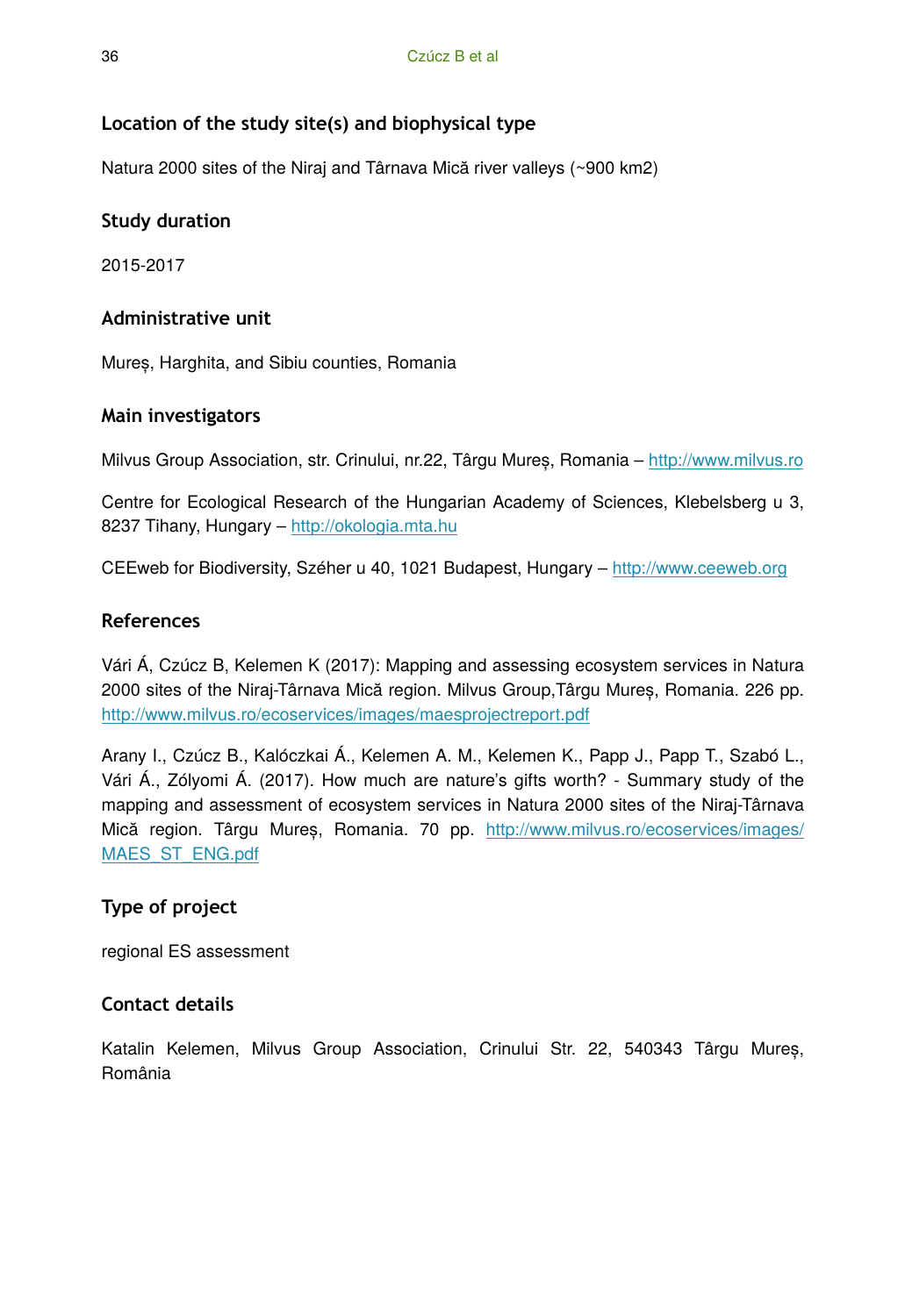# **Acknowledgements**

We are very grateful for all the help received from the *Stakeholder Advisory Board*: *Zoltán Antal, Zsolt Bordi, Attila Csibi, Zoltán Derzsi, Szabolcs Farkas, Hajnal Gálfalvy, Róbert Gligor, Zoltán Hajdú, Katalin Király, Zsolt Lender, István Menyhárt, Tamás Papp* and *László Szakács*, as well as all *experts, stakeholders* and *locals* who participated at our workshops, interviews or surveys. Special thanks to *Sámuel Jakab* and *Csaba Fazekas* who supported our work through personal expert consultations and to the *municipality of Sângeorgiu de Pădure* and Mayor *Attila Csibi* for providing a venue for the workshops. We also express our gratitude towards all regional authorities supporting our work, including *all communes and municipalities* of the region, the *Mureş county APIA*, the *Mureş county Environmental Protection Agency* and the regional *Veterinary Authority*. We also thank *Anikó Zölei* for her valuable comments improving the manuscript. The Niraj-MAES assessment was funded by the governments of *Norway, Iceland and Liechtenstein* with the contribution of the *Romanian Ministry of Environment, Water and Forests* under the programme *EEA Grants 2009-2014 'RO02 Programme on Biodiversity and Ecosystem Services*'.

# **Funding program**

EEA Grants 2009-2014

# **Grant title**

RO02 Programme on Biodiversity and Ecosystem Services

# **Hosting institution**

Milvus Group, [www.milvus.ro](http://www.milvus.ro)

# **Author contributions**

BC was the scientific coordinator of the Niraj-MAES project, he coordinated the writing of this manuscript with serious contributions from ÁV. IA, ÁK & ÁV took part in the scientific coordination and implementation of the assessment. KK was the project manager, took part in the implementation of the assessment and coordinated the practical organisations of most events during the process, as well as the communication with stakeholders and local experts. JP & MAK took part in the implementation of the assessment, assisted the project manager in local organisation and communication tasks. KH coordinated the creation of the regional habitat map and KC coordinated the corporate ecosystem services review. All authors reviewed and discussed the manuscript.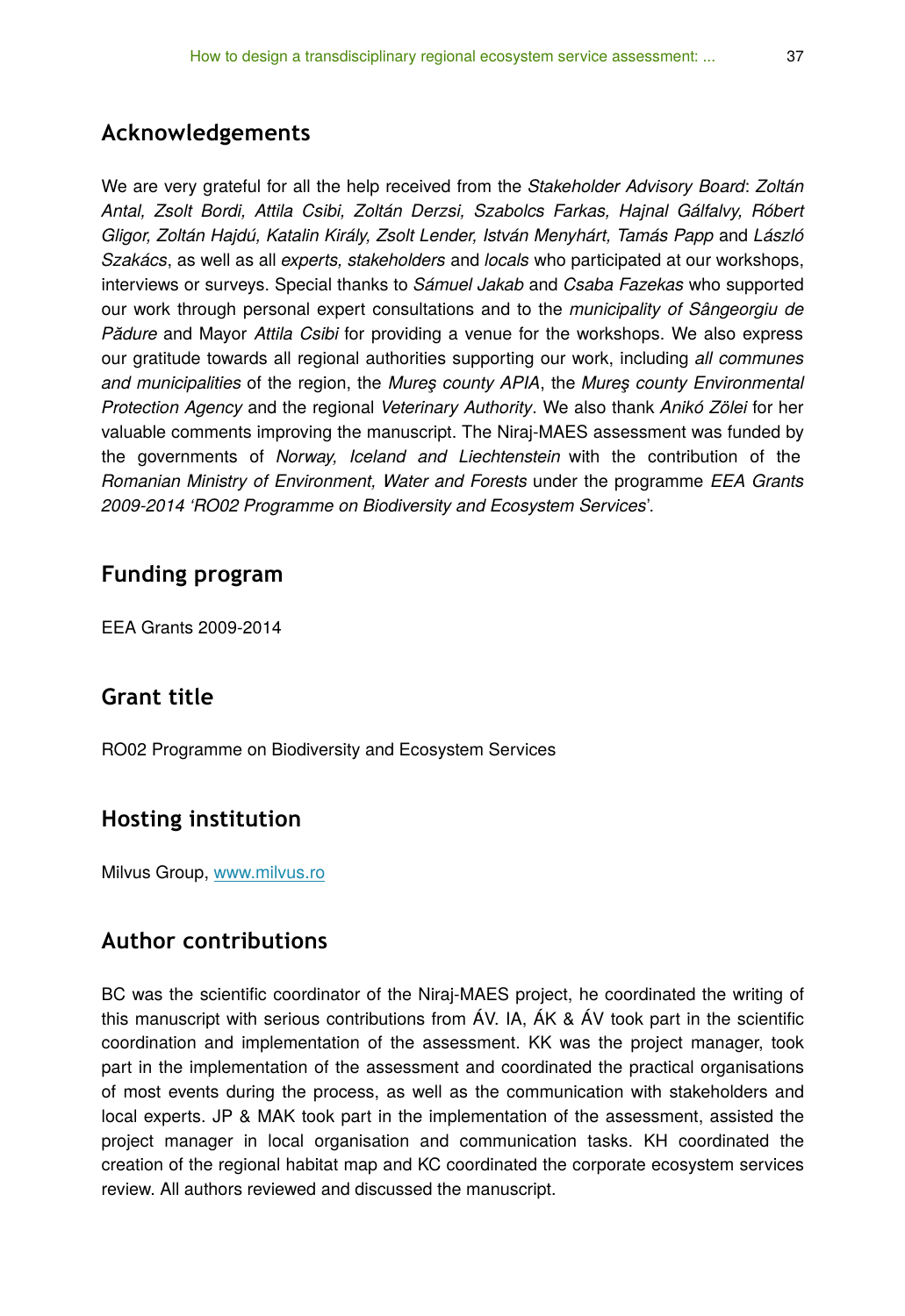# **References**

- Albert C, Bonn A, Burkhard B, Daube S, Dietrich K, Engels B, Wüstemann H (2016) Towards a national set of ecosystem service indicators: Insights from Germany. Ecological Indicators 61: 38‑48. URL: <https://doi.org/10.1016/j.ecolind.2015.08.050>
- Albert C, Neßhöver C, Schröter M, Wittmer H, Bonn A, Burkhard B, Görg C (2017) Towards a National Ecosystem Assessment in Germany: A Plea for a Comprehensive Approach. GAIA -. Ecological Perspectives for Science and Society 26 (1): 27‑33. URL: <https://doi.org/10.14512/gaia.26.1.8>
- Arany I, Bogdány S, Czúcz B, Kalóczkai Á, Kelemen AM, Kelemen K, Papp J, Szabó L, Vári Á, Vizi I, Zólyomi Á (2016) What is the way forward? Scenarios for the Niraj-Târnava Mică region with relation to ecosystem services. Milvus, Târgu Mureș, Romania. [In EN]. URL: [http://www.milvus.ro/ecoservices/images/MAES\\_LV\\_ENG.pdf](http://www.milvus.ro/ecoservices/images/MAES_LV_ENG.pdf)
- Arany I, Czúcz B, Kalóczkai Á, Kelemen AM, Kelemen K, Papp J, Papp T, Szabó L, Vári Á, Zólyomi Á (2017) How much are nature's gifts worth? - Summary study of the mapping and assessment of ecosystem services in Natura 2000 sites of the Niraj-Târnava Mică region. Milvus, Târgu Mureș, Romania, 74 pp. [In EN]. URL: [http://](http://www.milvus.ro/ecoservices/images/MAES_ST_ENG.pdf) [www.milvus.ro/ecoservices/images/MAES\\_ST\\_ENG.pdf](http://www.milvus.ro/ecoservices/images/MAES_ST_ENG.pdf)
- Bagstad K, Johnson G, Voigt B, Villa F (2013) Spatial dynamics of ecosystem service flows: A comprehensive approach to quantifying actual services. Ecosystem Services 4: 117‑125. <https://doi.org/10.1016/j.ecoser.2012.07.012>
- Bauler T (2012) An analytical framework to discuss the usability of (environmental) indicators for policy. Ecological Indicators 17: 38‑45. [https://doi.org/10.1016/](https://doi.org/10.1016/j.ecolind.2011.05.013) [j.ecolind.2011.05.013](https://doi.org/10.1016/j.ecolind.2011.05.013)
- Becerra-Jurado G, Philipsen C, Kleeschulte S (2015) Mapping and Assessing Ecosystems and their Services in Luxembourg – Assessment results. Space4Environment <https://doi.org/10.13140/RG.2.1.4924.5841>
- Bengtsson J (2015) Biological control as an ecosystem service: partitioning contributions of nature and human inputs to yield. Ecological Entomology 40: 45‑55. <https://doi.org/10.1111/een.12247>
- Bennett E, Peterson G, Gordon L (2009) Understanding relationships among multiple ecosystem services. Ecology Letters 12 (12): 1394-1404. [https://doi.org/10.1111/](https://doi.org/10.1111/j.1461-0248.2009.01387.x) [j.1461-0248.2009.01387.x](https://doi.org/10.1111/j.1461-0248.2009.01387.x)
- Bivand R, Keitt T, Rowlingson B (2016) rgdal: Bindings for the Geospatial Data Abstraction Library. R package version v1: 2‑5. URL: [https://CRAN.R-project.org/](https://CRAN.R-project.org/package=rgdal) [package=rgdal](https://CRAN.R-project.org/package=rgdal)
- Boerema A, Schoelynck J, Bal K, Vrebos D, Jacobs S, Staes J, Meire P (2014) Economic valuation of ecosystem services, a case study for aquatic vegetation removal in the Nete catchment (Belgium). Ecosystem Services 7: 46‑56. [https://doi.org/10.1016/](https://doi.org/10.1016/j.ecoser.2013.08.001) [j.ecoser.2013.08.001](https://doi.org/10.1016/j.ecoser.2013.08.001)
- Boyd J, Banzhaf S (2007) What are ecosystem services? The need for standardized environmental accounting units. Ecological Economics 63: 616‑626. [https://](https://doi.org/10.1016/j.ecolecon.2007.01.002) [doi.org/10.1016/j.ecolecon.2007.01.002](https://doi.org/10.1016/j.ecolecon.2007.01.002)
- Brown C, Potschin M, Haines-Young R, Burns A, Arnell A (2018) ESMERALDA Integrated Ecosystem Assessment. One Ecosystem (in preparation).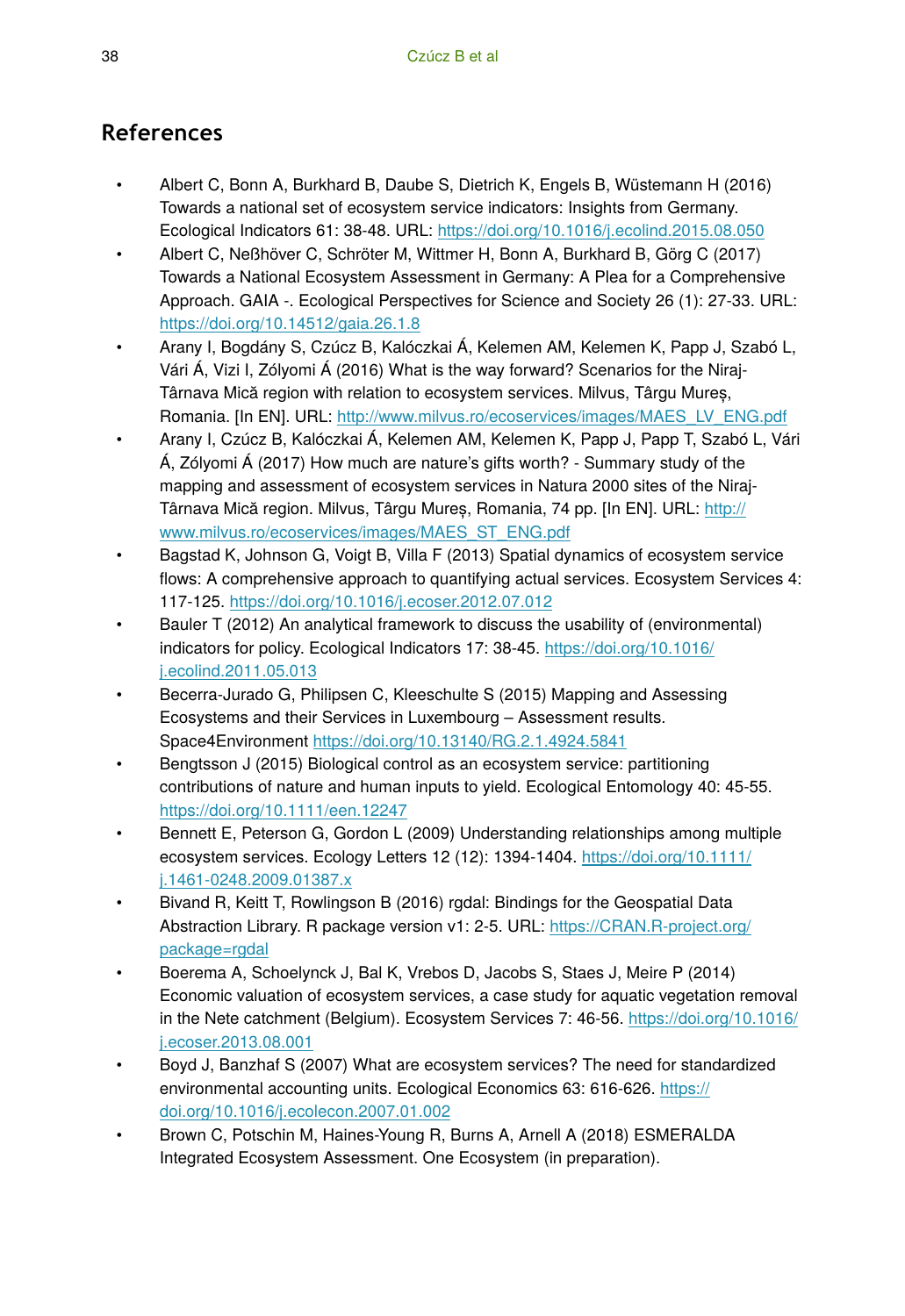- Bunse L, Rendon O, Luque S (2015) What can deliberative approaches bring to the monetary valuation of ecosystem services? A literature review. Ecosystem Services 14: 88‑97.<https://doi.org/10.1016/j.ecoser.2015.05.004>
- Burkhard B, Kroll F, Müller F (2010) Landscapes' Capacities to Provide Ecosystem Services – a Concept for Land-Cover Based Assessments. Landscape Online 1‑22. <https://doi.org/10.3097/LO.200915>
- Burkhard B, Kandziora M, Hou Y, Müller F (2014) Ecosystem Service Potentials, Flows and Demands – Concepts for Spatial Localisation, Indication and Quantification. Landscape Online 1‑32. <https://doi.org/10.3097/lo.201434>
- Burkhard B (2018) Mapping and assessing ecosystems services in the EU The ESMERALDA coordination and support action approach of integration. One Ecosystem (in preparation).
- Burkhard B, Santos-Martin F, Nedkov S, Maes J (2018) An operational framework for integrated Mapping and Assessment of Ecosystems and their Services (MAES). One Ecosystem 3: e22831.<https://doi.org/10.3897/oneeco.3.e22831>
- Cardinale BJ, Duffy JE, Gonzalez A, Hooper DU, Perrings C, Venail P, Naeem S (2012) Biodiversity loss and its impact on humanity. Nature 486 (7401): 59-67. URL: [https://](https://doi.org/10.1038/nature11148) [doi.org/10.1038/nature11148](https://doi.org/10.1038/nature11148)
- Cash D, Clark W, Alcock F, Dickson N, Eckley N, Guston D, Jäger J, Mitchell R (2003) Knowledge systems for sustainable development. Proceedings of the National Academy of Sciences 100 (14): 8086‑8091.<https://doi.org/10.1073/pnas.1231332100>
- Compagnon D, Cramer W (2016) The IPCC experience and lessons for IPBES. In: Hrabanski M, Pesche D (Eds) The Intergovernmental Platform on Biodiversity and Ecosystem Services (IPBES). Meeting the challenges of biodiversity conservation and governance. Routledge, London & New York, 254 pp. [ISBN ISBN 987-1-138-12125-6].
- Costanza R, Groot R, Braat L, Kubiszewski I, Fioramonti L, Sutton P, Grasso M (2017) Twenty years of ecosystem services: How far have we come and how far do we still need to go? Ecosystem Services 28: 1‑16.<https://doi.org/10.1016/j.ecoser.2017.09.008>
- Czúcz B, Arany I (2016) Indicators for ecosystem services. In: Potschin Ma, Jax K (Eds) OpenNESS Ecosystem Services Reference Book. EC FP7 Grant Agreement 308428 URL: [www.openness-project.eu/library/reference-book](http://www.openness-project.eu/library/reference-book)
- Czúcz B, Götzl M, Schwaiger E, Schwarzl B, Sonderegger G (2017a) Working paper on functional relationships between ecosystem characteristics and services in support of condition assessment. ETC/BD report to the EEA. ETC/BD URL: [https://](https://bd.eionet.europa.eu/Reports/ETCBDTechnicalWorkingpapers/PDF/Functional_relationships_ecosystem_condition_assessments.pdf) [bd.eionet.europa.eu/Reports/ETCBDTechnicalWorkingpapers/PDF/](https://bd.eionet.europa.eu/Reports/ETCBDTechnicalWorkingpapers/PDF/Functional_relationships_ecosystem_condition_assessments.pdf) Functional relationships ecosystem condition assessments.pdf
- Czúcz B, Arany I, Bajusz T, Kelemen K, Kiss V, Papp J, Sós T, Tripolszky S, Zólyomi Á, Vári Á (2017b) Valuation of ecosystem services in the Niraj -Târnava Mică region. In: Vári Á, Czúcz B, Kelemen K (Eds) Mapping and assessing ecosystem services in Natura 2000 sites of the Niraj-Târnava Mică region. Milvus Group, Tirgu Mures, 127-150. pp. [In EN]. URL: <http://milvus.ro/ecoservices/images/maesprojectreport.pdf> [ISBN ISBN 978-973-0-24530-1].
- Díaz S, Demissew S, Carabias J, Joly C, Lonsdale M, Ash N, Larigauderie A, Adhikari JR, Arico S, Báldi A, Bartuska A, Baste IA, Bilgin A, Brondizio E, Chan KM, Figueroa VE, Duraiappah A, Fischer M, Hill R, Koetz T, Leadley P, Lyver P, Mace GM, Martin-Lopez B, Okumura M, Pacheco D, Pascual U, Pérez ES, Reyers B, Roth E, Saito O, Scholes RJ, Sharma N, Tallis H, Thaman R, Watson R, Yahara T, Hamid ZA, Akosim C,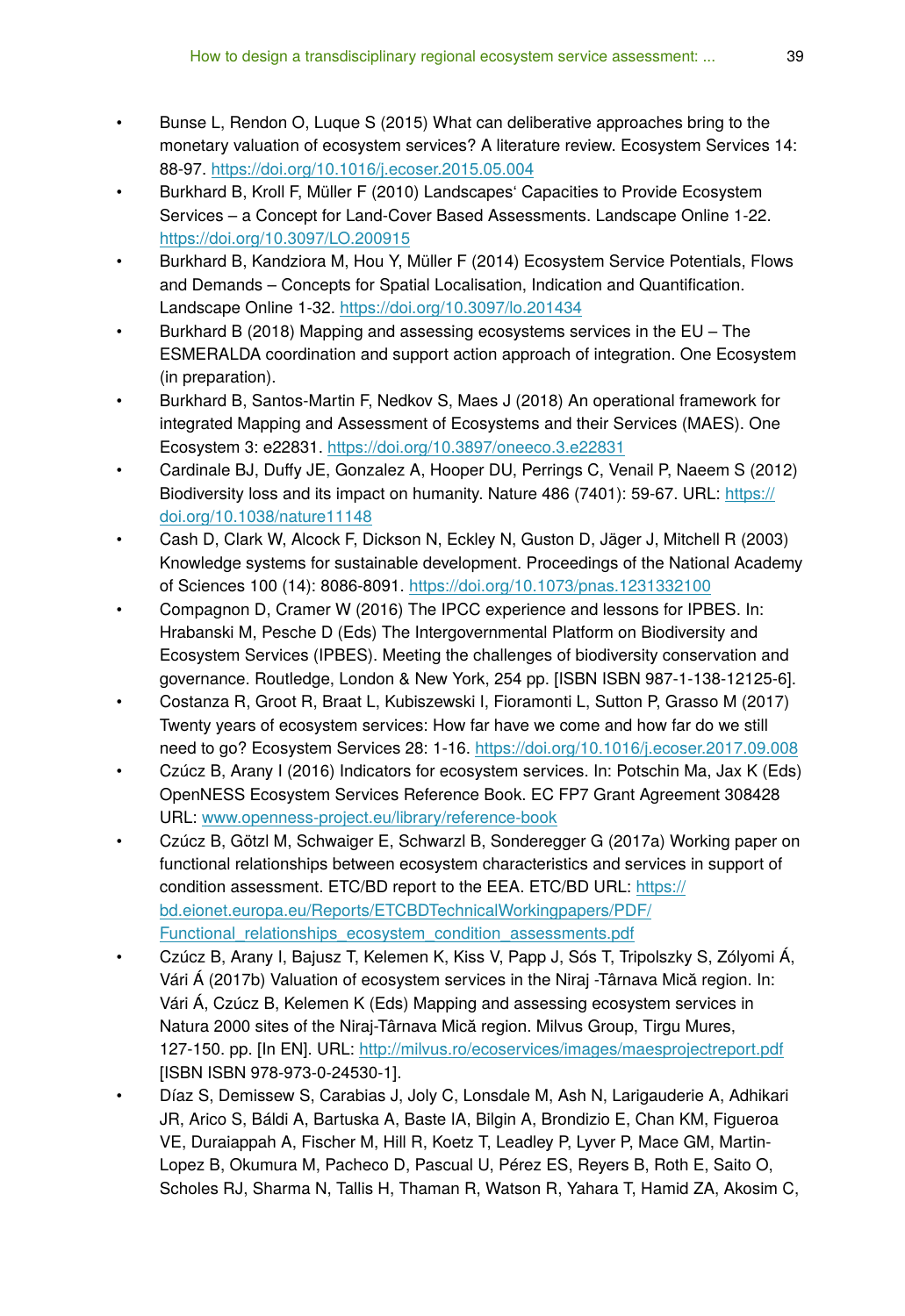Al-Hafedh Y, Allahverdiyev R, Amankwah E, Asah ST, Asfaw Z, Bartus G, Brooks LA, Caillaux J, Dalle G, Darnaedi D, Driver A, Erpul G, Escobar-Eyzaguirre P, Failler P, Fouda AMM, Fu B, Gundimeda H, Hashimoto S, Homer F, Lavorel S, Lichtenstein G, Mala WA, Mandivenyi W, Matczak P, Mbizvo C, Mehrdadi M, Metzger JP, Mikissa JB, Moller H, Mooney HA, Mumby P, Nagendra H, Nesshover C, Oteng-Yeboah AA, Pataki G, Roué M, Rubis J, Schultz M, Smith P, Sumaila R, Takeuchi K, Thomas S, Verma M, Yeo-Chang Y, Zlatanova D (2015) The IPBES Conceptual Framework — connecting nature and people. Current Opinion in Environmental Sustainability. 14. URL: [https://](https://doi.org/10.1016/j.cosust.2014.11.002) [doi.org/10.1016/j.cosust.2014.11.002](https://doi.org/10.1016/j.cosust.2014.11.002)

- Díaz S, Pascual U, Stenseke M, Martín-López B, Watson RT, Molnár Z, Hill R, Chan KA, Baste I, Brauman K, Polasky S, Church A, Lonsdale M, Larigauderie A, Leadley P, Oudenhoven AEv, Plaat Fvd, Schröter M, Lavorel S, Aumeeruddy-Thomas Y, Bukvareva E, Davies K, Demissew S, Erpul G, Failler P, Guerra C, Hewitt C, Keune H, Lindley S, Shirayama Y (2018) Assessing nature's contributions to people. Science 359 (6373): 270‑272. <https://doi.org/10.1126/science.aap8826>
- Dick J, Turkelboom F, Woods H, Iniesta-Arandia I, Primmer E, Saarela S, Bezák P, Mederly P, Leone M, Verheyden W, Kelemen E, Hauck J, Andrews C, Antunes P, Aszalós R, Baró F, Barton D, Berry P, Bugter R, Carvalho L, Czúcz B, Dunford R, Blanco GG, Geamănă N, Giucă R, Grizzetti B, Izakovičová Z, Kertész M, Kopperoinen L, Langemeyer J, Lapola DM, Liquete C, Luque S, Pastur GM, Martin-Lopez B, Mukhopadhyay R, Niemela J, Odee D, Peri PL, Pinho P, Patrício-Roberto GB, Preda E, Priess J, Röckmann C, Santos R, Silaghi D, Smith R, Vădineanu A, der Wal JTv, Arany I, Badea O, Bela G, Boros E, Bucur M, Blumentrath S, Calvache M, Carmen E, Clemente P, Fernandes J, Ferraz D, Fongar C, García-Llorente M, Gómez-Baggethun E, Gundersen V, Haavardsholm O, Kalóczkai Á, Khalalwe T, Kiss G, Köhler B, Lazányi O, Lellei-Kovács E, Lichungu R, Lindhjem H, Magare C, Mustajoki J, Ndege C, Nowell M, Girona SN, Ochieng J, Often A, Palomo I, Pataki G, Reinvang R, Rusch G, Saarikoski H, Smith A, Massoni ES, Stange E, Traaholt NV, Vári Á, Verweij P, Vikström S, Yli-Pelkonen V, Zulian G (2018) Stakeholders' perspectives on the operationalisation of the ecosystem service concept: Results from 27 case studies. Ecosystem Services 29: 552‑565. <https://doi.org/10.1016/j.ecoser.2017.09.015>
- Dunford R, Harrison P, Smith A, Dick J, Barton D, Martin-Lopez B, Kelemen E, Jacobs S, Saarikoski H, Turkelboom F, Verheyden W, Hauck J, Antunes P, Aszalós R, Badea O, Baró F, Berry P, Carvalho L, Conte G, Czúcz B, Blanco GG, Howard D, Giuca R, Gomez-Baggethun E, Grizetti B, Izakovicova Z, Kopperoinen L, Langemeyer J, Luque S, Lapola D, Martinez-Pastur G, Mukhopadhyay R, Roy SB, Niemelä J, Norton L, Ochieng J, Odee D, Palomo I, Pinho P, Priess J, Rusch G, Saarela S, Santos R, der Wal JTv, Vadineanu A, Vári Á, Woods H, Yli-Pelkonen V (2018) Integrating methods for ecosystem service assessment: Experiences from real world situations. Ecosystem Services 29: 499‑514.<https://doi.org/10.1016/j.ecoser.2017.10.014>
- Eigenbrod F, Armsworth P, Anderson B, Heinemeyer A, Gillings S, Roy D, Thomas C, Gaston K (2010) Error propagation associated with benefits transfer-based mapping of ecosystem services. Biological Conservation 143 (11): 2487-2493. [https://](https://doi.org/10.1016/j.biocon.2010.06.015) [doi.org/10.1016/j.biocon.2010.06.015](https://doi.org/10.1016/j.biocon.2010.06.015)
- ESRI (2011) ArcGIS Desktop: Release 10.2. Redlands, CA: Environmental Systems Research Institute.. URL:<http://resources.arcgis.com/>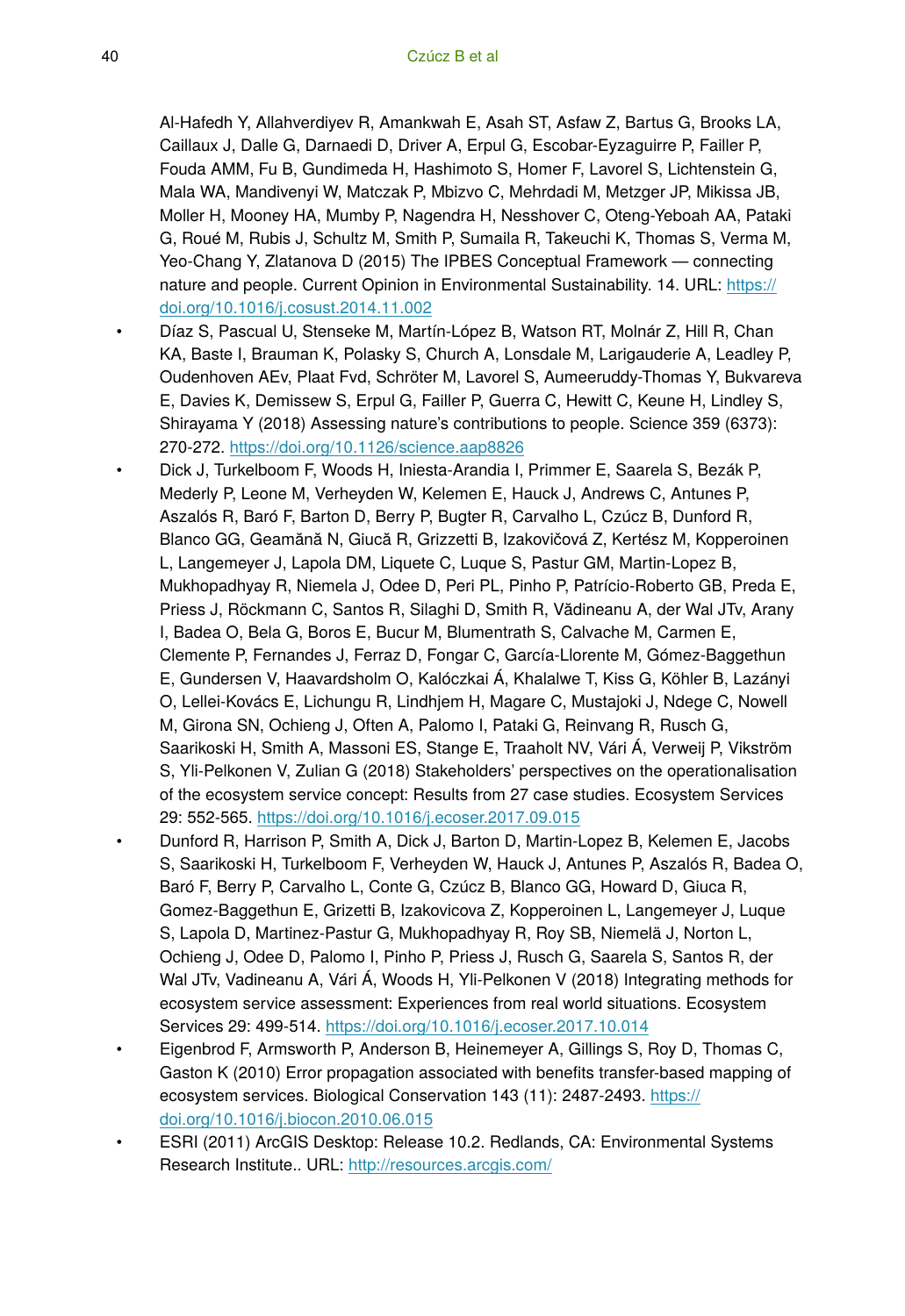- Funtowicz S, Ravetz J (1993) Science for the post-normal age. Futures 25 (7): 739‑755. [https://doi.org/10.1016/0016-3287\(93\)90022-l](https://doi.org/10.1016/0016-3287(93)90022-l)
- Funtowicz S, Ravetz J (1997) Ciência pós-normal e comunidades ampliadas de pares face aos desafios ambientais. História, Ciências, Saúde-Manguinhos 4 (2): 219‑230. <https://doi.org/10.1590/s0104-59701997000200002>
- Grêt-Regamey A, Weibel B, Kienast F, Rabe S, Zulian G (2015) A tiered approach for mapping ecosystem services. Ecosystem Services 13: 16-27. [https://doi.org/10.1016/](https://doi.org/10.1016/j.ecoser.2014.10.008) [j.ecoser.2014.10.008](https://doi.org/10.1016/j.ecoser.2014.10.008)
- Grêt-Regamey A, Weibel B, S-E R, Burkhard B (2018) On the importance of a broad stakeholder network for developing a credible, salient and legitimate tiered approach for assessing ecosystem services. One Ecosystem (in preparation).
- Guerry A, Polasky S, Lubchenco J, Chaplin-Kramer R, Daily G, Griffin R, Ruckelshaus M, Bateman I, Duraiappah A, Elmqvist T, Feldman M, Folke C, Hoekstra J, Kareiva P, Keeler B, Li S, McKenzie E, Ouyang Z, Reyers B, Ricketts T, Rockström J, Tallis H, Vira B (2015) Natural capital and ecosystem services informing decisions: From promise to practice. Proceedings of the National Academy of Sciences 112 (24): 7348-7355. <https://doi.org/10.1073/pnas.1503751112>
- Haines-Young R, Potschin MB (2018) Common International Classification of Ecosystem Services (CICES) V5.1 and Guidance on the Application of the Revised Structure. <http://www.cices.eu>
- Harrison P, Dunford R, Barton D, Kelemen E, Martín-López B, Norton L, Termansen M, Saarikoski H, Hendriks K, Gómez-Baggethun E, Czúcz B, García-Llorente M, Howard D, Jacobs S, Karlsen M, Kopperoinen L, Madsen A, Rusch G, Eupen Mv, Verweij P, Smith R, Tuomasjukka D, Zulian G (2018) Selecting methods for ecosystem service assessment: A decision tree approach. Ecosystem Services 29: 481‑498. [https://](https://doi.org/10.1016/j.ecoser.2017.09.016) [doi.org/10.1016/j.ecoser.2017.09.016](https://doi.org/10.1016/j.ecoser.2017.09.016)
- Hein L, Bagstad K, Edens B, Obst C, Jong Rd, Lesschen JP (2016) Defining Ecosystem Assets for Natural Capital Accounting. PLOS ONE 11 (11): e0164460. [https://](https://doi.org/10.1371/journal.pone.0164460) [doi.org/10.1371/journal.pone.0164460](https://doi.org/10.1371/journal.pone.0164460)
- Hijmans RJ (2016) raster: Geographic Data Analysis and Modeling. R package version v2: 5‑8.
- Jacobs S, Burkhard B, Daele TV, Staes J, Schneiders A (2015) 'The Matrix Reloaded': A review of expert knowledge use for mapping ecosystem services. Ecological Modelling 295: 21‑30.<https://doi.org/10.1016/j.ecolmodel.2014.08.024>
- Kalóczkai Á, Arany I, Blik P, Campbell K, Czúcz B, Kelemen E, Vári Á, Zólyomi Á, Kelemen K (2017) Future Scenarios in the Niraj - Târnava Mică region. In: Vári Á, Czúcz B, Kelemen K (Eds) Mapping and assessing ecosystem services in Natura 2000 sites of the Niraj-Târnava Mică region. 2017. Milvus Group, Tirgu Mures, 161-184 pp. [In EN]. URL:<http://milvus.ro/ecoservices/images/maesprojectreport.pdf> [ISBN ISBN 978-973-0-24530-1].
- Kati V, Jari N (2016) Bottom-up thinking—Identifying socio-cultural values of ecosystem services in local blue–green infrastructure planning in. Land Use Policy 50: 537‑547. URL:<https://doi.org/10.1016/j.landusepol.2015.09.031>
- Kelemen E, Kalóczkai Á, Arany I, Blik P, Kelemen K, Vári Á, Czúcz B (2017) Selection of research priorities. In: Vári Á, Czúcz B, Kelemen K (Eds) Mapping and assessing ecosystem services in Natura 2000 sites of the Niraj-Târnava Mică region. Milvus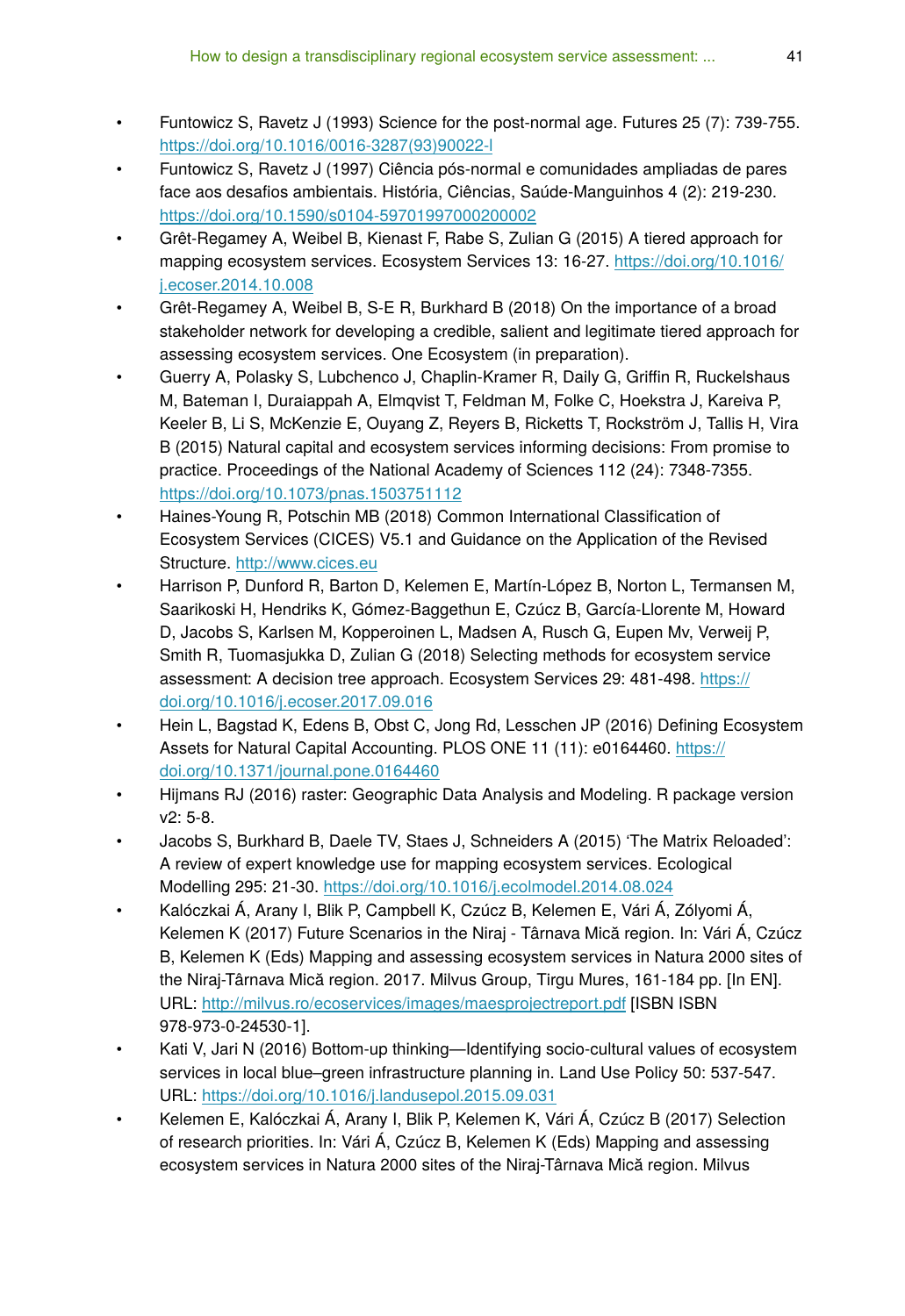Group, Tirgu Mures, Romania, 61-84 pp. URL: [http://milvus.ro/ecoservices/images/](http://milvus.ro/ecoservices/images/maesprojectreport.pdf) [maesprojectreport.pdf](http://milvus.ro/ecoservices/images/maesprojectreport.pdf)

- Kelemen K, Arany I, Aszalós R, Bogdány S, Bajusz T, Campbell K, Czúcz B, Kalóczkai Á, Major B, Papp J, Papp T, Somodi I, Vári Á, Zólyomi Á, Kelemen M (2017) Synthesizing results from the mapping and assessing of ecosystem services in the Niraj - Târnava Mică region. In: Vári Á, Czúcz B, Kelemen K (Eds) Mapping and assessing ecosystem services in Natura 2000 sites of the Niraj-Târnava Mică region. Milvus Group, Tirgu Mures, 185-219. pp. [In EN]. URL: [http://milvus.ro/ecoservices/images/](http://milvus.ro/ecoservices/images/maesprojectreport.pdf) [maesprojectreport.pdf](http://milvus.ro/ecoservices/images/maesprojectreport.pdf) [ISBN ISBN 978-973-0-24530-1].
- La Notte A, Liquete C, Grizzetti B, Maes J, Egoh B, Paracchini ML (2015) An ecologicaleconomic approach to the valuation of ecosystem services to support biodiversity policy. A case study for nitrogen retention by Mediterranean rivers and lakes. Ecological Indicators 48: 292‑302.<https://doi.org/10.1016/j.ecolind.2014.08.006>
- Lee H, Lautenbach S (2016) A quantitative review of relationships between ecosystem services. Ecological Indicators 66: 340-351. [https://doi.org/10.1016/](https://doi.org/10.1016/j.ecolind.2016.02.004) [j.ecolind.2016.02.004](https://doi.org/10.1016/j.ecolind.2016.02.004)
- Loorbach DA (2007) Transition Management: new mode of governance for sustainable development. Thesis. University of Rotterdam, Rotterdam. URL: [http://](http://hdl.handle.net/1765/10200) [hdl.handle.net/1765/10200](http://hdl.handle.net/1765/10200)
- Lyall C, Tait J (2005) Shifting Policy Debates and the Implications for Governance. In: Lyall C, Tait J (Eds) New modes of governance, developing an integrated approach to science, technology, risk and the environment. Ashgate Publishing, Aldershot, England. London, New York. [ISBN 978-0754641643].
- MA (2005) Ecosystems and Human Well-being: Synthesis. Island Press, Washington, DC.
- Maes J, Teller A, Erhard M, Liquete C, Braat L, Berry P, Egoh B, Puydarrieux P, Fiorina C, Santos F, Paracchini ML, Keune H, Wittmer H, Hauck J, Fiala I, Verburg PH, Condé S, Schägner JP, San Miguel J, Estreguil C, Ostermann O, Barredo JI, Pereira HM, Stott A, Laporte V, Meiner A, Olah B, Royo Gelabert E, Spyropoulou R, Petersen JE, Maguire C, Zal N, Achilleos E, Rubin A, Ledoux L, Brown C, Raes C, Jacobs S, Vandewalle M, Connor D, Bidoglio G (2013) Mapping and Assessment of Ecosystems and their Services. An analytical framework for ecosystem assessments under action 5 of the EU biodiversity strategy to 2020. Publications office of the European Union, Luxembourg. URL: [http://ec.europa.eu/environment/nature/knowledge/ecosystem\\_assessment/pdf/](http://ec.europa.eu/environment/nature/knowledge/ecosystem_assessment/pdf/MAESWorkingPaper2013.pdf) [MAESWorkingPaper2013.pdf](http://ec.europa.eu/environment/nature/knowledge/ecosystem_assessment/pdf/MAESWorkingPaper2013.pdf)
- Maes J, Teller A, Erhard M, Murphy P, Paracchini ML, Barredo JI, Grizzetti B, Cardoso A, Somma F, Petersen JE, Meiner A, Gelabert ER, Zal N, Kristensen P, Bastrup-Birk A, Biala K, Romao C, Piroddi C, Egoh B, Fiorina C, Santos F, Naruševičius V, Verboven J, Pereira H, Bengtsson J, Kremena G, Marta-Pedroso C, Snäll T, Estreguil C, San Miguel J, Braat L, Grêt-Regamey A, Perez-Soba M, Degeorges P, Beaufaron G, Lillebø A, Malak DA, Liquete C, Condé S, Moen J, Östergård H, Czúcz B, Drakou EG, Zulian G, Lavalle C (2014) Mapping and Assessment of Ecosystems and their Services: Indicators for ecosystem assessments under Action 5 of the EU Biodiversity Strategy to 2020. 2nd Report. Publications office of the European Union, Luxembourg. URL: [http://](http://http://catalogue.biodiversity.europa.eu/uploads/document/file/1230/%202ndMAESWorkingPaper.pdf) [catalogue.biodiversity.europa.eu/uploads/document/](http://http://catalogue.biodiversity.europa.eu/uploads/document/file/1230/%202ndMAESWorkingPaper.pdf)file/1230/ [2ndMAESWorkingPaper.pdf](http://http://catalogue.biodiversity.europa.eu/uploads/document/file/1230/%202ndMAESWorkingPaper.pdf)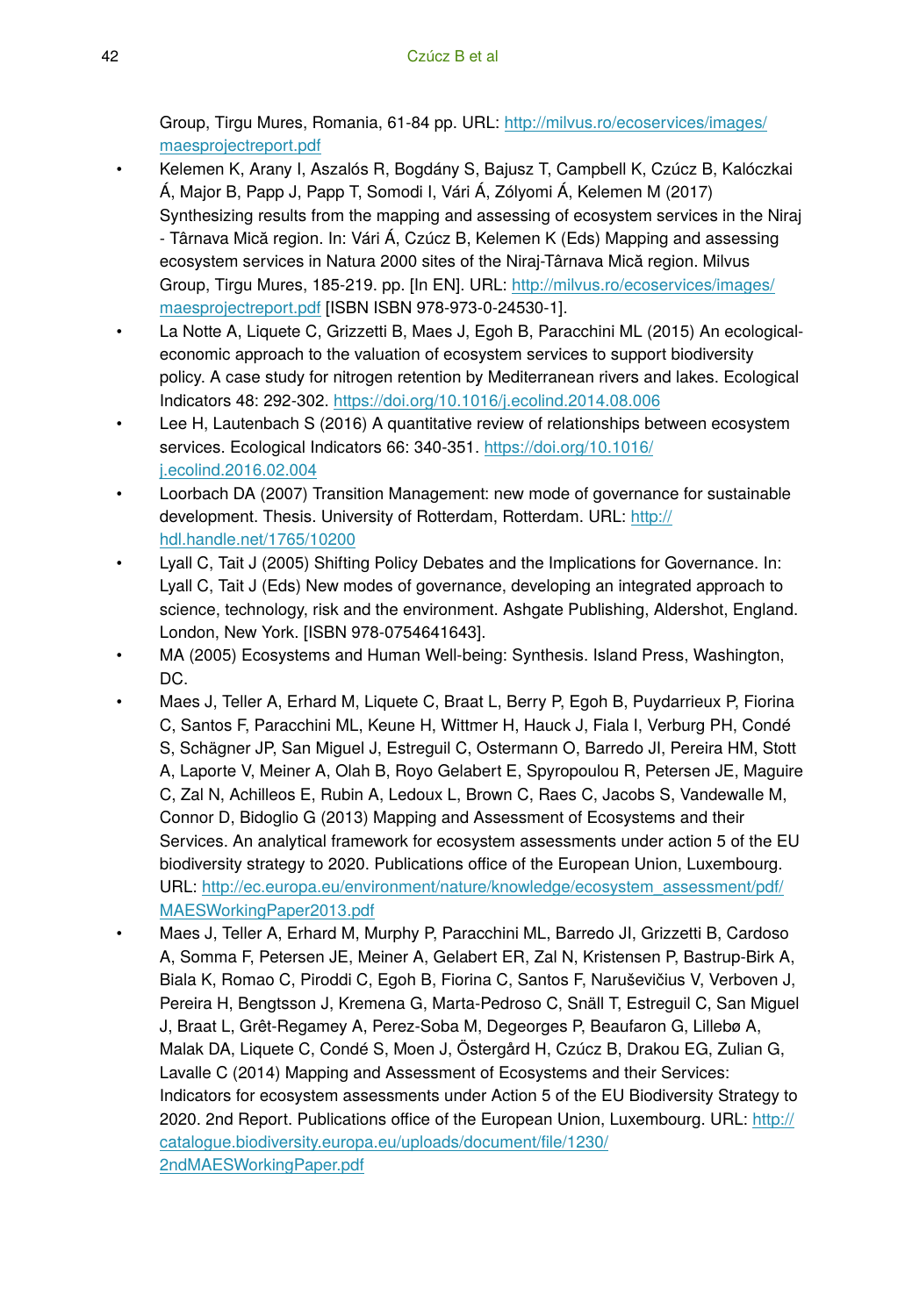- Marsboom C, Vrebos D, Staes J, Meire P (2018) Using dimension reduction PCA to identify ecosystem service bundles. Ecological Indicators 87: 209-260. [https://](https://doi.org/10.1016/j.ecolind.2017.10.049) [doi.org/10.1016/j.ecolind.2017.10.049](https://doi.org/10.1016/j.ecolind.2017.10.049)
- Martín-López B, Iniesta-Arandia I, García-Llorente M, Palomo I, Casado-Arzuaga I, Del Amo DG, Gómez-Baggethun E, Oteros-Rozas E, Palacios-Agundez I, Willaarts B, González J, Santos-Martín F, Onaindia M, López-Santiago C, Montes C (2012) Uncovering Ecosystem Service Bundles through Social Preferences. PLoS ONE 7 (6): e38970. <https://doi.org/10.1371/journal.pone.0038970>
- Molnár Z, Gellény K, Margóczi K, Biró M (2015) Landscape ethnoecological knowledge base and management of ecosystem services in a Székely-Hungarian pre-capitalistic village system (Transylvania, Romania). Journal of Ethnobiology and Ethnomedicine 11: 3. URL: <https://doi.org/10.1186/1746-4269-11-3>
- Nikolaidou C, Votsi N, Sgardelis S, Halley J, Pantis J, Tsiafouli M (2017) Ecosystem Service capacity is higher in areas of multiple designation types. One Ecosystem 2: e13718. <https://doi.org/10.3897/oneeco.2.e13718>
- Norton LR, Inwood H, Crowe A, Baker A (2012) Trialling a method to quantify the 'cultural services' of the English landscape using Countryside Survey data. Land Use Policy 29 (2): 449‑455. <https://doi.org/10.1016/j.landusepol.2011.09.002>
- Olander L, Polasky S, Kagan J, Johnston R, Wainger L, Saah D, Maguire L, Boyd J, Yoskowitz D (2017) So you want your research to be relevant? Building the bridge between ecosystem services research and practice. Ecosystem Services 26: 170‑182. <https://doi.org/10.1016/j.ecoser.2017.06.003>
- Olander L, Johnston R, Tallis H, Kagan J, Maguire L, Polasky S, Urban D, Boyd J, Wainger L, Palmer M (2018) Benefit relevant indicators: Ecosystem services measures that link ecological and social outcomes. Ecological Indicators 85: 1262-1272. [https://](https://doi.org/10.1016/j.ecolind.2017.12.001) [doi.org/10.1016/j.ecolind.2017.12.001](https://doi.org/10.1016/j.ecolind.2017.12.001)
- Oudenhoven AP, Schröter M, Drakou EG, Geijzendorffer IR, Jacobs S, Bodegom PM, Albert C (2018) Key criteria for developing ecosystem service indicators to inform decision making. Ecological Indicators 95: 417-426. [https://doi.org/10.1016/](https://doi.org/10.1016/j.ecolind.2018.06.020) [j.ecolind.2018.06.020](https://doi.org/10.1016/j.ecolind.2018.06.020)
- Palomo I, Martín-López B, López-Santiago C, Montes C (2011) Participatory Scenario Planning for Protected Areas Management under the Ecosystem Services Framework: the Doñana Social-Ecological System in Southwestern Spain. Ecology and Society 16 (1): .<https://doi.org/10.5751/es-03862-160123>
- Pebesma EJ, Bivand RS (2005) Classes and methods for spatial data in R. R News 5 (2): 9‑13. URL:<https://cran.r-project.org/doc/Rnews/>
- Posner S, Verutes G, Koh I, Denu D, Ricketts T (2016) Global use of ecosystem service models. Ecosystem Services 17: 131‑141.
- Potschin M, Haines-Young R (2011) Ecosystem services. *Exploring a geographical perspective.* Progress in Physical Geography 35 (5): 575-594. [https://](https://doi.org/10.1177/0309133311423172) [doi.org/10.1177/0309133311423172](https://doi.org/10.1177/0309133311423172)
- Potschin-Young M, Czúcz B, Liquete C, Maes J, Rusch G, Haines-Young R (2017) Intermediate ecosystem services: An empty concept? Ecosystem Services 27: 124‑126. <https://doi.org/10.1016/j.ecoser.2017.09.001>
- Potschin-Young M, Haines-Young R, Görg C, Heink U, Jax K, Schleyer C (2018) Understanding the role of conceptual frameworks: Reading the ecosystem service cascade. Ecosystem Services 29: 428‑440.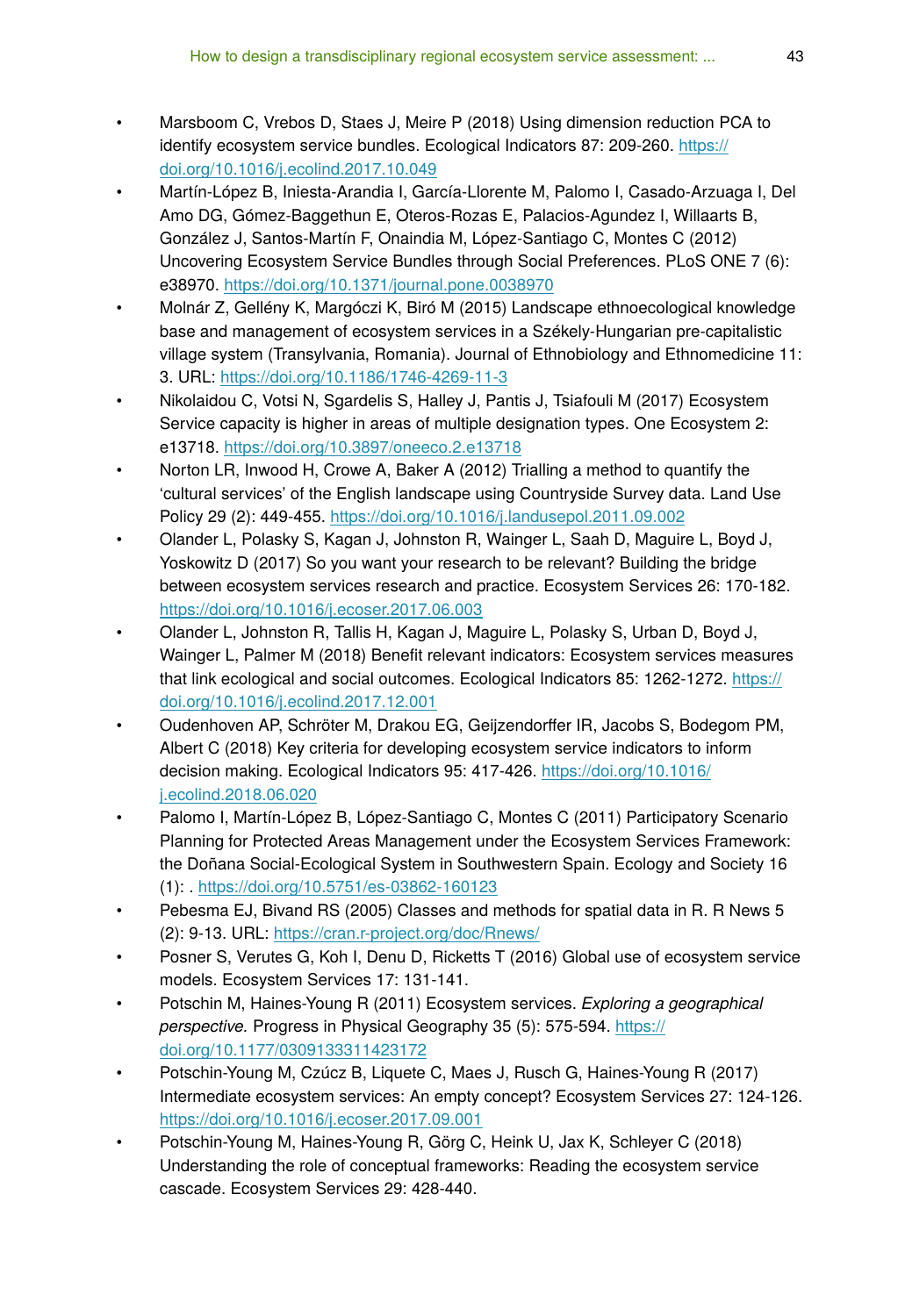- QGIS (2016) Quantum GIS Geographic Information System. Open Source Geospatial Foundation Project. 2.10.1. Pisa. URL: <http://qgis.osgeo.org>
- Qiu J, Turner MG (2013) Spatial interactions among ecosystem services in an urbanizing agricultural watershed. Proceedings of the National Academy of Sciences 110 (29): 12149‑12154.<https://doi.org/10.1073/pnas.1310539110>
- Rabe S, Koellner T, Marzelli S, Schumacher P, Grêt-Regamey A (2016) National ecosystem services mapping at multiple scales – The German exemplar. Ecological Indicators 70: 357‑372.<https://doi.org/10.1016/j.ecolind.2016.05.043>
- Ramirez-Gomez SO, Torres-Vitolas CA, Schreckenberg K, Honzák M, Cruz-Garcia GS, Willcock S, Poppy GM (2015) Analysis of ecosystem services provision in the Colombian Amazon using participatory research and mapping techniques. Ecosystem Services 13: 93‑107. URL:<https://doi.org/10.1016/j.ecoser.2014.12.009>
- Raudsepp-Hearne C, Peterson GD, Bennett EM (2010) Ecosystem service bundles for analyzing tradeoffs in diverse landscapes. Proceedings of the National Academy of Sciences 107 (11): 5242‑5247. <https://doi.org/10.1073/pnas.0907284107>
- Reyes-García V, Menendez-Baceta G, Aceituno-Mata L, Acosta-Naranjo R, Calvet-Mir L, Domínguez P, Garnatje T, Gómez-Baggethun E, Molina-Bustamante M, Molina M, Rodríguez-Franco R, Serrasolses G, Vallès J, Pardo-de-Santayana M (2015) From famine foods to delicatessen: Interpreting trends in the use of wild edible plants through cultural ecosystem services. Ecological Economics 120: 303‑311. [https://](https://doi.org/10.1016/j.ecolecon.2015.11.003) [doi.org/10.1016/j.ecolecon.2015.11.003](https://doi.org/10.1016/j.ecolecon.2015.11.003)
- Rey F, Cécillon L, Cordonnier T, Jaunatre R, Loucougaray G (2015) Integrating ecological engineering and ecological intensification from management practices to ecosystem services into a generic framework: a review. Agronomy for Sustainable Development 35 (4): 1335‑1345. <https://doi.org/10.1007/s13593-015-0320-3>
- Schulp CJ, Thuiller W, Verburg PH (2014) Wild food in Europe: A synthesis of knowledge and data of terrestrial wild food as an ecosystem service. Ecological Economics 105: 292‑305. <https://doi.org/10.1016/j.ecolecon.2014.06.018>
- Smith AC, Harrison PA, Soba MP, Archaux F, Blicharska M, Egoh BN, Erős T, Domenech NF, György ÁI, Haines-Young R, Li S, Lommelen E, Meiresonne L, Ayala LM, Mononen L, Simpson G, Stange E, Turkelboom F, Uiterwijk M, Veerkamp CJ, de Echeverria VW (2017) How natural capital delivers ecosystem services: A typology derived from a systematic review. Ecosystem Services 26: 111‑126. [https://](https://doi.org/10.1016/j.ecoser.2017.06.006) [doi.org/10.1016/j.ecoser.2017.06.006](https://doi.org/10.1016/j.ecoser.2017.06.006)
- Spake R, Lasseur R, Crouzat E, Bullock J, Lavorel S, Parks K, Schaafsma M, Bennett E, Maes J, Mulligan M, Mouchet M, Peterson G, Schulp CE, Thuiller W, Turner M, Verburg P, Eigenbrod F (2017) Unpacking ecosystem service bundles: Towards predictive mapping of synergies and trade-offs between ecosystem services. Global Environmental Change 47: 37‑50. <https://doi.org/10.1016/j.gloenvcha.2017.08.004>
- Star SL, Griesemer JR (1989) Institutional Ecology, `Translations' and Boundary Objects: Amateurs and Professionals in Berkeley's Museum of Vertebrate Zoology, 1907-39. Social Studies of Science 19 (3): 387‑420. URL: [https://](https://doi.org/10.1177/030631289019003001) [doi.org/10.1177/030631289019003001](https://doi.org/10.1177/030631289019003001)
- Stryamets N, Elbakidze M, Ceuterick M, Angelstam P, Axelsson R (2015) From economic survival to recreation: contemporary uses of wild food and medicine in rural Sweden, Ukraine and NW Russia. Journal of Ethnobiology and Ethnomedicine 11 (1): 53. <https://doi.org/10.1186/s13002-015-0036-0>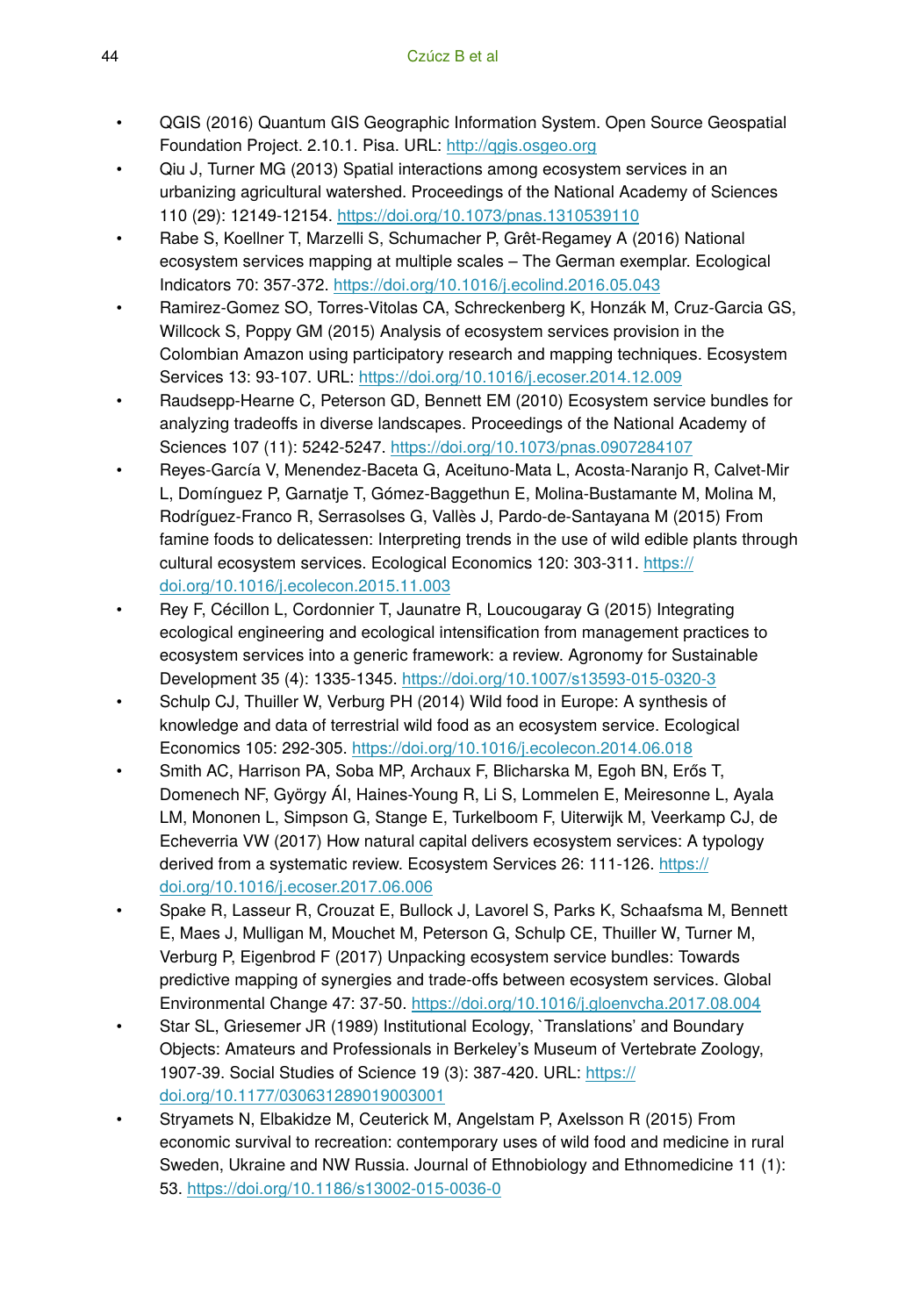- Tomscha S, Gergel S (2016) Ecosystem service trade-offs and synergies misunderstood without landscape history. Ecology and Society 21 (1): . [https://](https://doi.org/10.5751/es-08345-210143) [doi.org/10.5751/es-08345-210143](https://doi.org/10.5751/es-08345-210143)
- Turkelboom F, Leone M, Jacobs S, Kelemen E, García-Llorente M, Baró F, Termansen M, Barton D, Berry P, Stange E, Thoonen M, Kalóczkai Á, Vadineanu A, Castro A, Czúcz B, Röckmann C, Wurbs D, Odee D, Preda E, Gómez-Baggethun E, Rusch G, Pastur GM, Palomo I, Dick J, Casaer J, Dijk Jv, Priess J, Langemeyer J, Mustajoki J, Kopperoinen L, Baptist M, Peri PL, Mukhopadhyay R, Aszalós R, Roy SB, Luque S, Rusch V (2018) When we cannot have it all: Ecosystem services trade-offs in the context of spatial planning. Ecosystem Services 29: 566‑578. [https://doi.org/10.1016/](https://doi.org/10.1016/j.ecoser.2017.10.011) [j.ecoser.2017.10.011](https://doi.org/10.1016/j.ecoser.2017.10.011)
- Turnhout E, Hisschemöller M, Eijsackers H (2007) Ecological indicators: Between the two fires of science and policy. Ecological Indicators 7 (2): 215-228. [https://](https://doi.org/10.1016/j.ecolind.2005.12.003) [doi.org/10.1016/j.ecolind.2005.12.003](https://doi.org/10.1016/j.ecolind.2005.12.003)
- Vári Á, Arany I, Aszalós R, Bóné G, Blik P, Havadtői K, Kelemen K, Ónódi G, Papp J, Papp T, Somodi I, Sós T, Daróczi S, Kovács I, Nagy A, Zeitz R, Czúcz B (2017) Mapping and modelling ecosystem services in the Niraj - Târnava Mică region. In: Vári Á, Czúcz B, Kelemen K (Eds) Mapping and assessing ecosystem services in Natura 2000 sites of the Niraj-Târnava Mică region. Milvus Group, Tirgu Mures, 85-126. pp. [In EN]. URL:<http://milvus.ro/ecoservices/images/maesprojectreport.pdf> [ISBN ISBN 978-973-0-24530-1].
- Verweij P, Janssen S, Braat L, Eupen Mv, Soba MP, Winograd M, Winter Wd, Cormont A (2016) QUICKScan as a quick and participatory methodology for problem identification and scoping in policy processes. Environmental Science & Policy 66: 47‑61.<https://doi.org/10.1016/j.envsci.2016.07.010>
- Wainger L, Mazzotta M (2011) Realizing the Potential of Ecosystem Services: A Framework for Relating Ecological Changes to Economic Benefits. Environmental Management 48 (4): 710‑733. <https://doi.org/10.1007/s00267-011-9726-0>
- Zulian G, Paracchini M-, Maes J, Liquete Garcia Maria Del C (2013) ESTIMAP: Ecosystem services mapping at European scale. Scientific and Technical Research Reports). Publications Office of the European URL: [http://publications.jrc.ec.europa.eu/](http://publications.jrc.ec.europa.eu/repository/handle/111111111/30410) [repository/handle/111111111/30410](http://publications.jrc.ec.europa.eu/repository/handle/111111111/30410)
- Zulian G, Stange E, Woods H, Carvalho L, Dick J, Andrews C, Baró F, Vizcaino P, Barton D, Nowel M, Rusch G, Autunes P, Fernandes J, Ferraz D, dos Santos RF, Aszalós R, Arany I, Czúcz B, Priess J, Hoyer C, Bürger-Patricio G, Lapola D, Mederly P, Halabuk A, Bezak P, Kopperoinen L, Viinikka A (2018) Practical application of spatial ecosystem service models to aid decision support. Ecosystem Services 29: 465‑480. <https://doi.org/10.1016/j.ecoser.2017.11.005>

# **Supplementary materials**

#### **Suppl. material 1: Definition of key terms, as used in the study**

**Authors:** Bálint Czúcz, Ildikó Arany, Ágnes Vári **Data type:** glossary **Filename:** Supplement 1.pdf - [Download](https://arpha.pensoft.net/getfile.php?filename=oo_200120.pdf) file (103.12 kb)